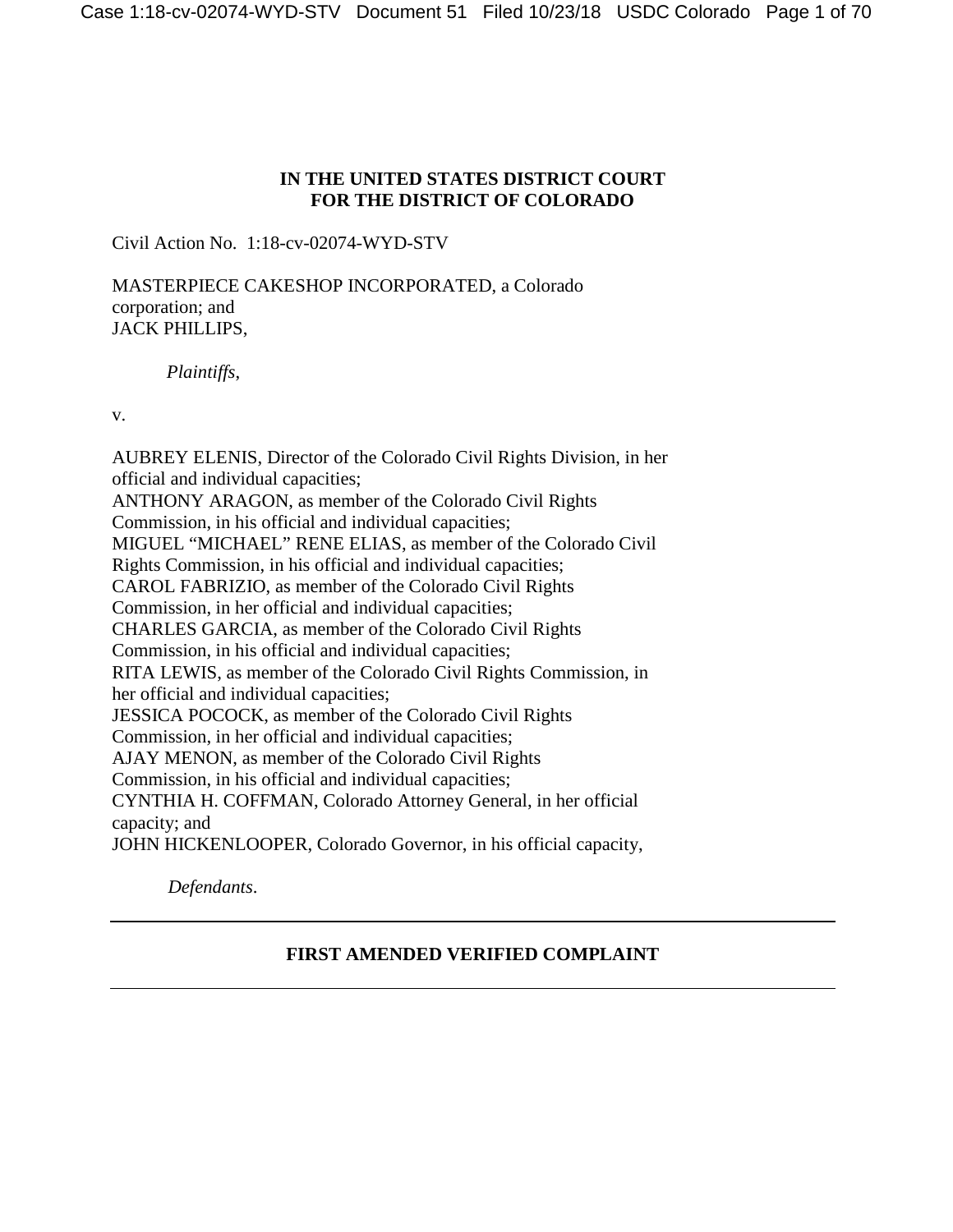## **Introduction**

1. The U.S. Constitution stands as a bulwark against state officials who target people—and seek to ruin their lives—because of the government's anti-religious animus. For over six years now, Colorado has been on a crusade to crush Plaintiff Jack Phillips ("Phillips") because its officials despise what he believes and how he practices his faith.<sup>[1](#page-1-0)</sup> After Phillips defended himself all the way to the U.S. Supreme Court and won, he thought Colorado's hostility toward his faith was over. He was wrong. Colorado has renewed its war against him by embarking on another attempt to prosecute him, in direct conflict with the Supreme Court's ruling in his favor. This lawsuit is necessary to stop Colorado's continuing persecution of Phillips.

2. Phillips is a Christian and expert cake artist who owns and operates a small family business, Plaintiff Masterpiece Cakeshop Incorporated ("Masterpiece Cakeshop"). Both Phillips and Masterpiece Cakeshop serve everyone. All people—no matter who they are, what they believe, or what protected characteristics they have—are welcome in Phillips's shop and may purchase anything available for sale. But as a devout man of faith, Phillips cannot create custom cakes that express messages or celebrate events in conflict with his religious beliefs.<sup>[2](#page-1-1)</sup> When a customer asks him to create such a cake, he cannot do it, no matter who requests it. Conversely, when someone asks Phillips to design a cake expressing a message or celebrating an event that is not contrary to his faith, he will create it, no matter who requests it. For exercising his faith this way, Colorado has doggedly pursued Phillips, turning his life upside down.

<span id="page-1-0"></span><sup>&</sup>lt;sup>1</sup> Whenever possible, references to "Colorado" should be read to include all Defendants.

<span id="page-1-1"></span><sup>2</sup> Whenever possible, references to "Phillips" should be read to include both Phillips and Masterpiece Cakeshop.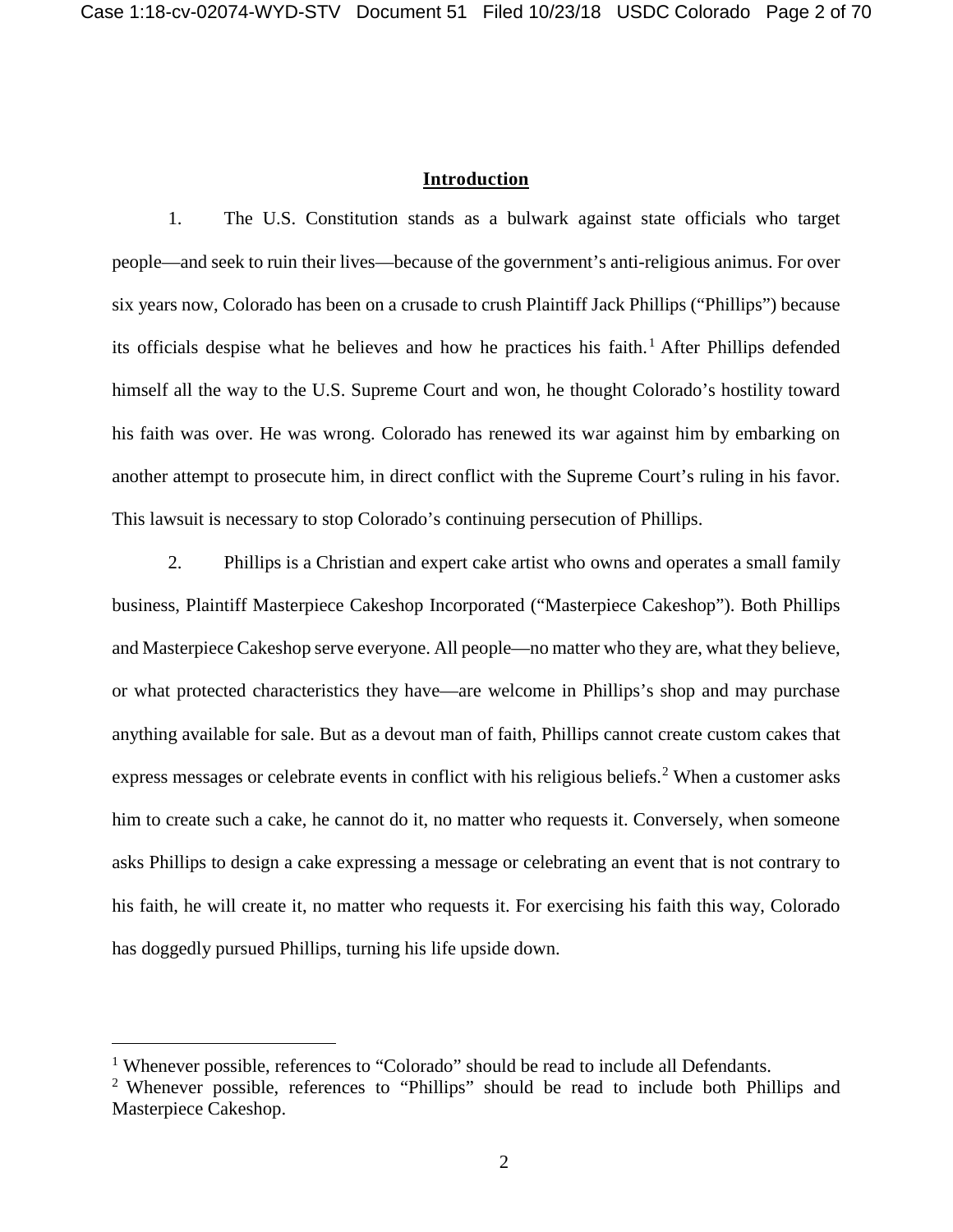3. It started when Phillips declined to create a custom wedding cake celebrating a view of marriage that conflicts with his faith's teachings. Colorado punished Phillips for that, while allowing other cake artists—those whose views the state likes—to refuse to create cakes with messages they deem objectionable. Making matters worse, state officials publicly compared Phillips's religious exercise to defenses of slavery and the Holocaust, a deeply offensive accusation against a man whose father helped liberate a concentration camp during World War II.

4. To punish Phillips, Colorado mandated that he implement comprehensive staff reeducation to teach him and his employees—most of whom are his family members—that it is wrong for him to operate his business according to his faith. The state also ordered him to either violate his religious beliefs or shut down his wedding-cake business. Because Phillips could not turn his back on his faith, he was forced to give up that part of his work, which cost him and his family 40% of their income and caused more than half of his employees to lose their jobs. Phillips also endured death threats and countless hateful phone calls and emails—venomous treatment that escalated with each new wave of media attention. It got so bad that Phillips's wife was afraid to set foot in their family's own shop.

5. After six grueling years, the Supreme Court vindicated Phillips in a 7-to-2 decision. It declared that Colorado acted with "clear and impermissible hostility toward [his] sincere religious beliefs." *Masterpiece Cakeshop, Ltd. v. Colo. Civil Rights Comm'n*, 138 S. Ct. 1719, 1729 (2018) ("*Masterpiece*"). The Supreme Court held that the state manifested its anti-religious hostility by "disparag[ing]" Phillips's religion, "describing it as despicable," and enforcing a double standard that harshly punishes Phillips while exonerating other cake artists who similarly decline requests for cakes with messages they deem objectionable. *Id.* at 1729-31.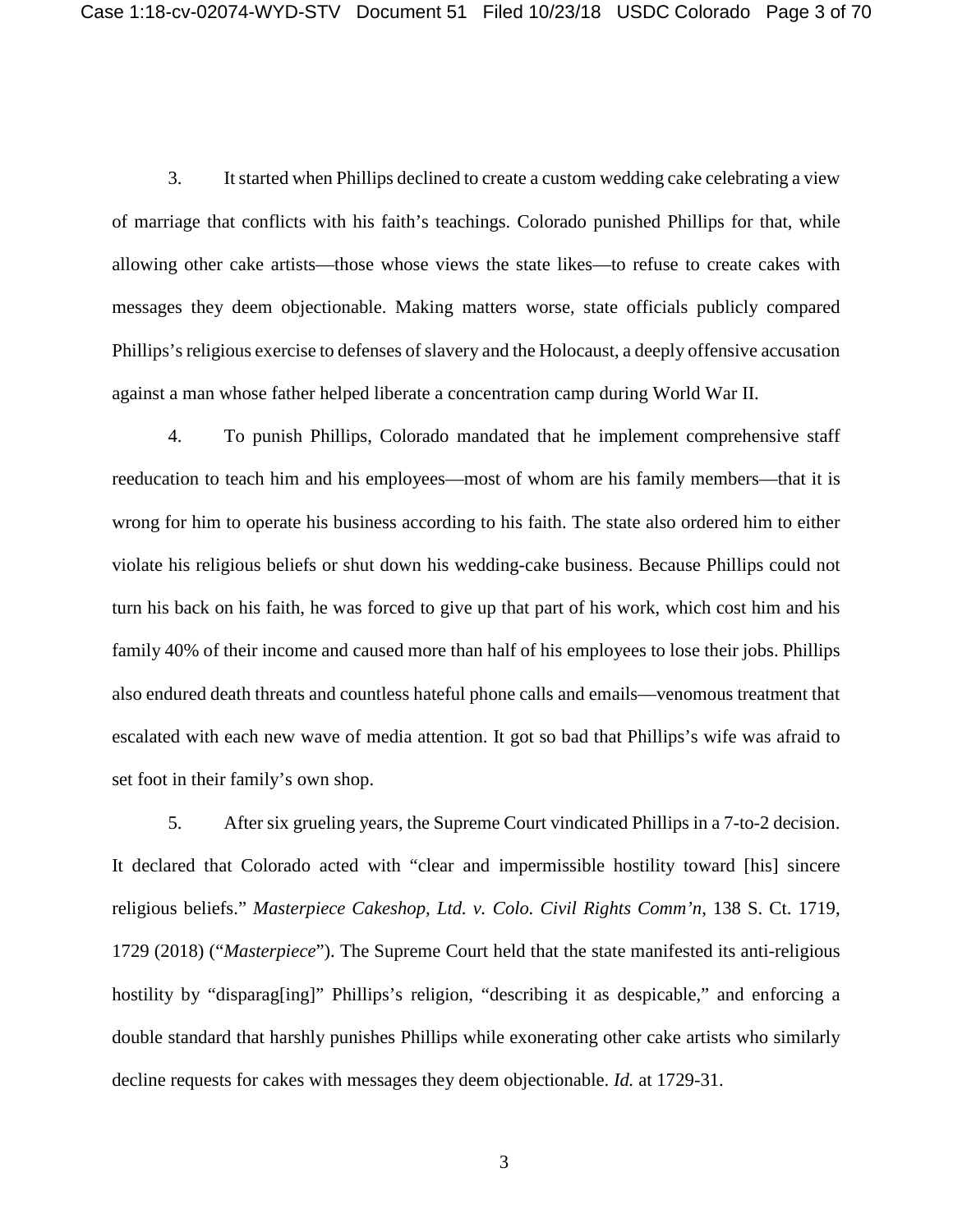6. In the meantime, some Colorado citizens, emboldened by the state's prosecution of Phillips, have targeted him. On the same day that the Supreme Court announced it would hear Phillips's case, a Colorado lawyer called his shop and requested a cake designed with a blue exterior and pink interior, which the caller said would visually depict and celebrate a gender transition. Throughout the next year, Phillips received other requests for cakes celebrating Satan, featuring satanic symbols, depicting sexually explicit materials, and promoting marijuana use. Phillips has confirmed that at least one of those requests came from the same Colorado lawyer.

7. Phillips declined to create the cake with the blue and pink design because it would have celebrated messages contrary to his religious belief that sex—the status of being male or female—is given by God, is biologically determined, is not determined by perceptions or feelings, and cannot be chosen or changed. A mere 24 days after Phillips prevailed in the Supreme Court, Colorado told him that he violated Colorado law by declining to create that cake. In so doing, the state went back on what it told the Supreme Court in its *Masterpiece* briefing—that its publicaccommodation law *allows* Phillips to decline to create cakes with pro-LGBT designs or themes. Br. for Resp't Colo. Civil Rights Comm'n at 35, *Masterpiece*, 138 S. Ct. 1719 (2018) (No. 16- 111) (U.S. Oct. 23, 2017). And by citing the *Masterpiece* decision as *support* for the state's renewed efforts to harass Phillips, Colorado ignored the Supreme Court's numerous references to the state's anti-religious bias and hostility.

8. It is now clear that Colorado will not rest until Phillips either closes Masterpiece Cakeshop or agrees to violate his religious beliefs. The state's continuing efforts to target Phillips do not just violate the Constitution; they cross the line into bad faith. This Court should put a stop to Colorado's unconstitutional bullying.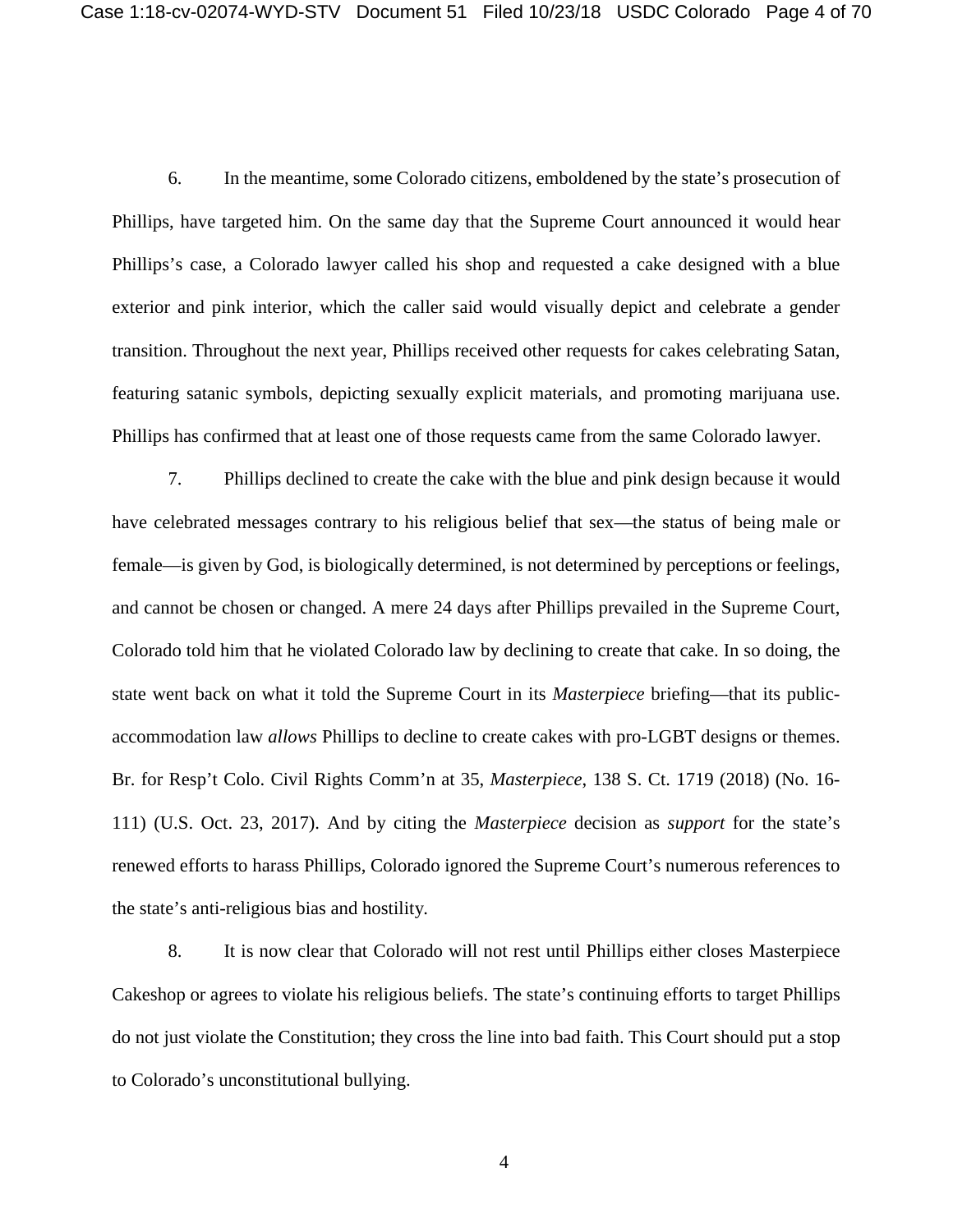## **Jurisdiction and Venue**

9. This civil-rights action raises federal questions under the First and Fourteenth Amendments to the United States Constitution and the Civil Rights Act of 1871, 42 U.S.C. § 1983.

10. This Court has original jurisdiction under 28 U.S.C. §§ 1331 and 1343.

11. This Court has authority to award the requested declaratory relief under 28 U.S.C.

§§ 2201-02 and Federal Rule of Civil Procedure 57, the requested injunctive relief under 28 U.S.C.

§ 1343 and Federal Rule of Civil Procedure 65, the requested damages under 28 U.S.C.

§ 1343(a)(3), and costs and attorneys' fees under 42 U.S.C. § 1988.

12. Plaintiffs demand a jury trial on the claims raised in this Complaint.

13. Venue is proper in this Court under 28 U.S.C. § 1391(b) because all events underlying the claims in this Complaint occurred within the District of Colorado and all Defendants reside in the District of Colorado.

### **Plaintiffs**

- 14. Plaintiff Jack Phillips is a Christian who bases his beliefs on the Bible.
- 15. He resides in Colorado and is a citizen of the United States of America.

16. Together with his wife, he owns and operates Masterpiece Cakeshop Incorporated.

17. Masterpiece Cakeshop is a for-profit corporation formed under Colorado law.

18. Masterpiece Cakeshop's principal place of business is located in Colorado.

#### **Defendants**

19. Aubrey Elenis is the Director of the Colorado Civil Rights Division and has authority to enforce Colo. Rev. Stat. § 24-34-601(2)(a). *See* Colo. Rev. Stat §§ 24-34-302, -306.

20. Elenis is named as a defendant in her official and individual capacities.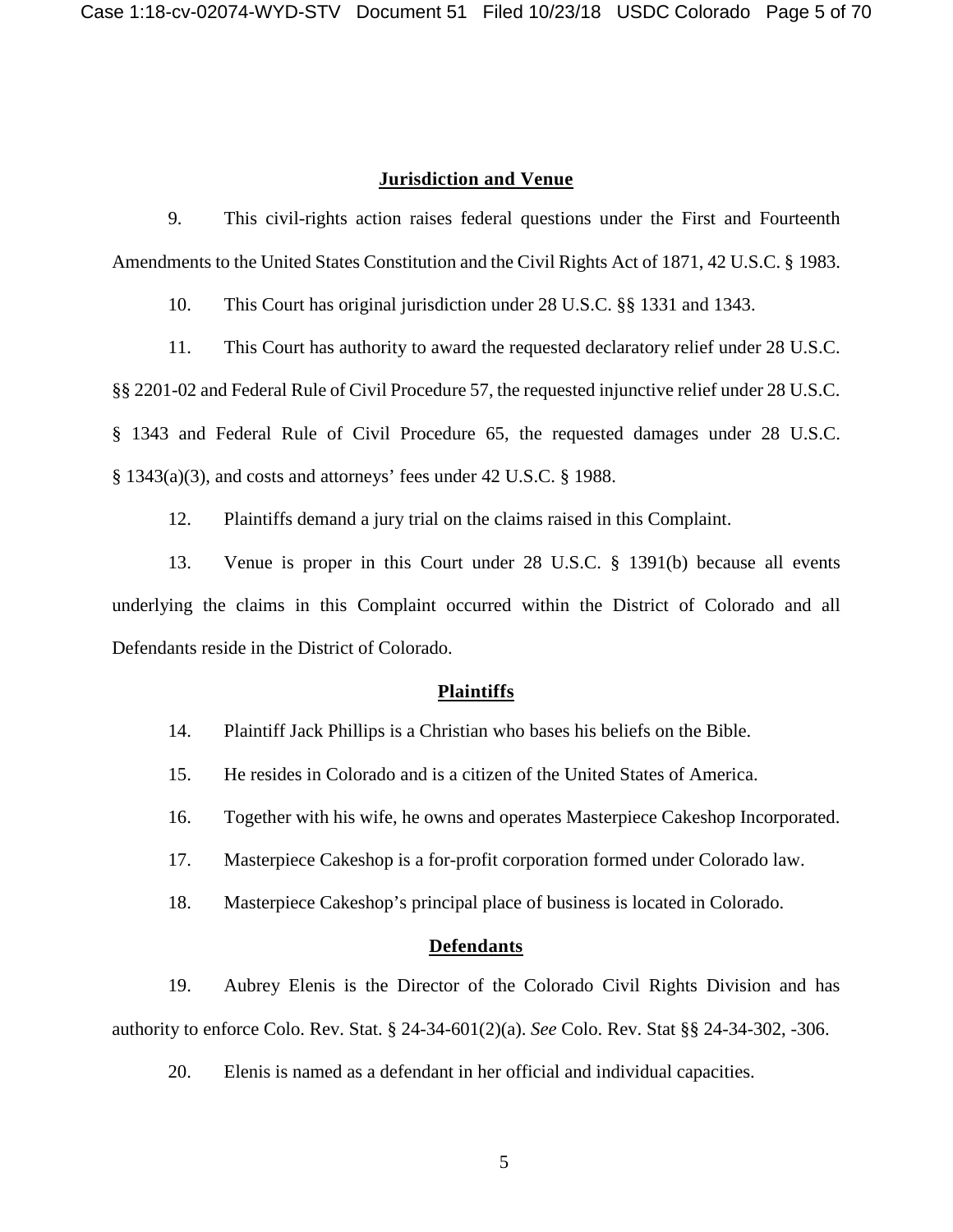21. Commissioners Anthony Aragon, Miguel "Michael" Rene Elias, Carol Fabrizio, Charles Garcia, Rita Lewis, Jessica Pocock, and Ajay Menon, as members of the Colorado Civil Rights Commission, have authority to enforce Colo. Rev. Stat. § 24-34-601(2)(a). *See* Colo. Rev. Stat. §§ 24-34-305, -306, -605.

22. These commissioners are named as defendants in their official and individual capacities.

23. Colorado Attorney General Cynthia H. Coffman has authority to enforce Colo. Rev. Stat. § 24-34-601(2)(a). *See* Colo. Rev. Stat. § 24-34-306.

24. Attorney General Coffman is named as a defendant in her official capacity.

25. Colorado Governor John Hickenlooper has authority to appoint Commission members under Colo. Rev. Stat. § 24-34-303.

26. Governor Hickenlooper is named as a defendant in his official capacity.

27. All Defendants reside in the District of Colorado.

## **Statement of Facts**

## **Defendants enforce Colorado's public-accommodation law.**

28. Colorado's Anti-Discrimination Act  $("CADA")^3$  $("CADA")^3$  makes it "unlawful for a person, "directly or indirectly, to refuse, withhold from, or deny to an individual or a group, because of … creed … , sex, [or] sexual orientation," "the full and equal enjoyment of the goods, services, facilities, privileges, advantages, or accommodations of a place of public accommodation." Colo. Rev. Stat. § 24-34-601(2)(a).

<span id="page-5-0"></span><sup>&</sup>lt;sup>3</sup> Unless otherwise indicated, "CADA," "the public-accommodation law," and "the law" refer to Colo. Rev. Stat  $\S$  24-34-601(2)(a) and its related provisions.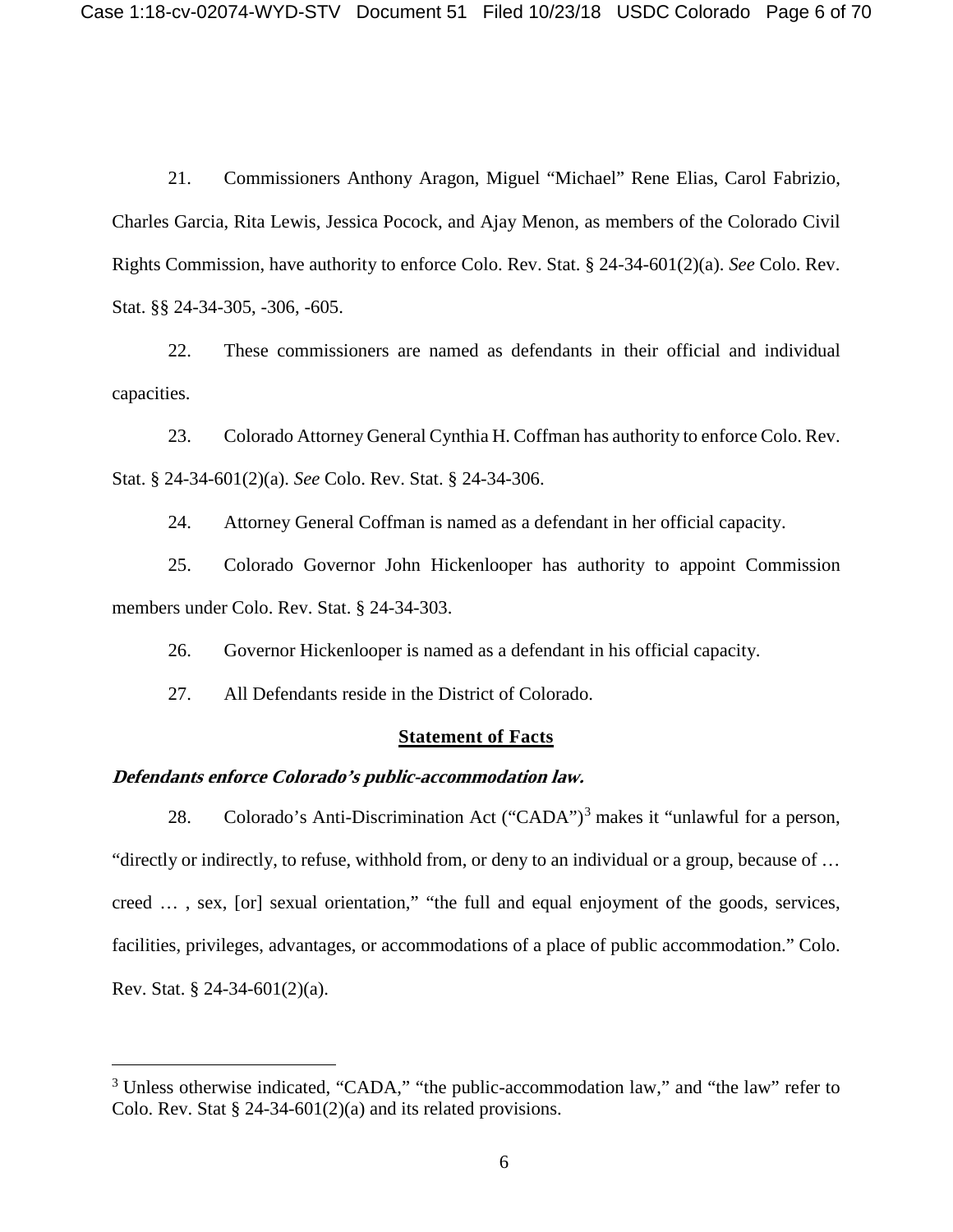29. That law defines "[p]erson" as "one or more individuals, limited liability companies, partnerships, associations, corporations, [or] legal representatives." Colo. Rev. Stat.  $§$  24-34-301(5)(a).

30. That law defines "place of public accommodation" as "any place of business engaged in any sales to the public and any place offering services, facilities, privileges, advantages, or accommodations to the public, including but not limited to any business offering wholesale or retail sales to the public." Colo. Rev. Stat. § 24-34-601(1).

31. Colorado considers Masterpiece Cakeshop a place of public accommodation under Colo. Rev. Stat. § 24-34-601(1).

32. The public-accommodation law defines "[s]exual orientation" as "an individual's orientation toward heterosexuality, homosexuality, bisexuality, or transgender status or another individual's perception thereof." Colo. Rev. Stat. § 24-34-301(7).

33. While the public-accommodation law protects "transgender status," it does not protect any person whose gender identity is something other than transgender.

34. The public-accommodation law exempts some organizations from its requirements. For example, it does not apply to "a church, synagogue, mosque, or other place that is principally used for religious purposes." Colo. Rev. Stat. § 24-34-601(1). The law does not define "place that is principally used for religious purposes."

35. The public-accommodation law allows a person to make some distinctions based on protected characteristics. For instance, it allows a person to "restrict admission to a place of public accommodation to individuals of one sex if such restriction has a bona fide relationship to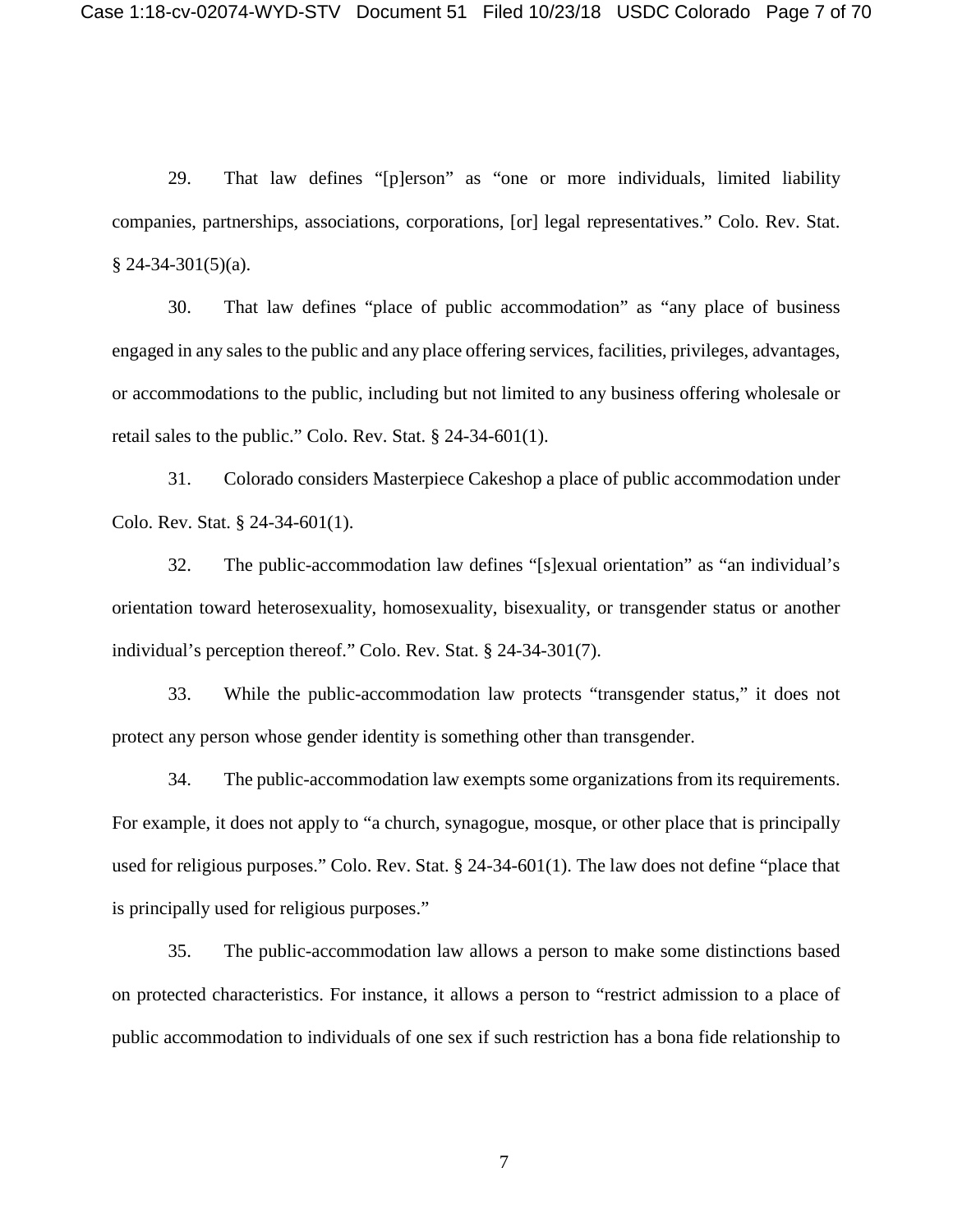the goods, services, facilities, privileges, advantages, or accommodations of a place of public accommodation." Colo. Rev. Stat. § 24-34-601(2)(a).

36. That law created the Colorado Civil Rights Division ("Division") to help implement its requirements. Colo. Rev. Stat. § 24-34-302(1).

37. The executive director of the Colorado Department of Regulatory Agencies has the power and duty to appoint a director of the Colorado Civil Rights Division ("Director").

38. The executive director of the Colorado Department of Regulatory Agencies "shall give good faith consideration to the recommendations of the commission" before appointing the Director. Colo. Rev. Stat. § 24-34-302(1).

39. The Director has the power and duty to appoint "investigators and other personnel … to carry out the functions and duties" of the Division. Colo. Rev. Stat. § 24-34-302(2).

40. The Director also has the power and duty to "receive, investigate, and make determinations on charges alleging unfair or discriminatory practices" in violation of the publicaccommodation law. Colo. Rev. Stat. § 24-34-302(2).

41. The public-accommodation law also created the Colorado Civil Rights Commission ("Commission") within the Division. Colo. Rev. Stat. § 24-34-303(1)(a).

42. The Commission includes "seven members appointed by the governor, with the consent of the senate … for terms of four years." Colo. Rev. Stat. § 24-34-303(1)(b)(I).

43. The Commission has the power and duty "to adopt, publish, amend, and rescind rules" to help implement the public-accommodation law. Colo. Rev. Stat. § 24-34-305(1)(a).

44. The Commission has the power and duty "[t]o investigate and study the existence, character, causes, and extent of unfair or discriminatory practices … and to formulate plans for the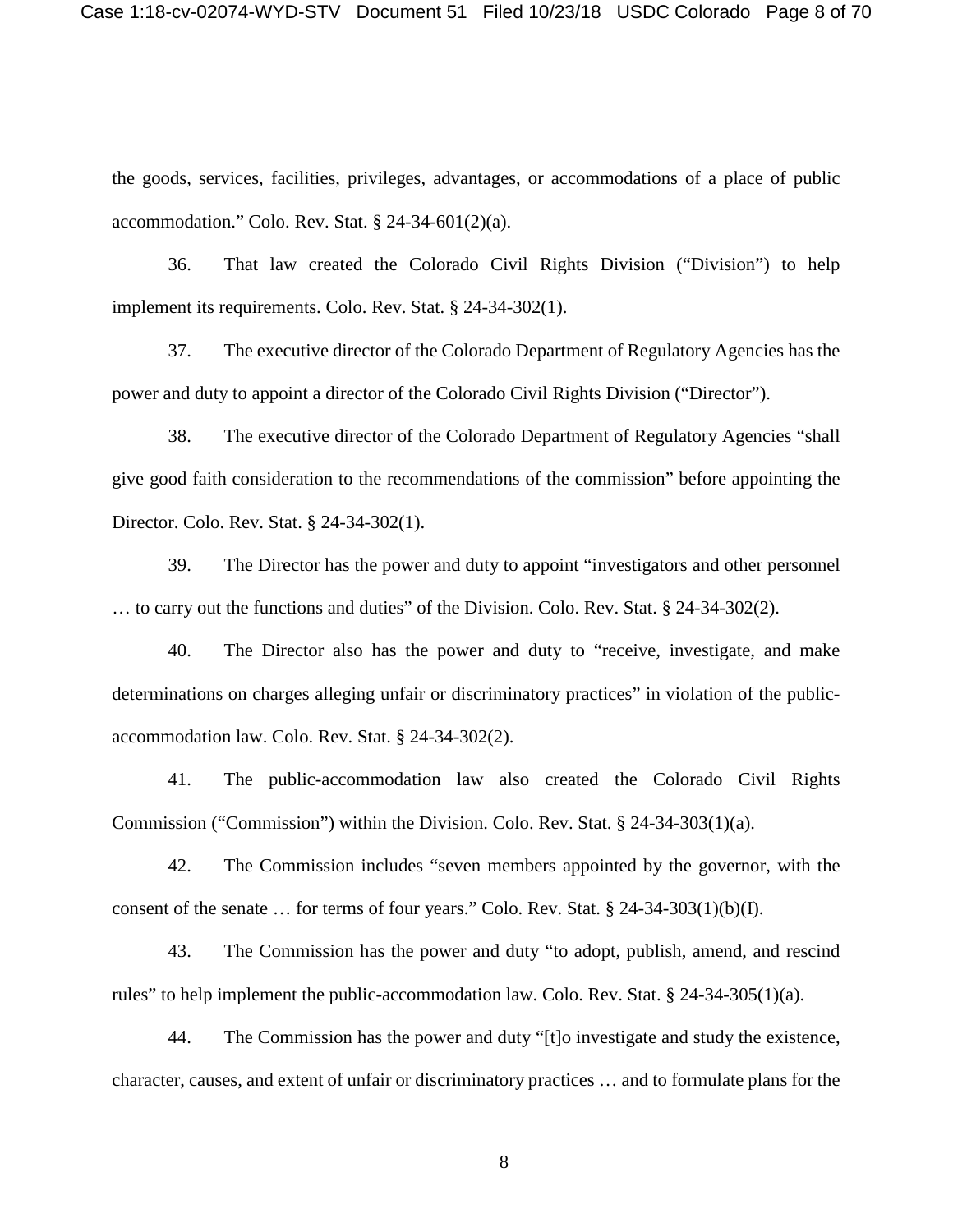elimination of those practices by educational or other means." Colo. Rev. Stat. § 24-34-  $305(1)(c)(I).$ 

45. The Commission has the power and duty "[t]o hold hearings upon any complaint issued against a respondent … ; to subpoena witnesses and compel their attendance; to administer oaths and take … testimony … ; and to compel [a] respondent to produce for examination any books and papers" about matters in the complaint. Colo. Rev. Stat. § 24-34-305(1)(d)(I).

46. The Commission, a commissioner, the attorney general, or any person "claiming to be aggrieved by a discriminatory or unfair practice" may file a charge alleging a discriminatory or unfair practice with the Division. Colo. Rev. Stat.  $\S$  24-34-306(1)(a)-(b).

47. When the Division receives a charge, it must first "notify the respondent of the charges filed against him or her." Colo. Rev. Stat. § 24-34-306(1)(c).

48. The Director must then "make a prompt investigation of the charge." Colo. Rev. Stat. § 24-34-306(2)(a).

49. To support the Director's investigations, she "may subpoena witnesses," compel testimony, and order "the production of books, papers, and records" about matters in the charge. Colo. Rev. Stat. § 24-34-306(2)(a).

50. After completing the Director's investigations, she must "determine as promptly as possible whether probable cause exists for crediting the allegations of the charge." Colo. Rev. Stat.  $§$  24-34-306(2)(b).

51. At all times, the Division and Director must "presume that the conduct of any respondent is not unfair or discriminatory until proven otherwise." Colo. Rev. Stat. § 24-34-305(3).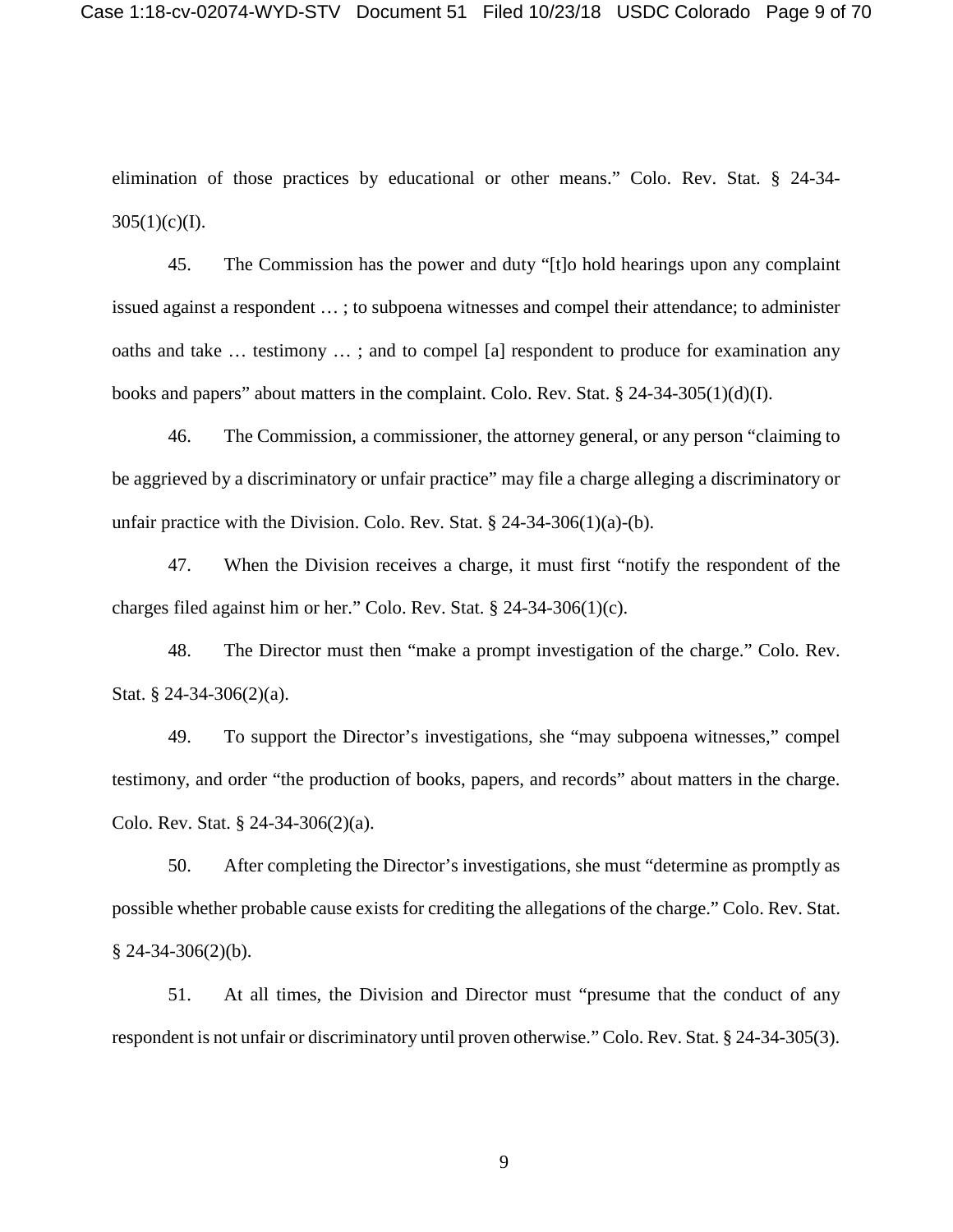52. If the Director finds probable cause, she must "serve the respondent with written notice stating with specificity the legal authority and jurisdiction of the commission and the matters of fact and law asserted." Colo. Rev. Stat. § 24-34-306(2)(b)(II).

53. The Director must also "order the charging party and the respondent to participate in compulsory mediation." Colo. Rev. Stat. § 24-34-306(2)(b)(II).

54. At that point, the Director must "endeavor to eliminate the discriminatory or unfair practice by conference, conciliation, and persuasion and by means of the compulsory mediation." Colo. Rev. Stat. § 24-34-306(2)(b)(II).

55. If the Director fails to "settle the matter," she must report this to the Commission. Colo. Rev. Stat. § 24-34-306(4).

56. The Commission then reviews the matter. And if the Commission "determines that the circumstances warrant, it shall issue … a written notice and complaint requiring the respondent to answer the charges at a formal hearing before the commission, a commissioner, or an administrative law judge." Colo. Rev. Stat. § 24-34-306(4).

57. At all times, the Commission must "presume that the conduct of any respondent is not unfair or discriminatory until proven otherwise." Colo. Rev. Stat. § 24-34-305(3).

58. At the hearing, the Commission's attorney or agent must present the case "in support of the complaint." Colo. Rev. Stat. § 24-34-306(8).

59. If the Commission or its assigned decisionmaker concludes "that a respondent has engaged in or is engaging in any discriminatory or unfair practice," the Commission must order respondent "to cease and desist from" this activity and "to take such action as it may order" consistent with the public-accommodation law. Colo. Rev. Stat. § 24-34-306(9).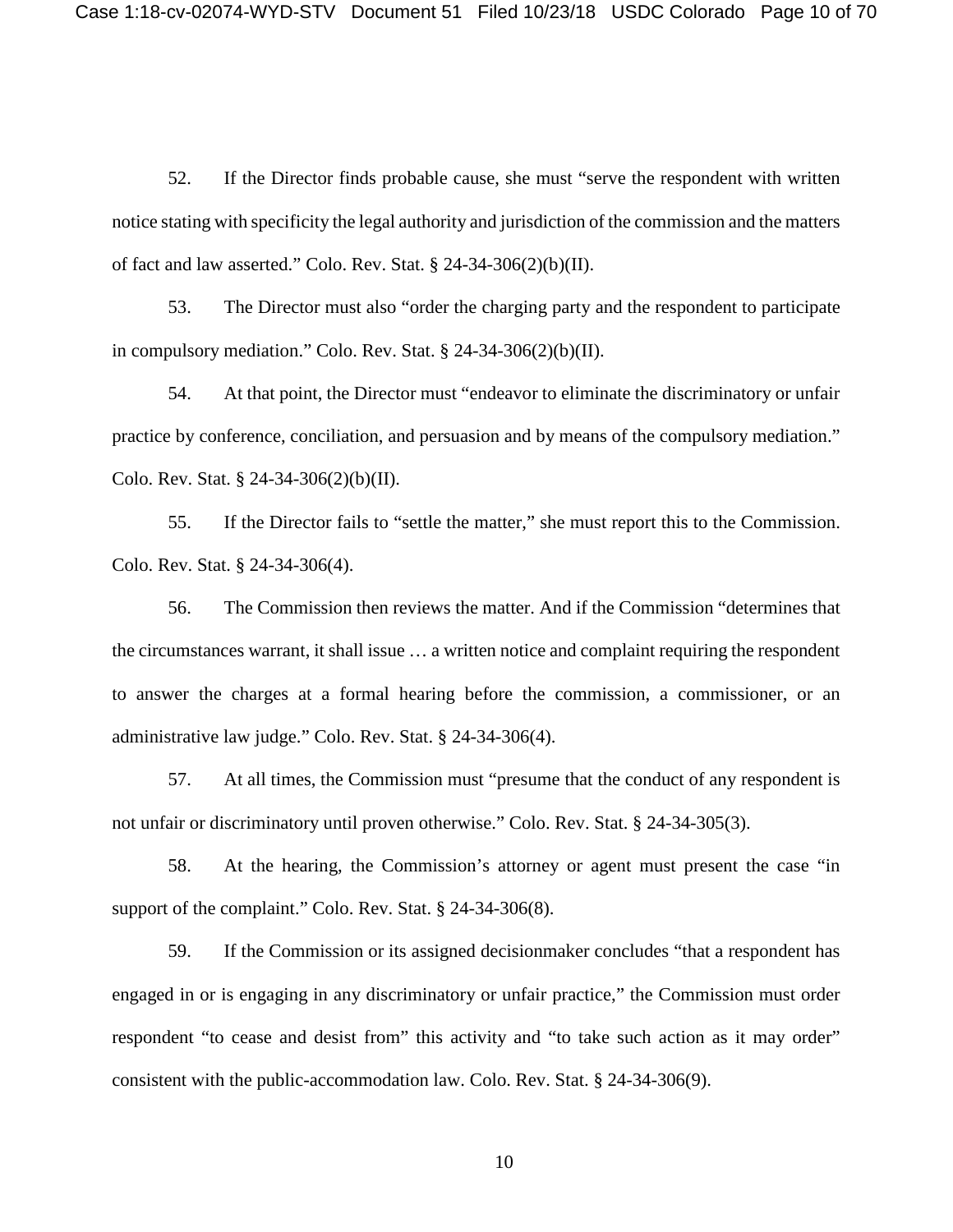60. The Commission has used its power to order business owners—including Phillips—to change their policies, to implement comprehensive reeducation programs, and to report to the Commission every declined order.

61. Any party who disagrees with the Commission's final order "may obtain judicial review" by filing an action in the Colorado Court of Appeals. Colo. Rev. Stat. § 24-34-307(1)-(3).

62. The Commission's fact-finding "shall be conclusive if supported by substantial evidence." Colo. Rev. Stat. § 24-34-307(6).

## **Colorado generally allows expressive business owners to decline requests to communicate messages that they will not express for anyone.**

63. The Division and Commission interpret and apply Colorado's publicaccommodation law.

64. Colorado claims the power to use its public-accommodation law to compel the speech of people who earn a living creating and selling expression. It believes that the U.S. Constitution, including the First Amendment, provides *no* protection against the state's use of its public-accommodation law to compel the speech of expressive business owners like Phillips. Br. for Resp't Colo. Civil Rights Comm'n at 19-35, *Masterpiece*, 138 S. Ct. 1719 (2018) (No. 16-111) (U.S. Oct. 23, 2017). All Defendant Commissioners except Commissioner Menon were members of the Commission when the Commission announced this position in its brief filed with the U.S. Supreme Court.

65. To make that extreme view seem more acceptable, Colorado has announced the general rule that expressive business owners, including cake artists, do not violate the publicaccommodation law if they decline to create a custom item expressing a message that they would not communicate for anyone.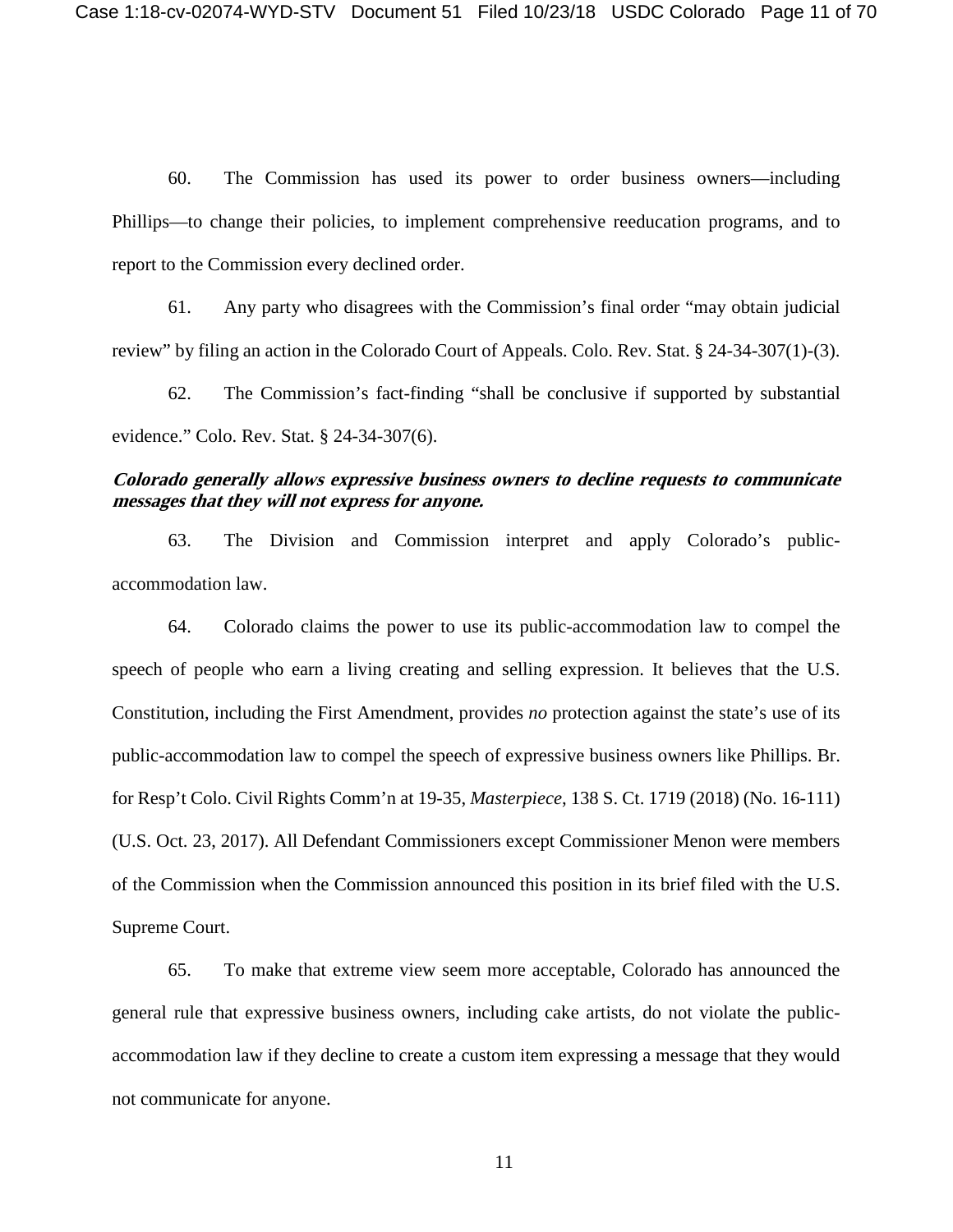66. In the *Masterpiece* case, Colorado told the Supreme Court how this general rule applies to cake artists. All Defendant Commissioners except Commissioner Menon were members of the Commission when the Commission announced this position in its brief filed with the U.S. Supreme Court.

67. Colorado said that it allows cake artists to decline to create custom cakes featuring pro-LGBT themes or symbols: "[I]f [a cake artist] would not sell a … cake with a particular artistic theme," such as a "cake featuring a symbol of gay pride," "to any customer, regardless of that customer's protected characteristics, he need not sell one to [anyone]." Br. for Resp't Colo. Civil Rights Comm'n at 25, *Masterpiece*, 138 S. Ct. 1719 (2018) (No. 16-111) (U.S. Oct. 23, 2017).

68. Colorado further explained that it allows cake artists to decline to create custom cakes with pro-LGBT designs and messages: "Under the Act, [a cake artist] is free … to *decline* to sell cakes with 'pro-gay' designs or inscriptions." Br. for Resp't Colo. Civil Rights Comm'n at 35, *Masterpiece*, 138 S. Ct. 1719 (2018) (No. 16-111) (U.S. Oct. 23, 2017).

69. And Colorado announced that it allows cake artists to decline to create custom cakes that they consider offensive: "Businesses are entitled to reject orders … because they deem a particular product requested by a customer to be 'offensive.'" Br. for Resp't Colo. Civil Rights Comm'n at 52, *Masterpiece*, 138 S. Ct. 1719 (2018) (No. 16-111) (U.S. Oct. 23, 2017).

70. Colorado applied these principles when William Jack, a man who identifies as Christian, filed discrimination charges against three Colorado cake shops: Azucar Bakery, Le Bakery Sensual Inc., and Gateaux, Ltd.

71. All three of those complaints arose out of similar facts.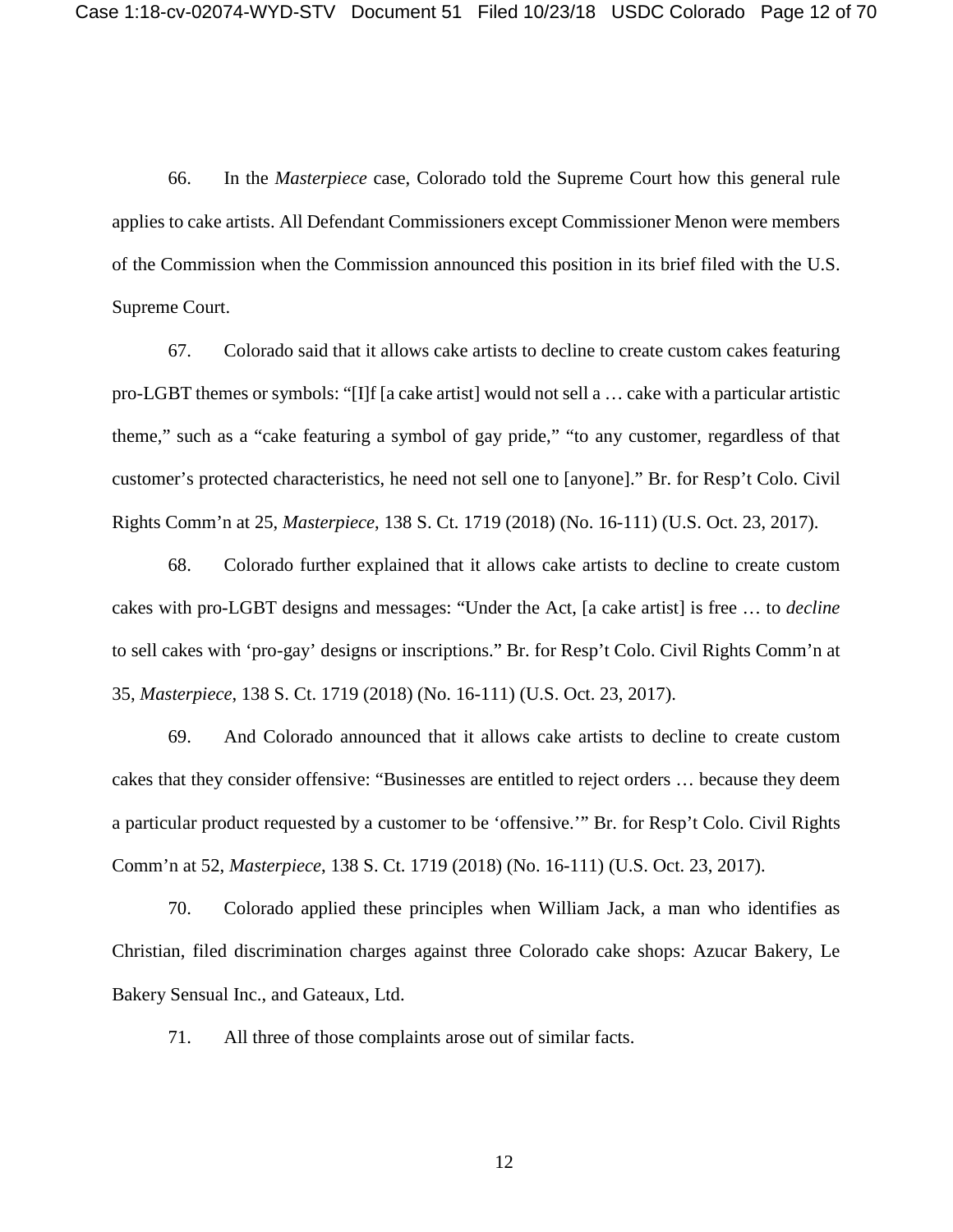72. William Jack asked each cake shop to provide quotes for two cakes expressing his religious beliefs against same-sex marriage.

73. William Jack asked the cake shops to make cakes that looked like Bibles, that bore an image depicting two groomsmen covered with a red "X," and that included Bible verses conveying the religious basis for his opposition to same-sex marriage.

74. The cake shops refused to make those cakes because their owners objected to those cakes' messages and would not create them for anyone.

75. William Jack then filed with the Division a discrimination charge against each of those three cake shops alleging that they discriminated against him based on his "creed" in violation of Colo. Rev. Stat. § 24-34-601(2)(a).

76. The Commission defines "creed" as "all aspects of religious beliefs, observances or practices, as well as sincerely-held moral and ethical beliefs as to what is right and wrong, … ultimate ideas or questions regarding the meaning of existence," and "the beliefs or teachings of a particular religion, church, denomination or sect." 3 Colo. Code Regs. 708-1:10.2(H).

77. After completing its investigation, the Division issued determinations finding no probable cause for each of these complaints, even though the cake shops refused a religious person's request to create cakes that expressed a religious belief.

78. The Division made these determinations because the requested cakes included "wording and images [that the cake shop] deemed derogatory," *Jack v. Gateaux, Ltd.*, Charge No. P20140071X, at 4 (Colo. Civil Rights Div. Mar. 24, 2015), featured "language and images [that the cake shop] deemed hateful," *Jack v. Le Bakery Sensual, Inc.*, Charge No. P20140070X, at 4 (Colo. Civil Rights Div. Mar. 24, 2015), and displayed a message that the cake shop "deemed as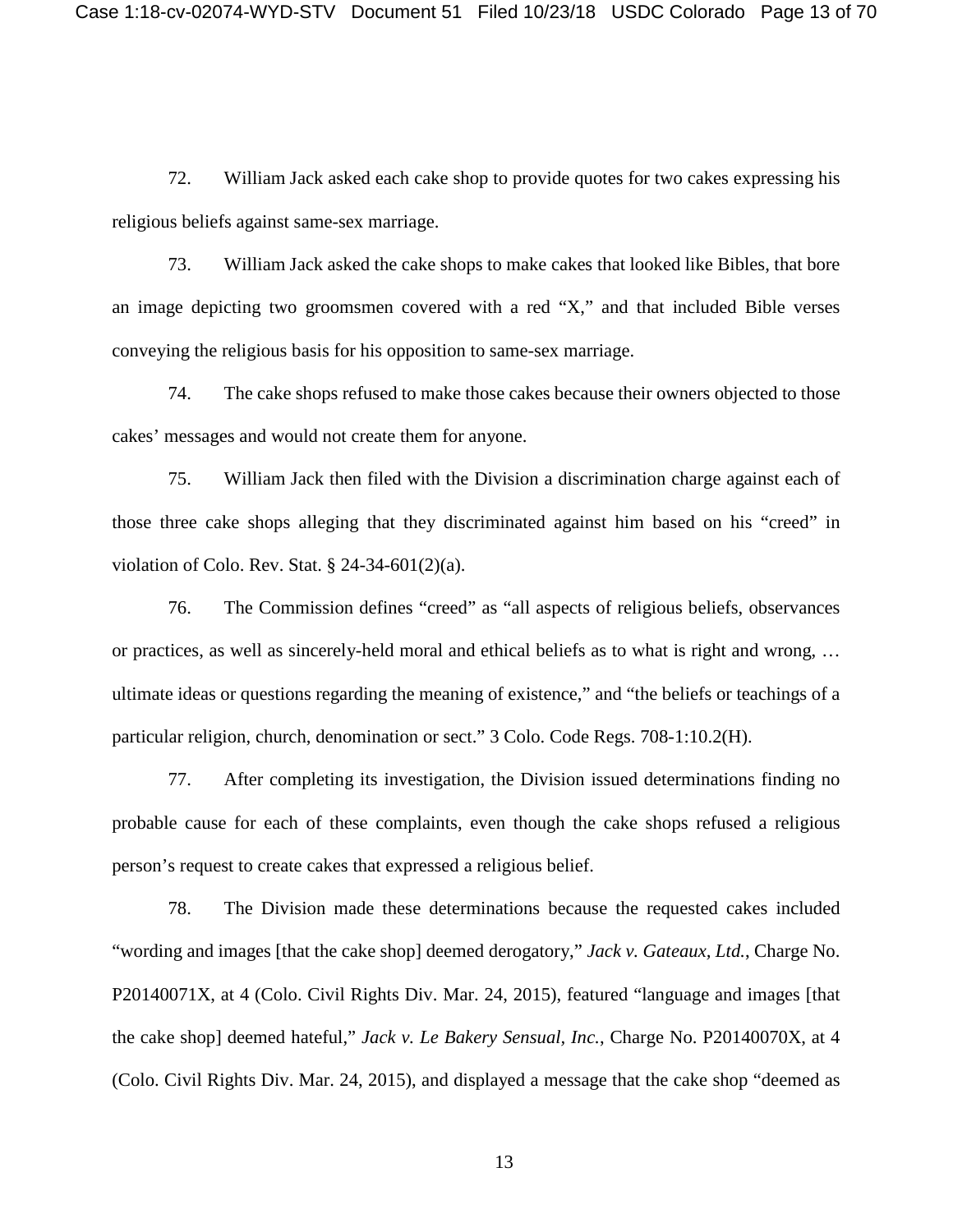discriminatory," *Jack v. Azucar Bakery*, Charge No. P20140069X, at 4 (Colo. Civil Rights Div. Mar. 24, 2015).

79. The Division also made these determinations because the cake shops would not create cakes expressing the same message for any other customer.

80. The Division's determinations in these cases noted that the cake shops would create other cakes expressing different messages for people of faith.

81. The Commission later affirmed these determinations in June 2015.

82. Commissioners Aragon, Fabrizio, and Lewis were all members of the Commission at that time.

# **Phillips is a cake artist who operates Masterpiece Cakeshop based on his religious beliefs.**

- 83. Phillips is a cake artist.
- 84. In 1993, Phillips started Masterpiece Cakeshop.
- 85. Phillips and his wife are the sole owners of Masterpiece Cakeshop.

86. Through Masterpiece Cakeshop, Phillips designs and creates custom cakes. These pictures show some custom cakes that Phillips has created:

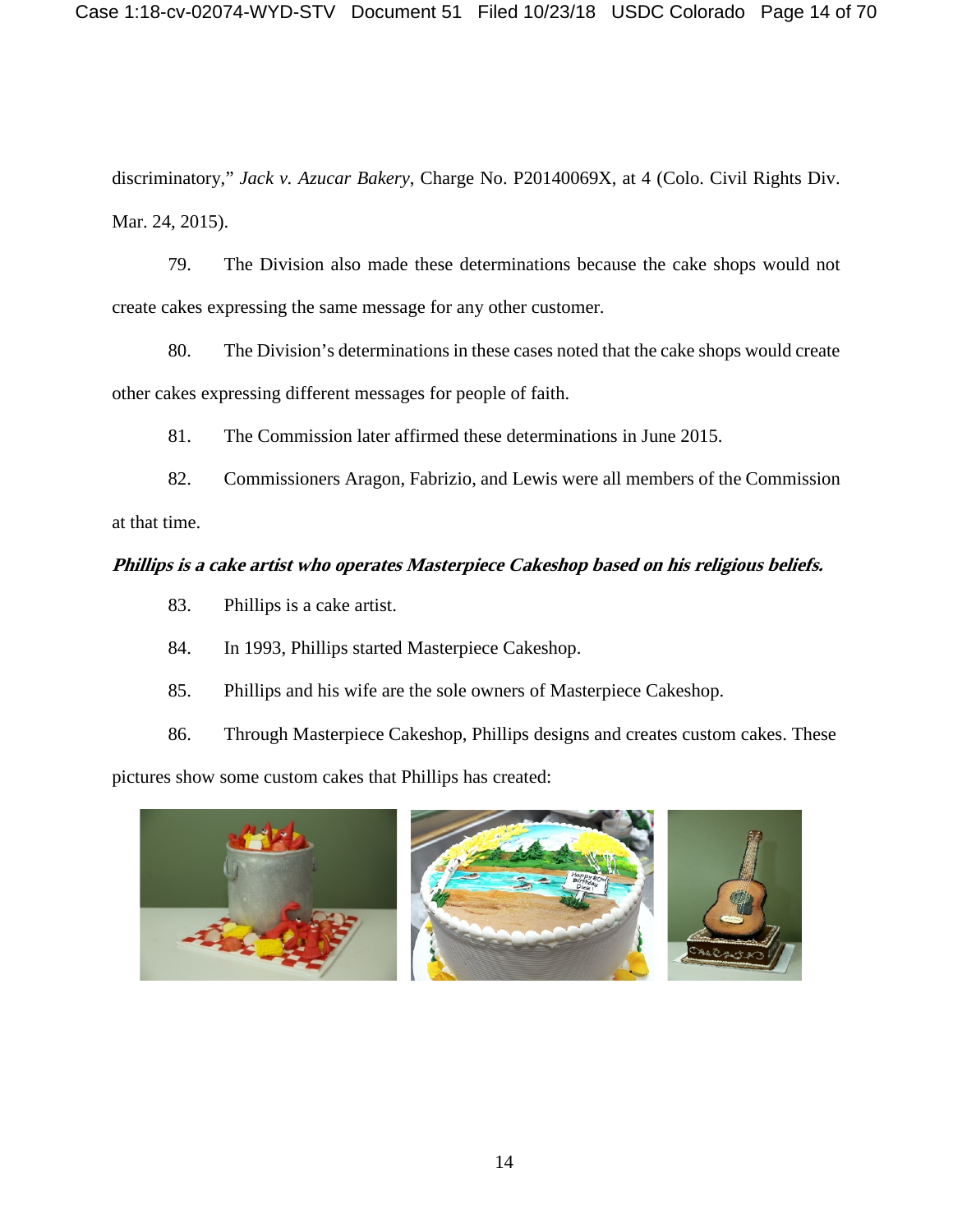

87. Masterpiece Cakeshop is not just a bakery; it is an art gallery of cakes.

88. Phillips approaches cake design as an art form.

89. Phillips blends his skills as a pastry chef, sculptor, and painter to design beautiful, expressive, and artistic custom cakes.

90. After Phillips and his customer agree on a project, Phillips begins the design and creation process.

91. Phillips starts by sketching the custom cake design on paper.

92. Phillips then bakes the cake and sculpts it into the desired form.

93. Phillips then decorates the cake, using painting and sculpting techniques and inscribing words, numbers, or designs.

94. When Phillips creates a custom cake that expresses a message, he is engaged in speech.

95. In addition to being a cake artist, Phillips is a follower of Jesus Christ who bases his religious beliefs on the Bible.

96. Phillips's religious beliefs are central to his life, his identity, and his understanding of goodness, truth, beauty, morality, and existence.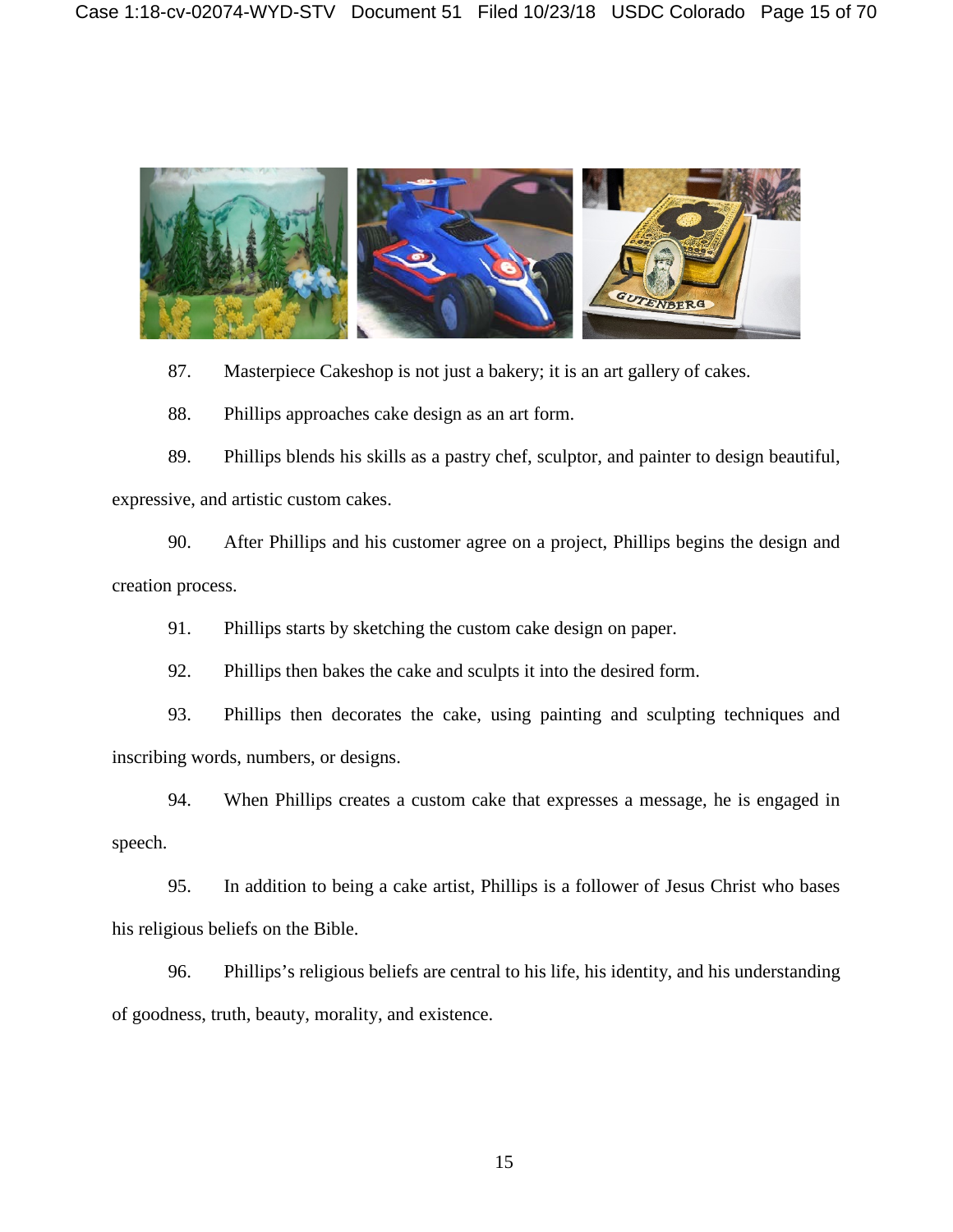97. Phillips believes that everything he does, including how he operates his business, should be done to glorify God. *See* 1 Corinthians 10:31; 2 Corinthians 5:15; Colossians 3:17; 1 Peter 4:11.

98. Phillips runs Masterpiece Cakeshop based on his religious beliefs.

99. Phillips's operation of Masterpiece Cakeshop is an exercise of his religion.

100. Because of his faith, Phillips hosts Bible studies at Masterpiece Cakeshop.

101. Because of his faith, Phillips welcomes homeless men and women into his store, offers them cookies and brownies free of charge, and befriends them.

102. Because of his faith, Phillips closes Masterpiece Cakeshop on Sundays, which honors God and allows him and his employees to attend religious worship services.

## **Phillips serves all people but will not create cakes that express messages or celebrate events contrary to his religious beliefs.**

103. Phillips serves all people—individuals of all races, faiths, sexual orientations, and gender identities—and will design and create custom cakes for anyone.

104. What Phillips cannot do is create cakes that express messages or celebrate events contrary to his religious beliefs.

105. Phillips's decisions on whether to create a custom cake do not focus on *who* the customer is, but instead depend on *what* the custom cake will express or celebrate.

106. Neither Phillips nor any staff member at Masterpiece Cakeshop asks customers about their protected characteristics, such as their race, faith, sexual orientation, or gender identity, because those characteristics do not matter to Phillips in deciding whether to accept a custom-cake order.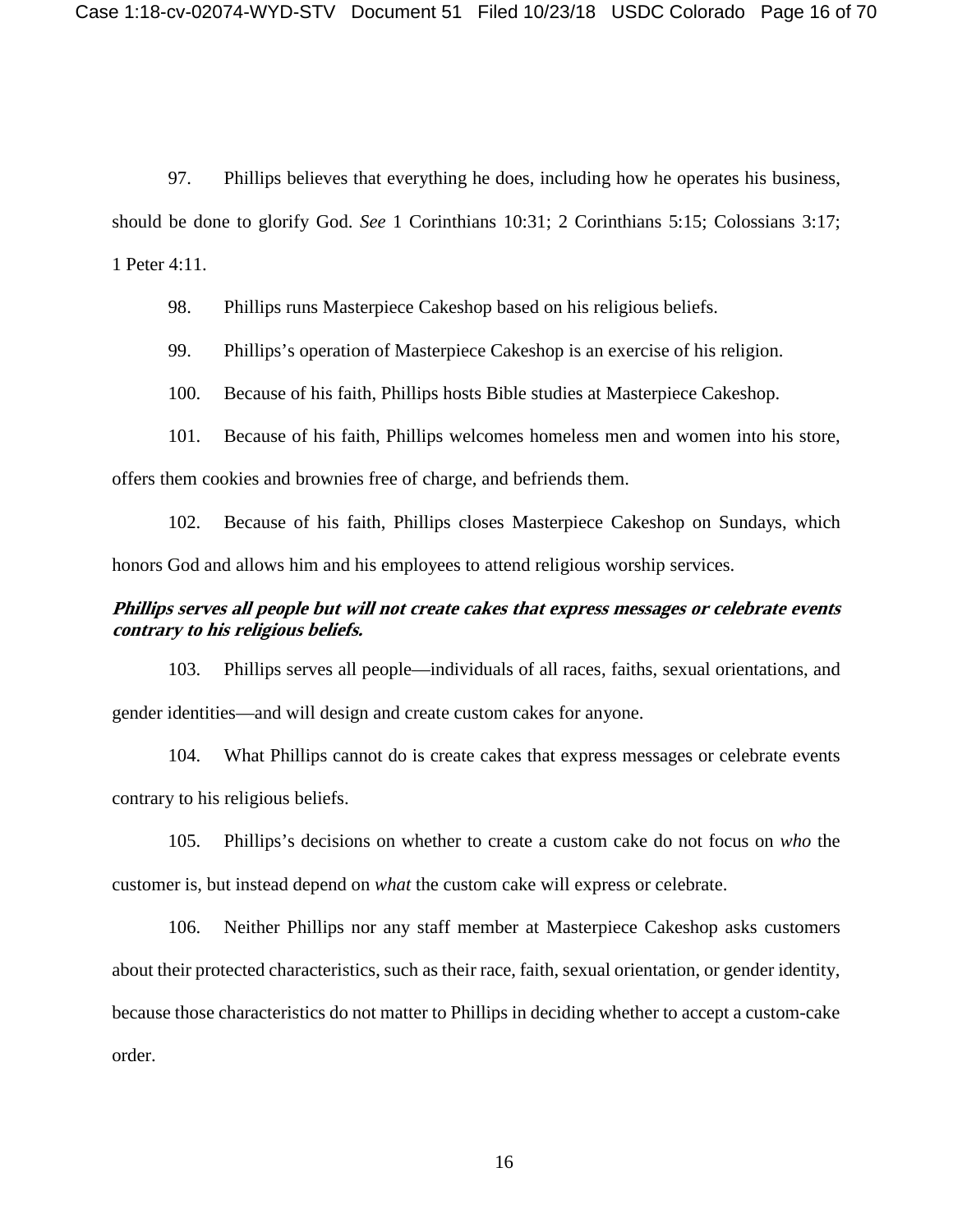107. Phillips believes that he would violate God's commands if he were to create custom cakes that express messages or celebrate events in conflict with his religious beliefs. *See* Ephesians 4:29; Ephesians 5:1-14; 1 Timothy 5:22; 1 Corinthians 10:1-22; 2 Corinthians 6:14-18.

108. It is standard industry practice for cake artists to decline to create custom cakes that express messages or celebrate events that they do not want to support or that violate their beliefs. For example, numerous bakeries turned down a request to create a "Donald Trump cake" for a nine-year-old boy who wanted that cake for his birthday. Bradford Richardson, *Bakers refused to make pro-Trump birthday cake for 9-year-old boy*, The Washington Times, Aug. 7, 2017, [https://www.washingtontimes.com/news/2017/aug/7/bakers-refused-make-pro-trump-birthday](https://www.washingtontimes.com/news/2017/aug/7/bakers-refused-make-pro-trump-birthday-cake-9-year/)[cake-9-year/.](https://www.washingtontimes.com/news/2017/aug/7/bakers-refused-make-pro-trump-birthday-cake-9-year/)

109. Phillips has declined to create many custom cakes because of the messages that they would have expressed or the events that they would have celebrated.

110. Because Phillips holds the religious belief that all people are of equal dignity and worth, he has declined—and will continue to decline—to create custom cakes that demean people.

111. Phillips has declined requests to create custom cakes that demean LGBT people.

112. Phillips has declined to create custom cakes that express racist views, including white-supremacy ideology.

113. Phillips has declined to create custom cakes that express hateful, vulgar, or profane messages.

114. Because of Phillips's religious beliefs, he will not design or create custom cakes celebrating Halloween.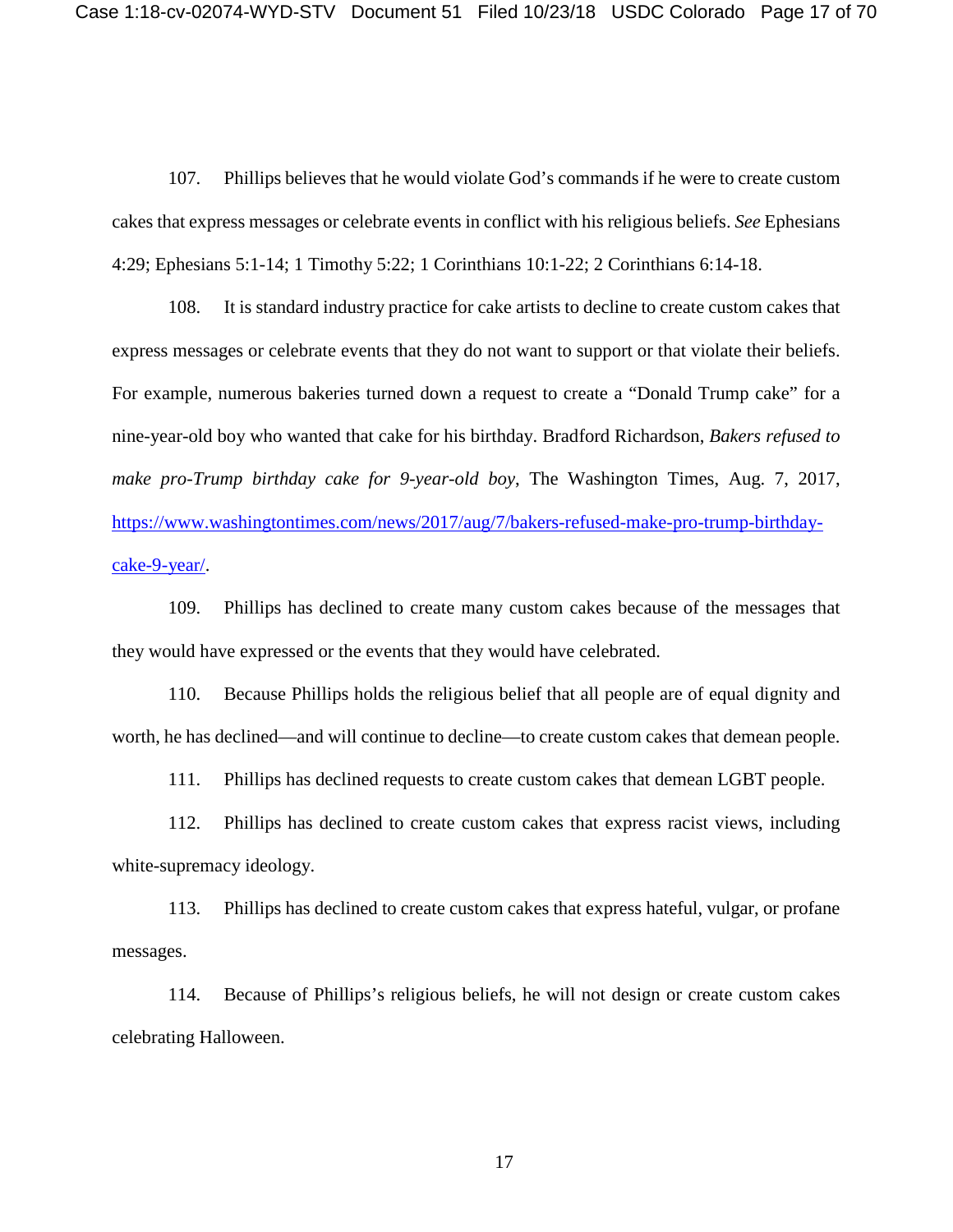115. Phillips declines to design or create custom cakes celebrating Halloween even though Halloween cakes are a significant source of income for many cake artists.

116. Because of Phillips's religious beliefs, he will not design or create custom cakes promoting the use of illegal drugs or other controlled substances like marijuana and alcohol.

117. Phillips has declined to create custom cakes promoting the use of illegal drugs or other controlled substances like marijuana and alcohol.

118. Because Phillips's faith teaches him that human life is precious and valuable from conception to natural death, he will not design or create custom cakes that express support for abortion, euthanasia, or assisted suicide.

119. Because Phillips's faith teaches him that Satan is the cause of great evil and suffering in the world, he will not design or create custom cakes that celebrate or otherwise express support for Satan or satanic themes or beliefs.

120. Phillips has declined to create custom cakes that celebrate or otherwise express support for Satan or satanic themes or beliefs.

121. Phillips's religion teaches him that marriage is a lifelong union between one man and one woman.

122. Phillips will not design or create custom cakes that express or celebrate contrary messages about marriage.

123. Phillips has declined requests to create custom cakes celebrating divorce and cakes celebrating same-sex marriage.

124. Phillips will not create such cakes no matter who requests them.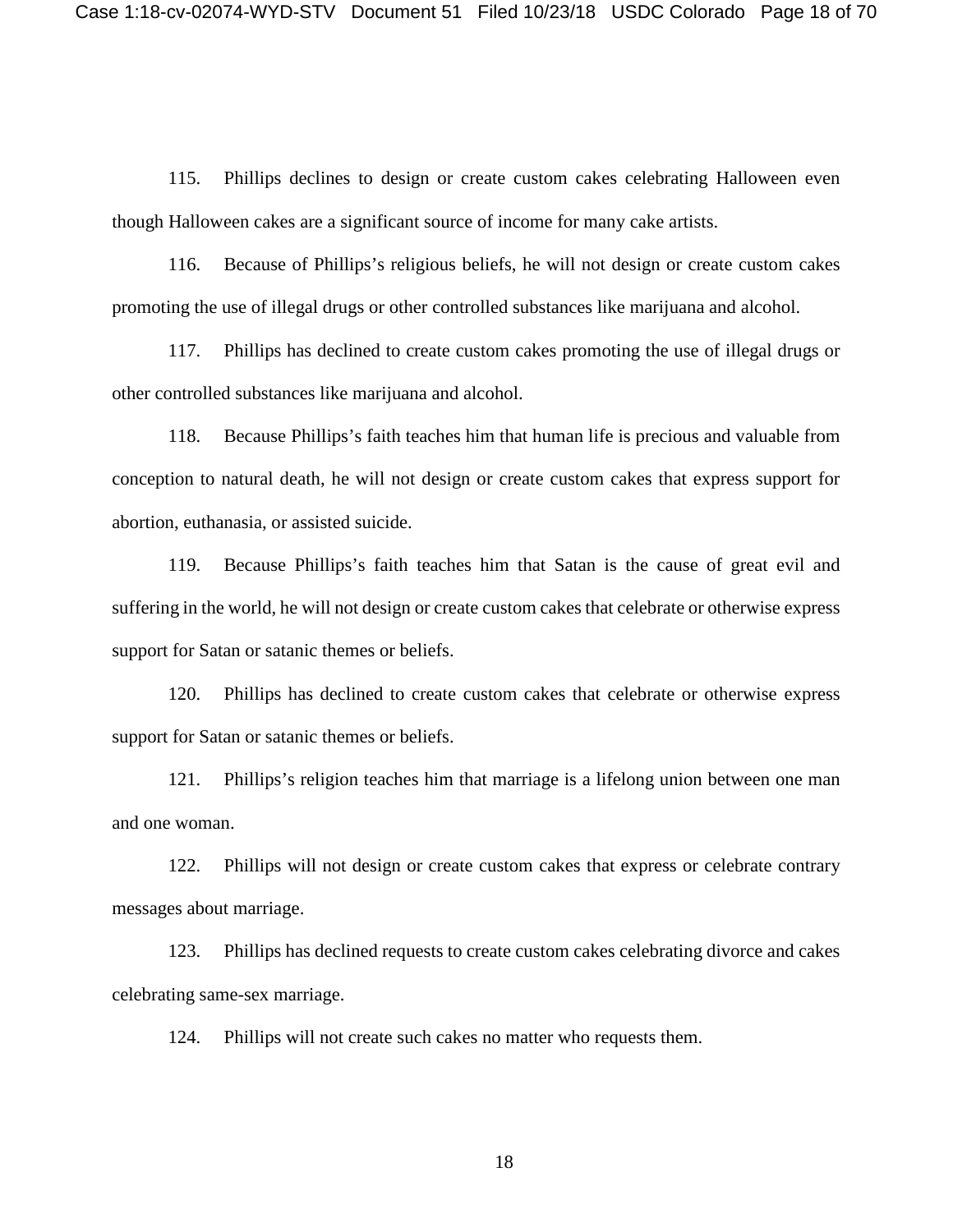125. Phillips will create countless other custom cakes for same-sex couples and gay and lesbian individuals.

126. Phillips also believes as a matter of religious conviction that sex—the status of being male or female—is given by God, is biologically determined, is not determined by perceptions or feelings, and cannot be chosen or changed.

127. Phillips will not create custom cakes that express or celebrate messages in conflict with these religious beliefs about sex.

128. Phillips will not create such cakes no matter who requests them.

129. Phillips will create countless other custom cakes for people who identify as transgender.

130. To ensure that Phillips does not design or create custom cakes that express messages or celebrate events in violation of his religious beliefs, he reviews every custom-cake request at Masterpiece Cakeshop.

131. When customers request a custom cake, Phillips or his staff asks them about the kind of cake they want, the desired content, messages, colors, themes, words, and styles, and what event, if any, the cake will celebrate.

132. While most of Phillips's work involves the creation of custom cakes, he also sells pre-made items like brownies, cookies, coffee, and generic cakes.

133. Phillips sells those items to anyone who wants them.

134. Phillips has never declined to sell those items to anyone.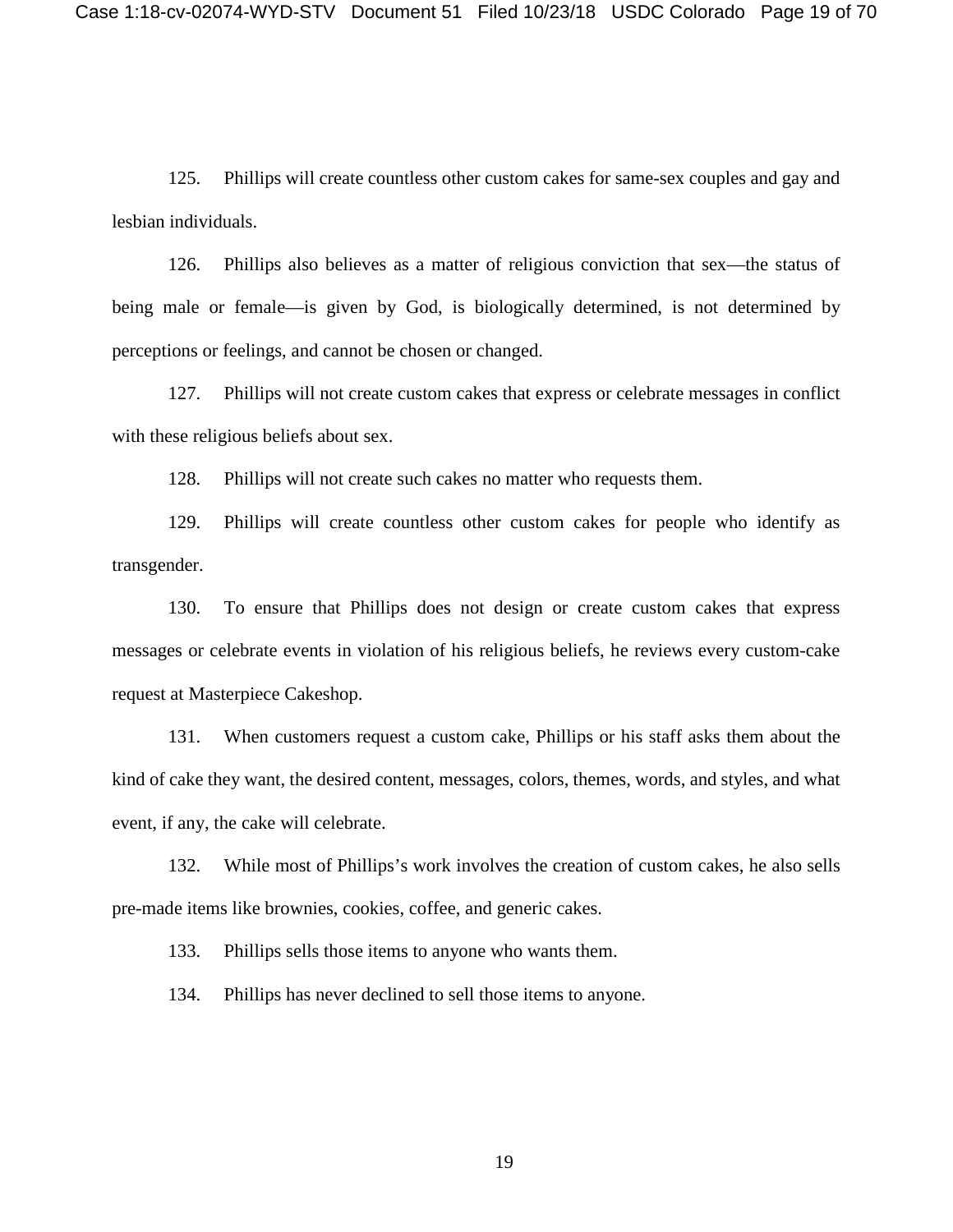### **Phillips associates with and endorses his custom cakes.**

135. After Phillips creates a custom cake, he typically places it in a box bearing the Masterpiece Cakeshop logo.

136. This is Masterpiece Cakeshop's logo:



137. By placing his custom cakes in boxes bearing this logo, Phillips associates with and expresses approval of the cake and any messages it conveys.

138. Phillips gives the box with the cake to the customer who commissioned it.

139. When people see Masterpiece Cakeshop's name and logo on a cake box or otherwise learn that Masterpiece Cakeshop created a custom cake, they believe that Phillips does not object to the created cake, to any message that the cake conveys, or to the event that the cake celebrates. They also believe that Phillips supports or endorses the created cake, any message that the cake conveys, and the event that the cake celebrates.

# **Colorado begins its practice of treating Phillips worse than other cake artists because it despises his religious beliefs and how he practices his faith.**

140. Colorado refuses to treat Phillips the same as it treats other cake artists under Colo. Rev. Stat. § 24-34-601(2)(a).

141. In 2013, the Division found probable cause to believe that Phillips violated this law when he declined to create a custom cake celebrating same-sex marriage.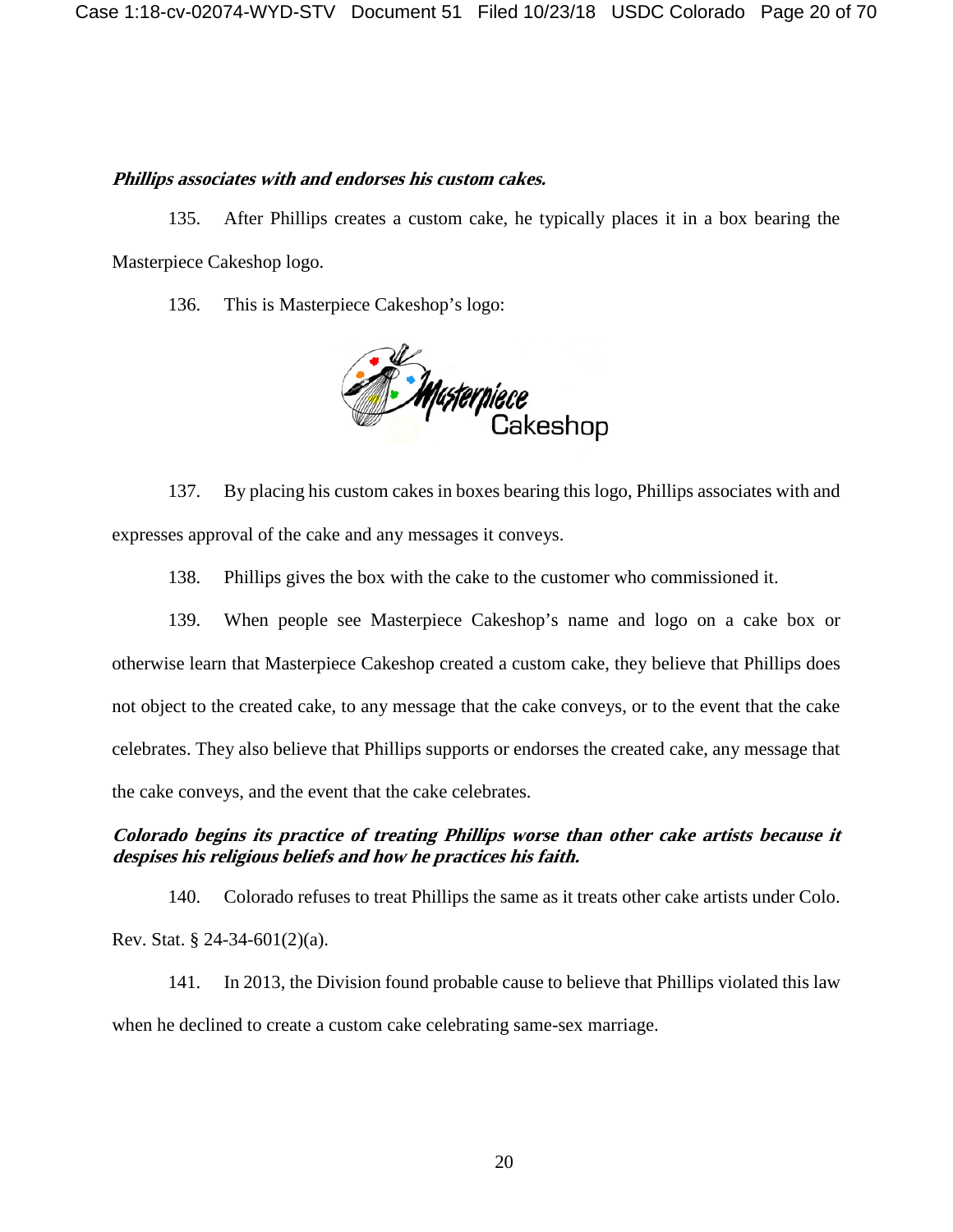142. The Commission then filed a formal complaint against Phillips alleging that he had violated Colo. Rev. Stat. § 24-34-601(2)(a) by declining to create that cake, and it assigned an administrative law judge ("ALJ") to adjudicate the complaint.

143. After the parties filed cross-motions for summary judgment, the ALJ ruled against Phillips, finding that his decision not to create that cake violated Colo. Rev. Stat. § 24-34- 601(2)(a).

144. The ALJ explained that under Colorado's public-accommodation law "a black baker could … refuse to make a cake bearing a white-supremacist message for a member of the Aryan Nation" and "an Islamic baker could … refuse to make a cake denigrating the Koran for the Westboro Baptist Church" because "[i]n both [of those] cases, it is the explicit, unmistakable, offensive message that the bakers are asked to put on the cake that gives rise to the[ir] … right to refuse."

145. The Commission affirmed the ALJ's decision.

146. When ruling in that case, the members of the Commission made comments "endors[ing] the view that religious beliefs cannot legitimately be carried into the public sphere or commercial domain, implying that religious beliefs and persons are less than fully welcome in Colorado's business community." *Masterpiece*, 138 S. Ct. at 1729.

147. Religious hostility and bias surfaced at one meeting when a Commission member named Raju Jairam publicly stated "that Phillips can believe 'what he wants to believe,' but cannot act on his religious beliefs 'if he decides to do business in the state.'" *Masterpiece*, 138 S. Ct. at 1729.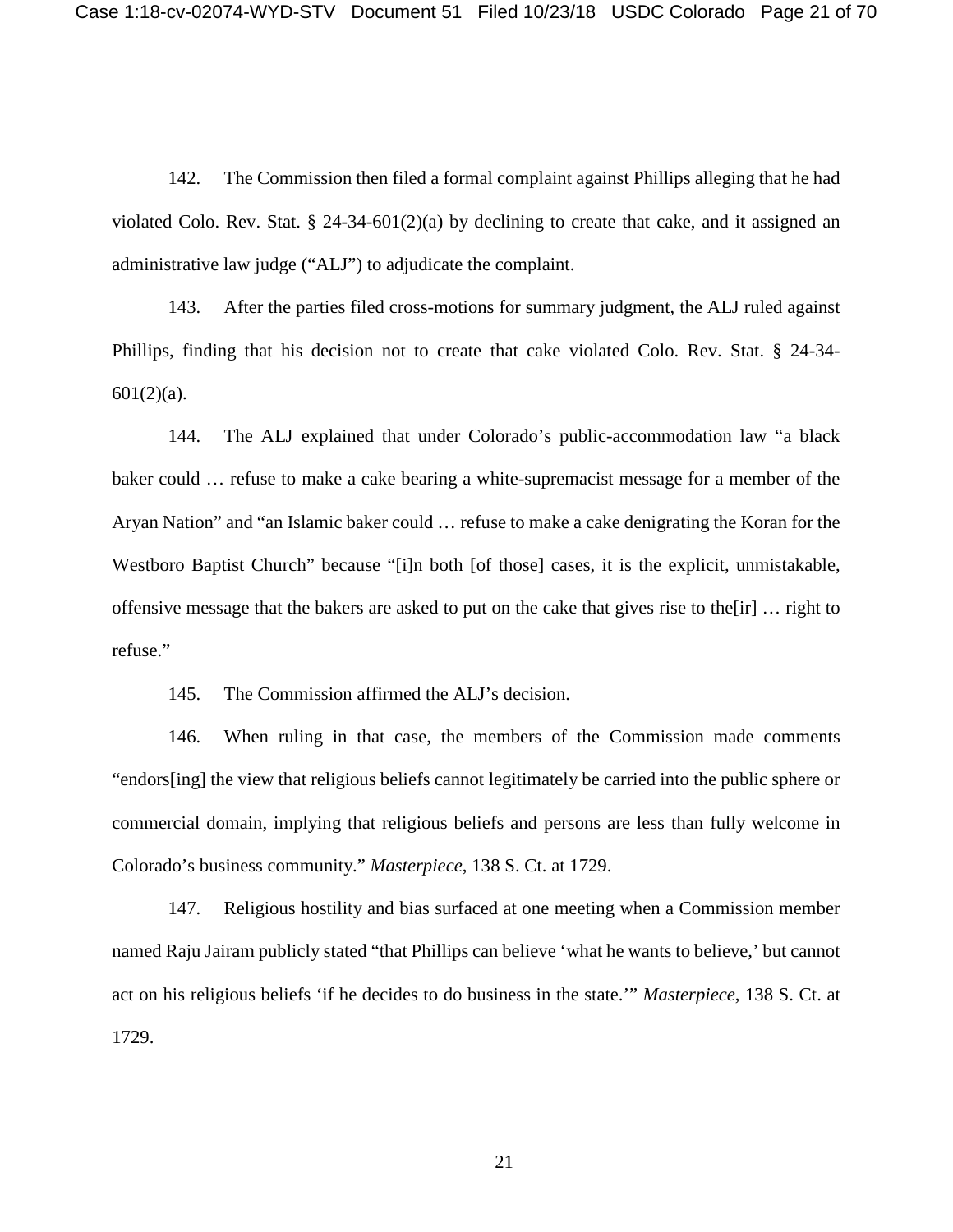148. The Chair of the Commission at the time—a woman named Katina Banks—agreed with Jairam's comments.

149. Banks has served on the Board of Directors of the One Colorado Education Fund.

150. One Colorado is an LGBT advocacy organization that has been an outspoken opponent of Phillips and has filed multiple amicus briefs against him.

151. Later during the Commission meeting in which Phillips's case was discussed, Jairam went further and stated: "[I]f a businessman wants to do business in the state and he's got an issue with the—the law's impacting his personal belief system, he needs to look at being able to compromise." *Masterpiece*, 138 S. Ct. at 1729.

152. About two months later, the Commission met again to discuss Phillips's case, and a Commission member named Diann Rice had this to say:

> I would also like to reiterate what we said in the hearing or the last meeting. Freedom of religion and religion has been used to justify all kinds of discrimination throughout history, whether it be slavery, whether it be the holocaust, whether it be—I mean, we—we can list hundreds of situations where freedom of religion has been used to justify discrimination. And to me it is one of the most despicable pieces of rhetoric that people can use to—to use their religion to hurt others.

*Masterpiece*, 138 S. Ct. at 1729.

153. The other Commission members did not object to those comments, nor did the state

disavow those comments in the briefs that it subsequently filed.

154. The Commission's specific references to the Holocaust were particularly offensive

to Phillips because his father was a soldier in World War II who was part of military efforts that

liberated a concentration camp.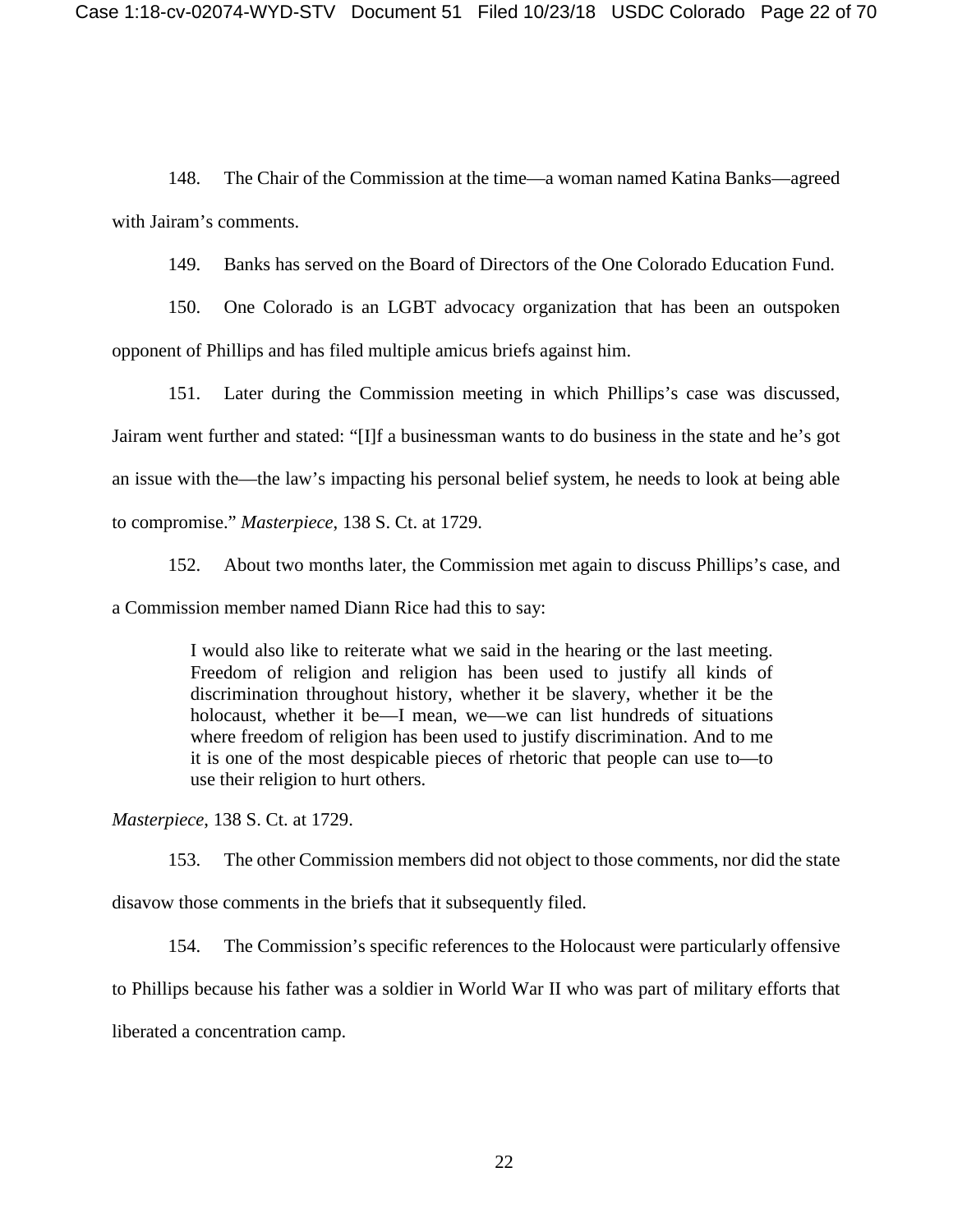155. One of the other Commission members at the time was Heidi Hess. Earlier that same year, Hess publicly tweeted about Phillips's case, religious freedom, and a Colorado bill on civil unions, and in those tweets, she either wrote or retweeted: "I'm really sick of the phrase 'deeply held religious beliefs'"; "So deeply held religious beleifs [sic] that discriminate [are] ok?"; "Woot! The Cake Lawyer is up! #gaycake"; "Freedom OF religion does NOT mean freedom FOR YOUR religion."

156. Hess is currently the Western Slope Field Organizer for One Colorado.

157. Governor Hickenlooper sought to keep Hess on the Commission when her term expired in 2017. Jesse Paul & John Frank, *Hickenlooper-appointed LGBT advocate still on civil rights commission despite Colorado GOP lawmakers' vote to block her*, The Denver Post, May 25, 2017, [https://dpo.st/2vGyoXw.](https://dpo.st/2vGyoXw) And when the Colorado Senate refused to confirm her, Governor Hickenlooper declined to appoint anyone else, thereby allowing her to remain on the Commission under a holdover provision. Following this, the legislature amended state law to provide that individuals cannot remain Commission members following the senate's rejection of their nomination. Colo. Rev. Stat. § 24-34-303(b)(IV).

158. Once the Commission concluded that Phillips had violated the publicaccommodation law, it ordered him (1) to stop creating wedding cakes altogether unless he agreed to violate his faith by designing custom cakes celebrating same-sex marriage, (2) to implement comprehensive staff reeducation to teach that Phillips was wrong to operate his business according to his faith, and (3) to provide quarterly compliance reports to the Division identifying the customcake requests that Phillips declines and detailing the reasons why.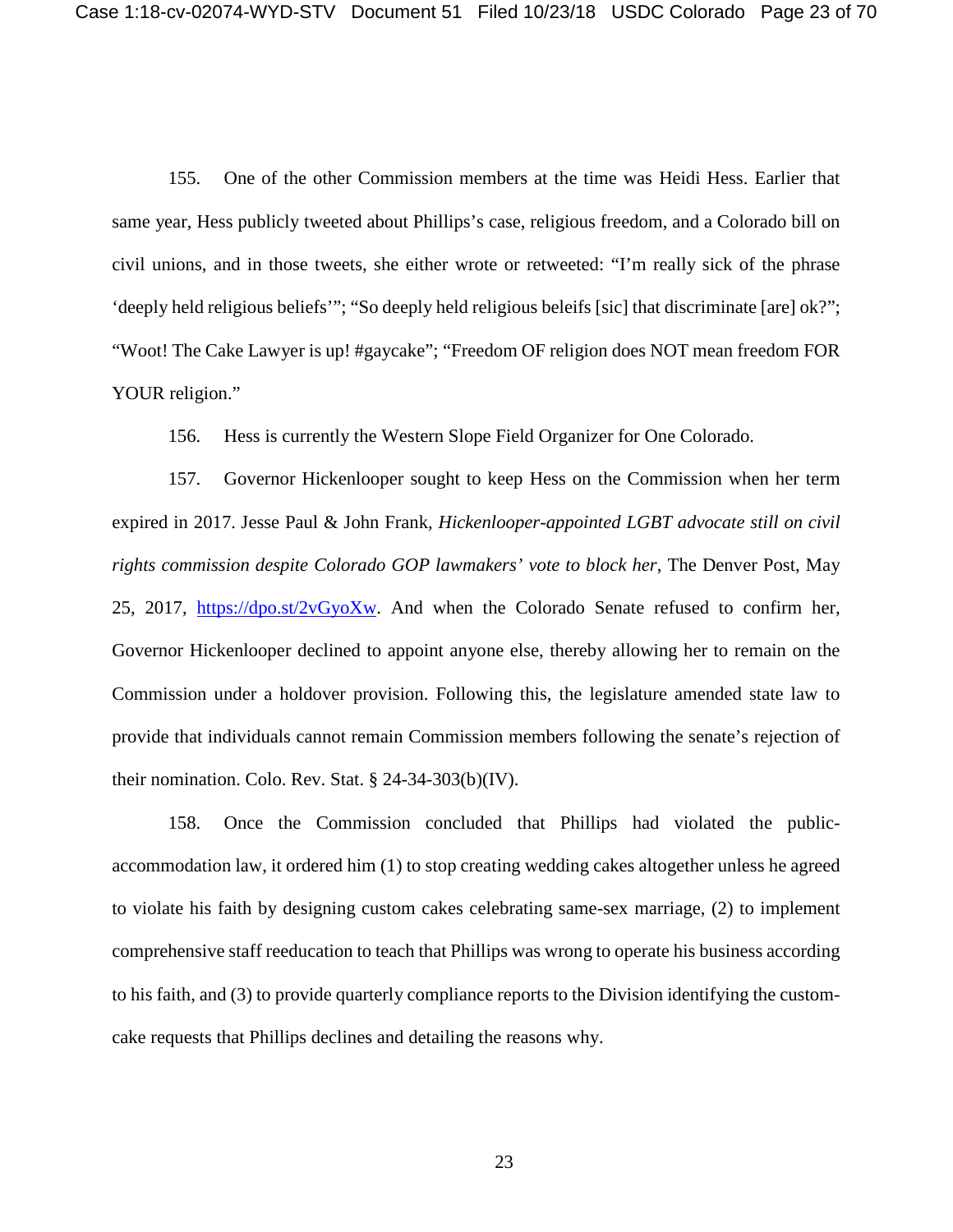159. Because Phillips chose not to violate his religious beliefs, the Commission's order forced him to stop creating wedding cakes altogether, which caused him to lose approximately 40% of his income and most of his employees.

160. Phillips appealed the Commission's order to the Colorado Court of Appeals.

161. Around that same time, the Division and Commission issued their determinations in the three cases involving William Jack and his requests for custom cakes with messages criticizing same-sex marriage. Those determinations exonerated the cake artists who declined to create those cakes.

162. The Colorado Court of Appeals affirmed the Commission's order in Phillips's case.

163. The Colorado Court of Appeals distinguished Colorado's decision to punish Phillips from its decision not to punish the three cake shops that declined William Jack's requests. Here is what the Court of Appeals said about that:

The Division found that the bakeries did not refuse [William Jack's] request because of his creed, but rather because of the offensive nature of the requested message. Importantly, there was no evidence that the bakeries based their decisions on the patron's religion, and evidence had established that all three regularly created cakes with Christian themes. Conversely, Masterpiece [Cakeshop] admits that its decision to refuse [a] requested [same-sex] wedding cake was because of its opposition to same-sex marriage which, based on Supreme Court precedent, we conclude is tantamount to discrimination on the basis of sexual orientation.

*Craig v. Masterpiece Cakeshop, Inc.*, 370 P.3d 272, 282 n.8 (Colo. Ct. App. 2015).

164. Phillips then asked the Colorado Supreme Court to weigh in, but it declined.

165. The U.S. Supreme Court granted review on June 26, 2017.

166. Throughout the nearly six years that this case was litigated, Phillips endured

multiple death threats, repeated harassment, and countless hateful phone calls and emails as a result

of Colorado's intolerance toward him.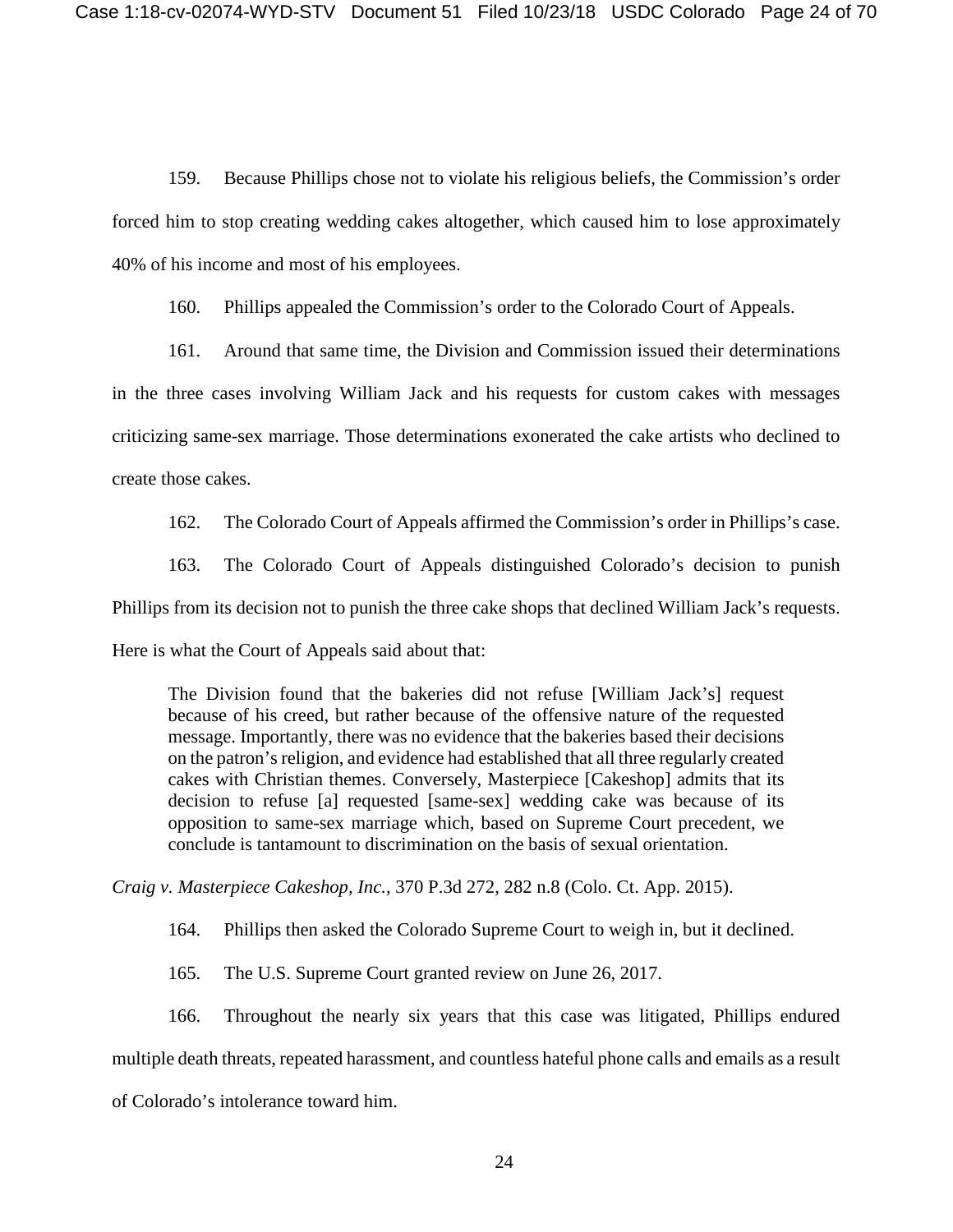167. The death threats, harassment, and hateful communications escalated with each new wave of media attention focusing on the case.

168. The death threats, harassment, and hateful communications got so bad that Phillips's wife was afraid to set foot in Masterpiece Cakeshop.

169. Phillips also had rocks thrown through the window of Masterpiece Cakeshop.

170. Because of the threats, harassment, and vandalism, Phillips was forced to install security cameras at Masterpiece Cakeshop to protect himself, his family, his employees, and his customers.

## **The Supreme Court rebukes Colorado for its anti-religious hostility toward Phillips.**

171. On June 4, 2018, the Supreme Court released its decision in *Masterpiece*, which reversed the Colorado Court of Appeals' decision and cemented victory for Phillips by declining to remand the case for further proceedings.

172. The Court rebuked Colorado for violating Phillips's free-exercise rights by manifesting hostility toward his religious beliefs and failing to act with the religious neutrality that the First Amendment requires.

173. Colorado showed its anti-religious bias in at least two ways.

174. First, Colorado discriminated against Phillips's religious beliefs by treating his "religious objection" to creating a custom cake celebrating same-sex marriage worse than the three other cake artists' non-religious "objections" to creating a custom cake criticizing same-sex marriage. *Masterpiece*, 138 S. Ct. at 1730.

175. The Supreme Court rejected the Colorado Court of Appeals' basis for distinguishing Phillips's case from the cases involving the three other cake artists. It said that "[a]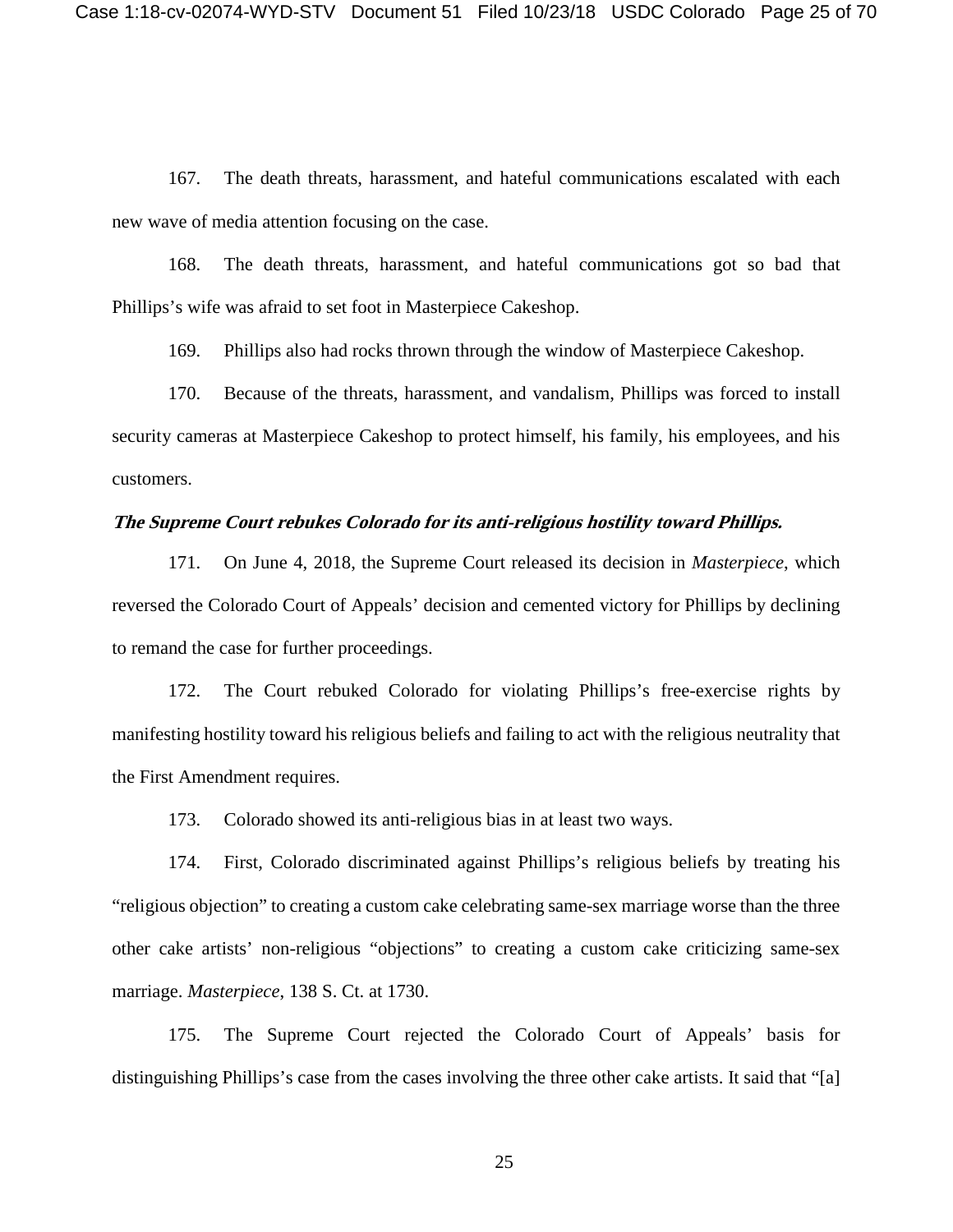principled rationale for the difference in treatment of these two instances cannot be based on the government's own assessment of offensiveness," and that "[t]he Colorado court's attempt to account for the difference in treatment elevates one view of what is offensive over another and itself sends a signal of official disapproval of Phillips' religious beliefs." *Masterpiece*, 138 S. Ct. at 1731.

176. Second, Commission members showed anti-religious hostility when they "disparaged [Phillips's] religion … by describing it as despicable, … by characterizing it as merely rhetorical—something insubstantial and even insincere"—and by comparing Phillips's "religious beliefs to defenses of slavery and the Holocaust." *Masterpiece*, 138 S. Ct. at 1729.

177. Commission members showed further anti-religious hostility when they made comments "endors[ing] the view that religious beliefs cannot legitimately be carried into the public sphere or commercial domain, implying that religious beliefs and persons are less than fully welcome in Colorado's business community." *Masterpiece*, 138 S. Ct. at 1729.

178. Every Justice in *Masterpiece* who opined on the proper interpretation of Colorado's public-accommodation law—including the two dissenting Justices—indicated that cake artists do not violate that law by declining to create cakes that express messages they will not communicate for anyone. Justices Kagan and Breyer expressed that view in their concurrence. 138 S. Ct. at 1733 (Kagan, J., concurring) (it is not unlawful for cake artists to decline a request for an expressive cake that "they would not have made for any customer" because doing that treats the requester "the same way they would have treated anyone else—just as [Colorado's public-accommodation law] requires"); *id.* at 1733 n.\* (cake artists do "not engage in unlawful discrimination" when they decline to "sell [a] requested cake[] to anyone"). So did Justices Ginsburg and Sotomayor in their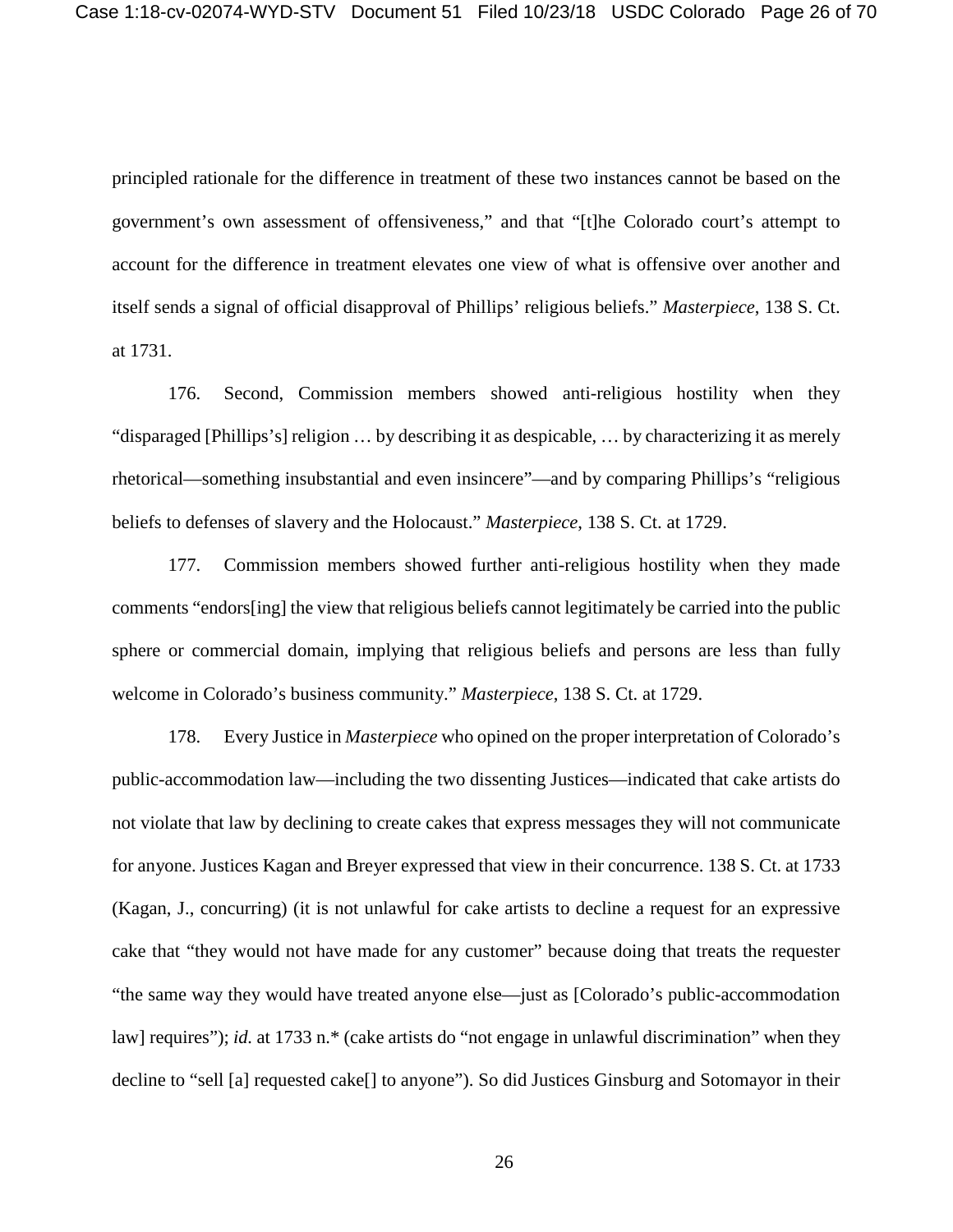dissent. *Id.* at 1750 (Ginsburg, J., dissenting) (cake artists do not violate the public-accommodation law by "refus[ing] to make a cake with [a] requested message for any customer" because an individual who requests that message is "treated as any other customer would have been treated no better, no worse"). As did Justices Gorsuch and Alito in their concurrence. *Id.* at 1735 (Gorsuch, J., concurring) (business owners do not "*intend[]* to refuse service *because of* a customer's protected characteristic" if "they would not sell [a] requested cake[] to anyone").

179. Despite Phillips's victory at the Supreme Court, he still lost his wedding business as a result of the state's unconstitutional actions, and he is unsure whether he will ever restore it to the prior success he achieved before Colorado launched its unconstitutional crusade against him.

180. Neither Phillips nor his family has recovered from the distress of Colorado's unconstitutional actions toward them—the death threats, the state's open hostility toward their faith, and the loss of 40% of their family income.

# **Colorado continues its practice of treating Phillips worse than other cake artists because it despises his religious beliefs and how he practices his faith.**

181. Colorado responded to the Supreme Court's stinging rebuke of its anti-religious practices by doubling down on its efforts to punish Phillips.

182. A mere 24 days after the Supreme Court released its decision in *Masterpiece*, the Division once again issued a probable-cause determination against Phillips for allegedly violating Colo. Rev. Stat. § 24-34-601(2)(a).

183. The events that gave rise to that probable-cause determination started in June 2017.

184. On June 26, 2017, the same day that the Supreme Court announced that it would hear the *Masterpiece* case, a Colorado lawyer named Autumn Scardina googled Masterpiece Cakeshop's information and called the shop on the phone.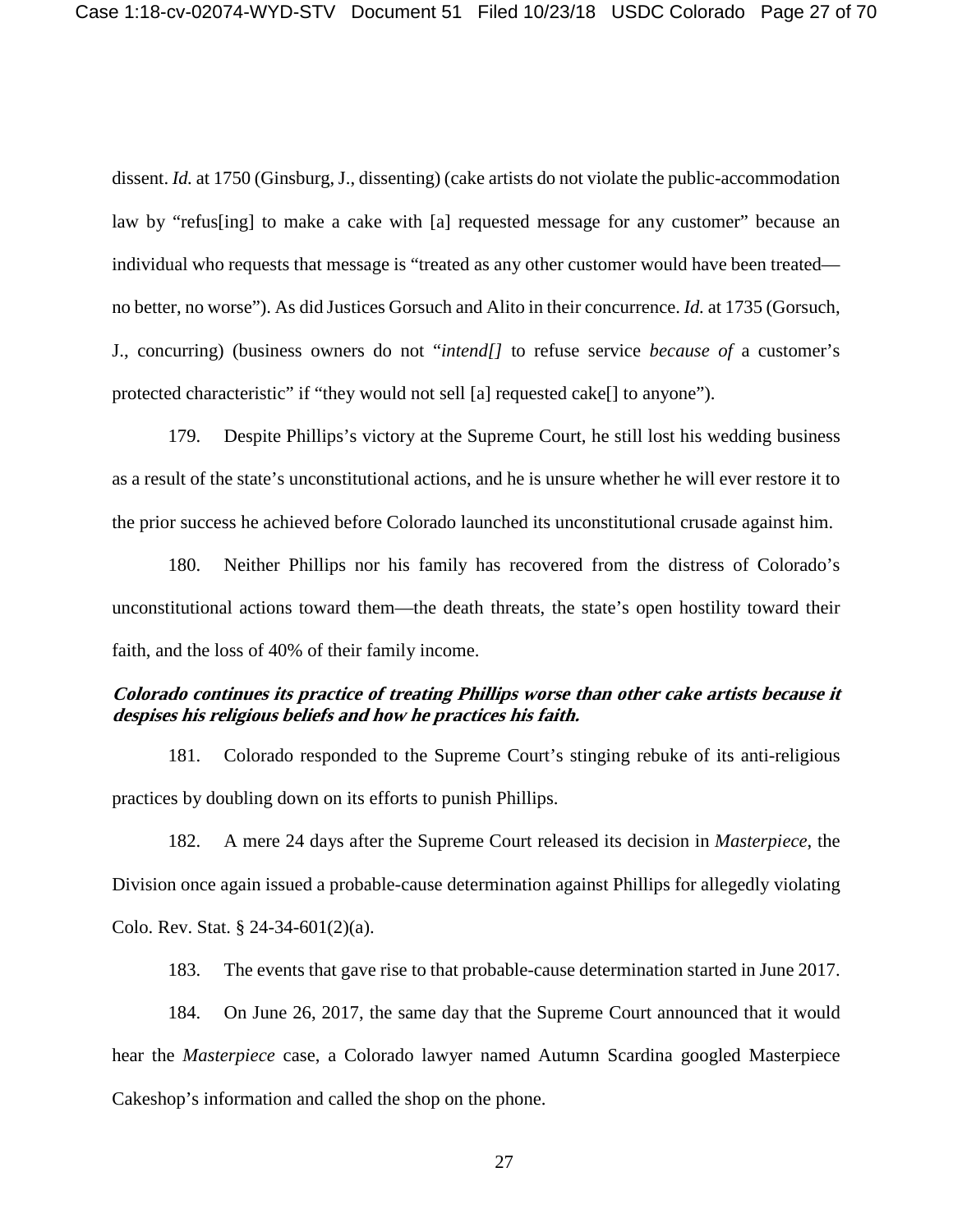185. That lawyer "take[s] great pride" in suing businesses that allegedly "discriminate against lesbian, gay, bisexual, and transgender people and serving them their just desserts." Scardina Law, *Standing up for employees in employment disputes*, <https://www.scardinalaw.com/Employment-Disputes.shtml> (last visited Oct. 19, 2018).

186. During this phone call, the lawyer asked Masterpiece Cakeshop to create a custom cake with "a blue exterior and a pink interior"—a cake "design" that, according to the lawyer, "reflect[ed] … the fact that [the lawyer] transitioned from male-to-female and that [the lawyer] had come out as transgender." *Scardina v. Masterpiece Cakeshop Inc.*, Charge No. CP2018011310, at 2 (Colo. Civil Rights Div. June 28, 2018) (attached as Exhibit A).

187. That custom cake would have expressed messages.

188. That custom cake would have celebrated an event.

189. Both the message that the cake would have expressed and the event that it would have celebrated conflict with Phillips's religious beliefs.

190. Phillips has never created a cake like that one before.

191. After the lawyer disclosed the design and message of the desired cake, Masterpiece Cakeshop politely declined the request because Phillips cannot in good conscience express the messages that the cake would have communicated and celebrated (i.e., that sex can be changed, that sex can be chosen, and that sex is determined by perceptions or feelings) or celebrate the event that the cake would have commemorated (i.e., the anniversary of a change from one sex to the other based on perceptions and feelings).

192. The requested cake would have expressed messages to those viewing it—the six to eight people attending the celebration of the anniversary of the lawyer's gender transition—and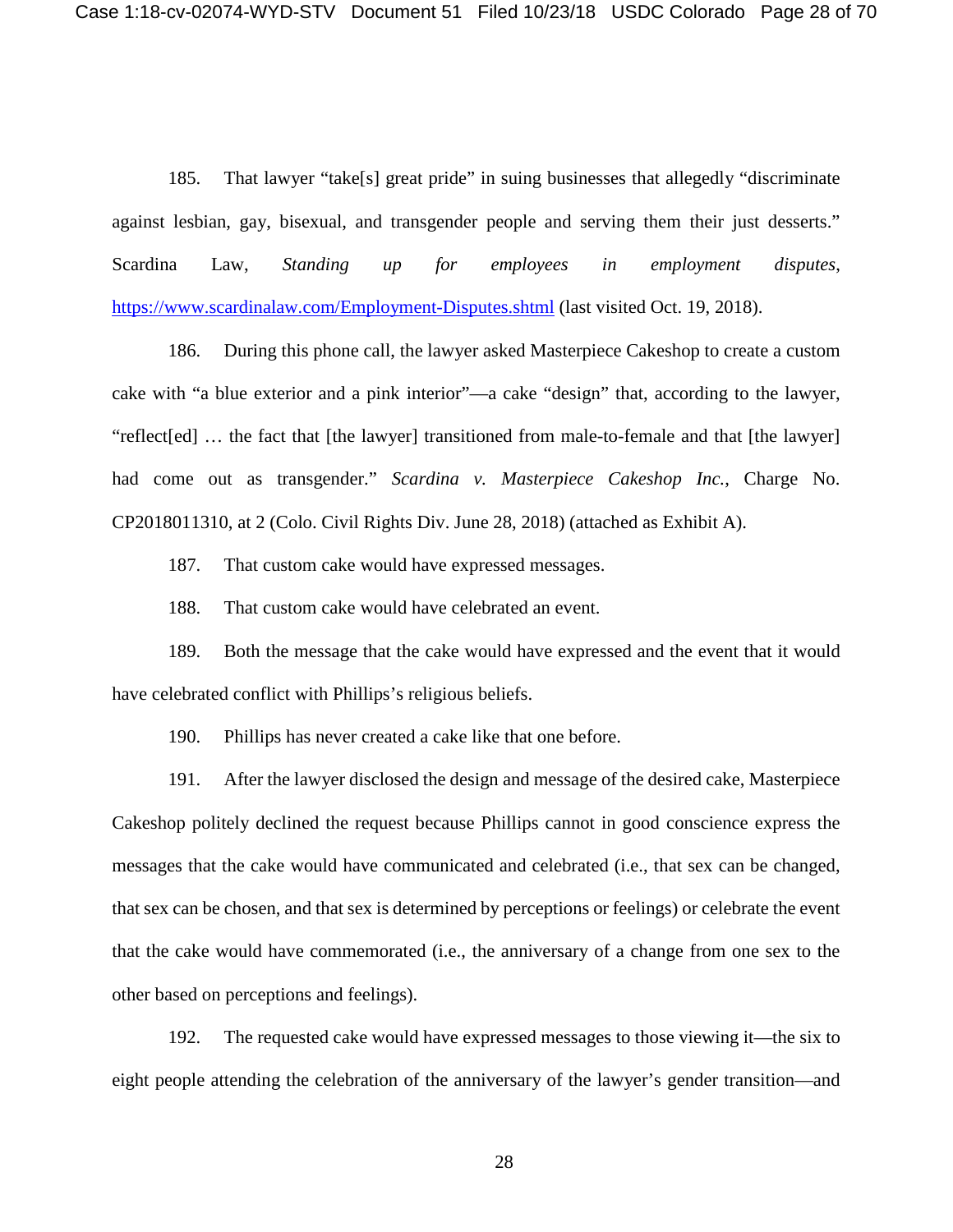those viewers would have understood that the pink and blue design reflected a gender transition, that the cake communicated some or all of the messages that Phillips deemed objectionable, and that the cake communicated celebration for those messages.

193. Phillips would not create a custom cake that expresses those messages for any customer, no matter the customer's protected characteristics.

194. Masterpiece Cakeshop did not decline this request because of the customer's transgender status or other protected characteristic. Rather, it declined the request because of the messages that the cake would have expressed.

195. When Masterpiece Cakeshop told the lawyer that it could not create the requested cake, the lawyer asked the shop's representative to repeat that statement so that someone listening over the speaker phone could hear it.

196. Masterpiece Cakeshop offered to create a different custom cake for the lawyer or to sell the lawyer any of the pre-made items available for purchase in the shop.

197. The lawyer did not request that Phillips create a different custom cake; nor did the lawyer attempt to buy any of the pre-made items available for purchase in the shop.

198. When discussing this cake request, Masterpiece Cakeshop communicated with this lawyer only via telephone.

199. Phillips believes that this lawyer, on other occasions, has requested that he create other custom cakes with messages that violate his faith. Phillips has confirmed through telephone records that he received another call from this lawyer's cell phone requesting a cake celebrating Satan.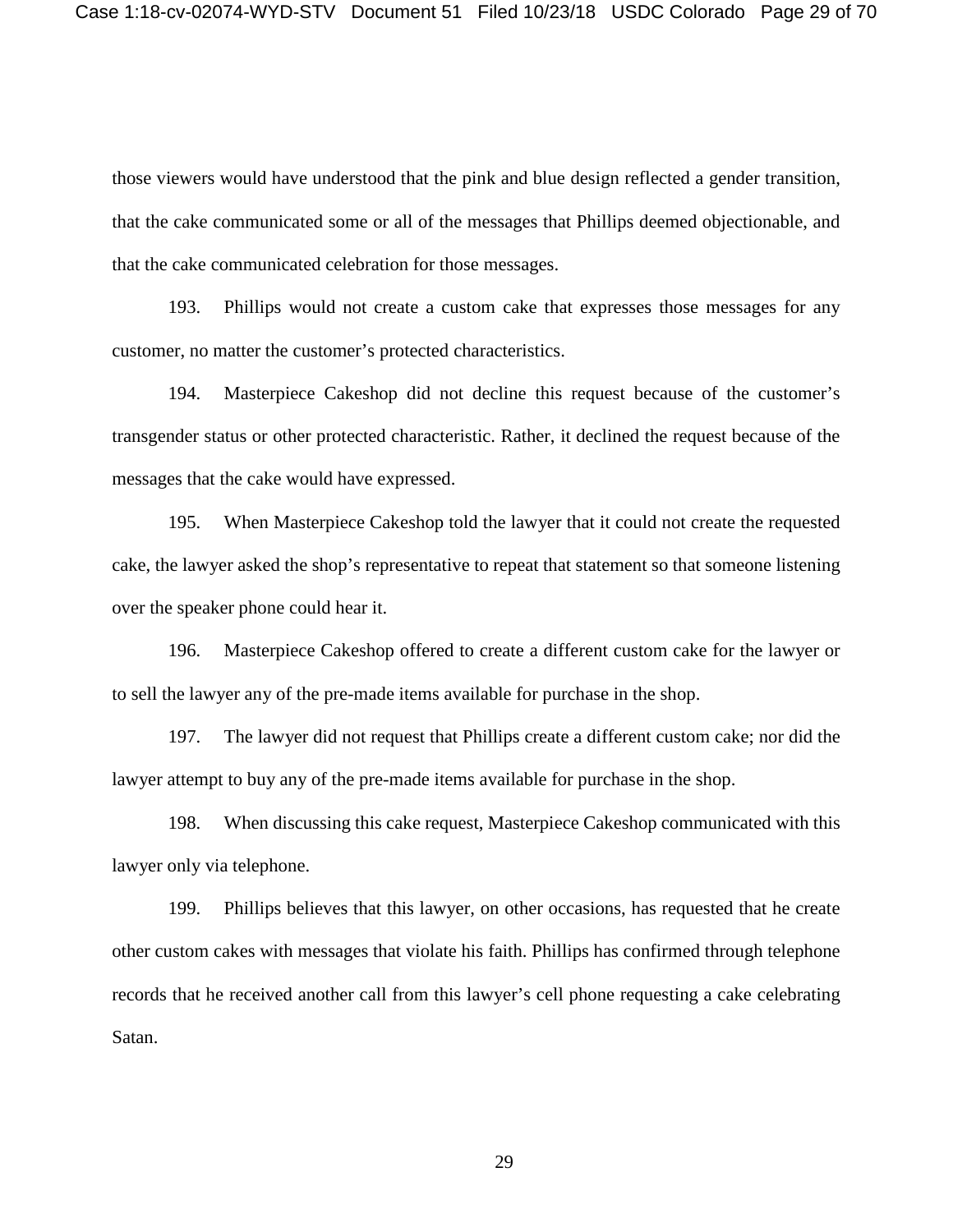200. About a month later, Phillips received a notice from the Division informing him that the lawyer filed a discrimination charge against him for his decision not to create the cake with the blue and pink design.

201. The charge alleged that Masterpiece Cakeshop violated Colo. Rev. Stat. § 24-34- 601(2)(a)'s prohibition against discrimination "because of" sex and transgender status by declining to create the requested cake.

202. In that charge, the lawyer wrote that Masterpiece Cakeshop declined an "order for a cake with pink interior and blue exterior, which I disclosed was intended for the celebration of my transition from male to female."

203. The lawyer's "Statement of Discrimination" said: "They asked what I wanted the cake to look like, and I explained I was celebrating my birthday on July 6, 2017 and that it would also be the 7th year anniversary of my transition from male to female. When I explained I am a transexual and that I wanted my birthday cake to celebrate my transition by having a blue exterior and a pink interior, they told me they will not make the cake based on their religious beliefs."

204. The attorney also wrote: "I believe that I was not allowed to order a birthday cake because I requested that its color and theme celebrate my transition from male to female."

205. Phillips responded to this charge by denying the allegations of discrimination and by raising statutory and constitutional defenses.

206. In his response, Phillips explained that Masterpiece Cakeshop did not decline the custom cake that the lawyer requested "based on the Charging Party's sex or gender identity"; rather, Masterpiece Cakeshop declined the request because the shop "does not create artistic expression addressing [the subject of gender transitions] for any customer."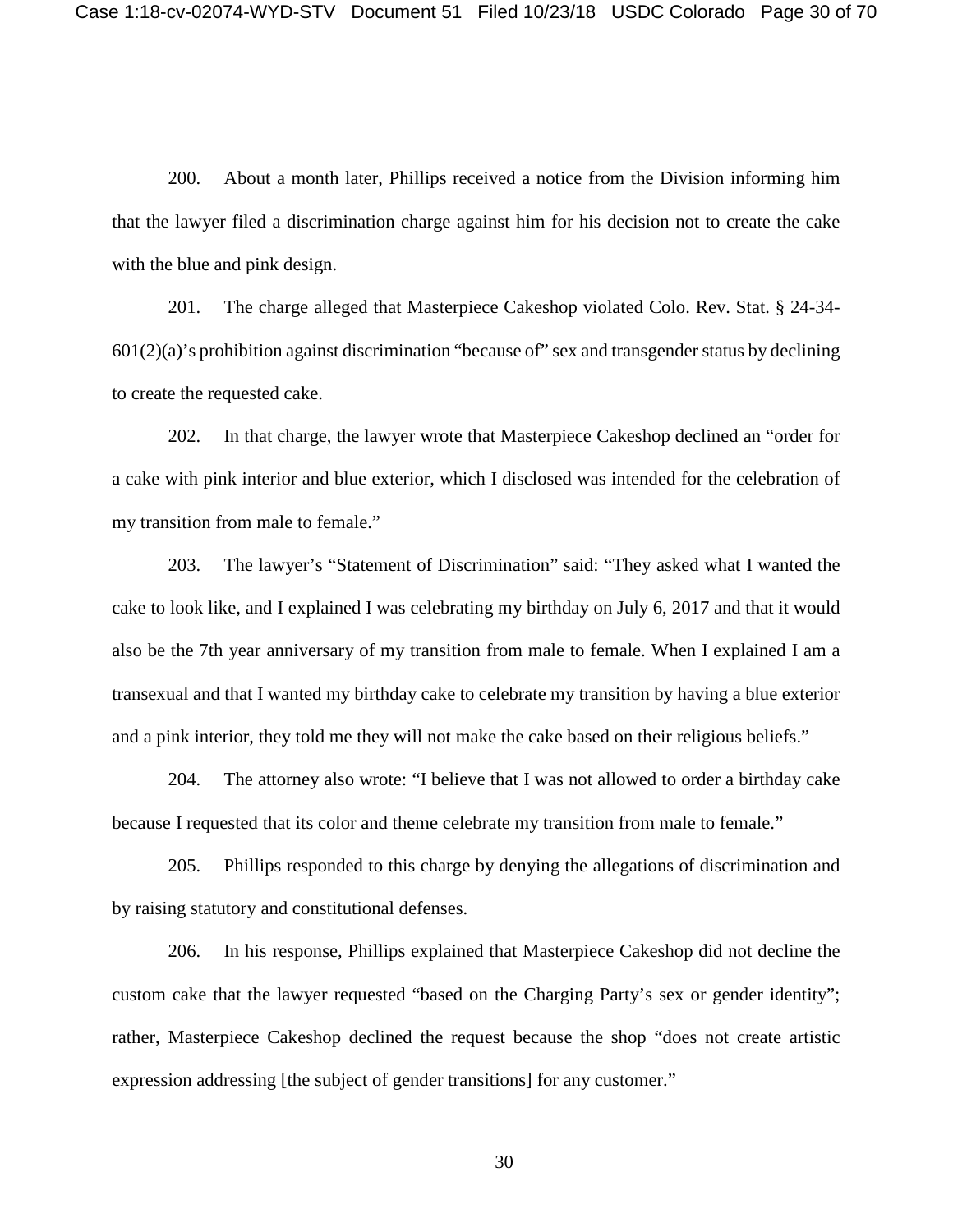207. In his response, Phillips also wrote that the lawyer who requested the cake "is welcome to purchase any of the cake shop's premade items or obtain a different custom cake," and that the lawyer "remains welcome in [the shop] and to all goods and artistic services that [it] offers."

208. In his response, Phillips also wrote that a Masterpiece Cakeshop employee told the lawyer who requested the cake that the lawyer "is welcome to purchase any of the cake shop's premade items or obtain a different custom cake," just that "the cake shop could not fulfill this particular custom cake request."

209. The Division rarely finds probable cause to credit a charge of discrimination in the public-accommodation context.

210. In Fiscal Year 2016-17, the Division issued two probable-cause determinations, and 66 findings of no probable cause. In Fiscal Year 2015-16, the Division issued two probable-cause determinations, and 55 findings of no probable cause. And in Fiscal Year, 2014-15, the Division issued one probable-cause determination, and 55 findings of no probable cause.

211. On June 28, 2018, a mere 24 days after the Supreme Court released its decision in *Masterpiece*, the Division issued its probable-cause determination against Phillips.

212. The Division found that the lawyer telephoned Masterpiece Cakeshop and "requested a custom cake," not a pre-made one. *Scardina v. Masterpiece Cakeshop Inc.*, Charge No. CP2018011310, at 2 (Colo. Civil Rights Div. June 28, 2018) (Ex. A).

213. The Division found that the lawyer requested a custom cake with "a blue exterior and a pink interior" and "explained that the design was a reflection of the fact that [the lawyer] transitioned from male-to-female and that [the lawyer] had come out as transgender." *Scardina v.*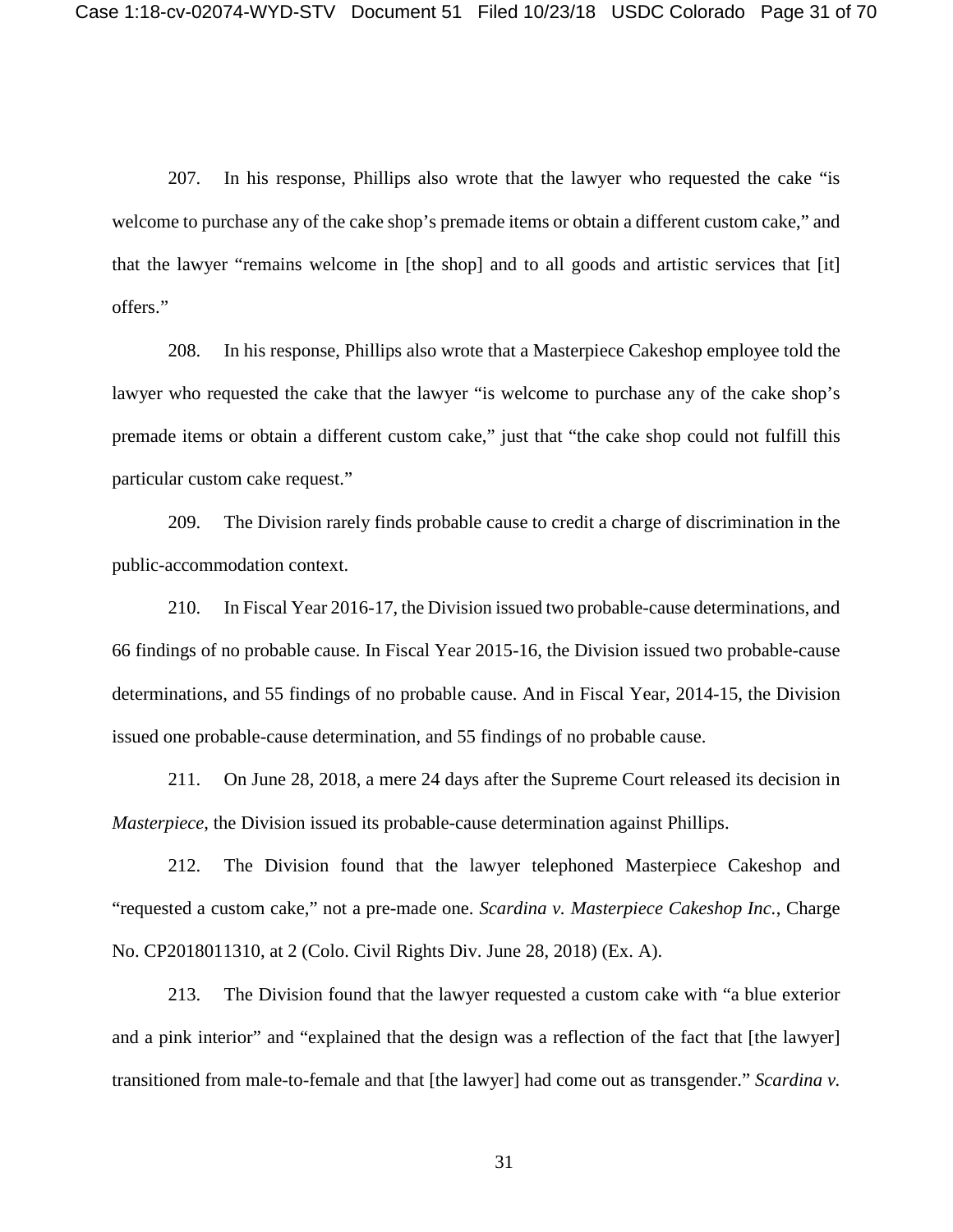*Masterpiece Cakeshop Inc.*, Charge No. CP2018011310, at 2 (Colo. Civil Rights Div. June 28, 2018) (Ex. A).

214. The Division found that only after Masterpiece Cakeshop learned of the requested design and message did it decline to create the cake. *Scardina v. Masterpiece Cakeshop Inc.*, Charge No. CP2018011310, at 3 (Colo. Civil Rights Div. June 28, 2018) (Ex. A).

215. The Division acknowledged Masterpiece Cakeshop's position that it declined to create that custom cake because Phillips did not want to express through his cake art "the idea that a person's sex is anything other than an immutable God-given biological reality." *Scardina v. Masterpiece Cakeshop Inc.*, Charge No. CP2018011310, at 3 (Colo. Civil Rights Div. June 28, 2018) (Ex. A).

216. But the Division ignored Masterpiece Cakeshop's message-based reason for declining to create the cake; instead, the Division concluded that Masterpiece Cakeshop declined to create the cake "based on [the lawyer's] transgender status." *Scardina v. Masterpiece Cakeshop Inc.*, Charge No. CP2018011310, at 4 (Colo. Civil Rights Div. June 28, 2018) (Ex. A).

217. The Division determined that Masterpiece Cakeshop violated Colo. Rev. Stat. § 24- 34-601(2)(a) and ordered Phillips to participate in mandatory mediation. *Scardina v. Masterpiece Cakeshop Inc.*, Charge No. CP2018011310, at 4 (Colo. Civil Rights Div. June 28, 2018) (Ex. A).

218. Director Elenis left no doubt about her position against Phillips when she stated: "I [Director Elenis] determine that [Phillips and Masterpiece Cakeshop] have violated" the publicaccommodation law. *Scardina v. Masterpiece Cakeshop Inc.*, Charge No. CP2018011310, at 4 (Colo. Civil Rights Div. June 28, 2018) (Ex. A).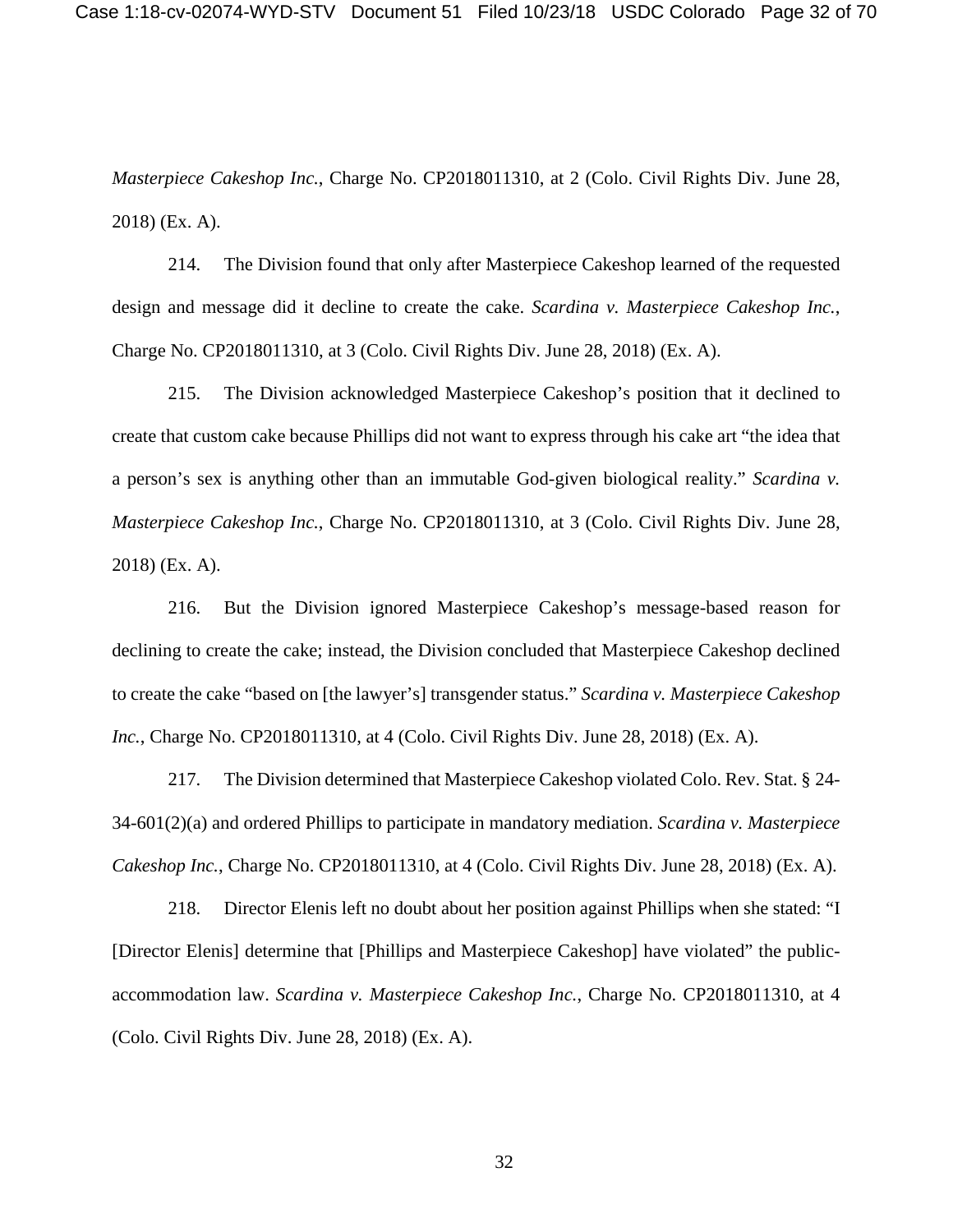219. Director Elenis cited the Supreme Court's decision in *Masterpiece* in her determination, indicating that she had read and interpreted that decision before she issued her determination.

220. Director Elenis acted in bad faith when she made this determination.

221. Director Elenis disregarded the Supreme Court's holding that Colorado is motivated by "clear and impermissible hostility toward [Phillips's] sincere religious beliefs." *Masterpiece*, 138 S. Ct. at 1729.

222. Director Elenis disregarded that every Justice in *Masterpiece* who opined on the proper interpretation of Colorado's public-accommodation law indicated that cake artists do not violate that law by declining to create cakes that express messages they will not communicate for anyone.

223. Director Elenis disregarded Colorado's practice of allowing other cake artists to decline requests to create custom cakes that express messages they deem objectionable and would not express for anyone.

224. Director Elenis disregarded what Colorado represented to the Supreme Court—that cake artists may decline to create cakes with pro-LGBT designs, themes, and messages.

225. Director Elenis's decision to disregard the Supreme Court's holding in *Masterpiece*, the Supreme Court's view of Colorado's public-accommodation law, Colorado's practice when enforcing its public-accommodation law, and Colorado's representations to the Supreme Court is explainable only by bad faith and animus toward Phillips's religious beliefs.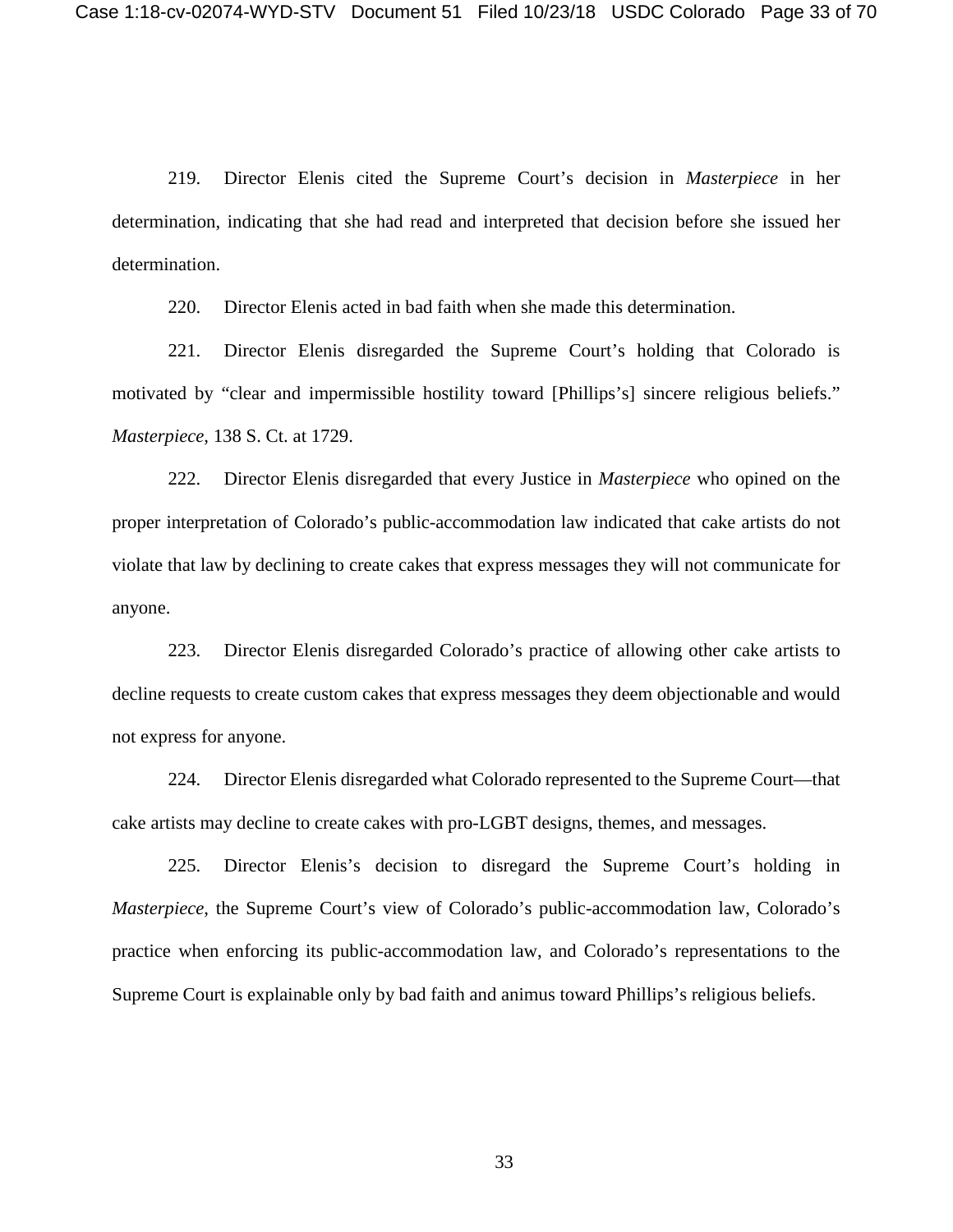226. Phillips has lost and continues to lose work time and profits—he also has incurred and continues incurring expenses—as a result of Director Elenis's determination and the rest of Colorado's unconstitutional conduct toward him.

227. Phillips has suffered and continues to suffer humiliation, emotional distress, inconvenience, and reputational damage as a result of Director Elenis's determination and the rest of Colorado's unconstitutional conduct toward him.

228. On October 2, 2018, more than a month and a half after Phillips filed this lawsuit, the Commission met in a private executive session to discuss the lawyer's charge against Phillips, and it voted to notice the matter for a hearing and to file a formal complaint against Phillips.

229. The Commission could have declined to file a formal complaint, and had it done that, it would have lost jurisdiction over the matter on October 12, 2018, and that would have authorized the complainant lawyer to file "a civil action in the district court for the district in which the alleged discriminatory or unfair practice occurred." Colo. Rev. Stat. § 24-34-306(11).

230. On October 9, 2018, the Commission filed that Notice of Hearing and Formal Complaint. *Scardina v. Masterpiece Cakeshop Inc.*, Charge No. CP2018011310, Notice of Hearing and Formal Complaint (Colo. Civil Rights Comm'n Oct. 9, 2018) (attached as Exhibit B).

231. The formal complaint names as a respondent not only Masterpiece Cakeshop but also Phillips in his individual capacity. It does this even though the complainant lawyer did not name Phillips as a respondent in the charge of discrimination.

232. The Commission's recitation of the facts in its formal complaint is entirely onesided. It ignores practically all of the facts that Masterpiece Cakeshop asserted in response to the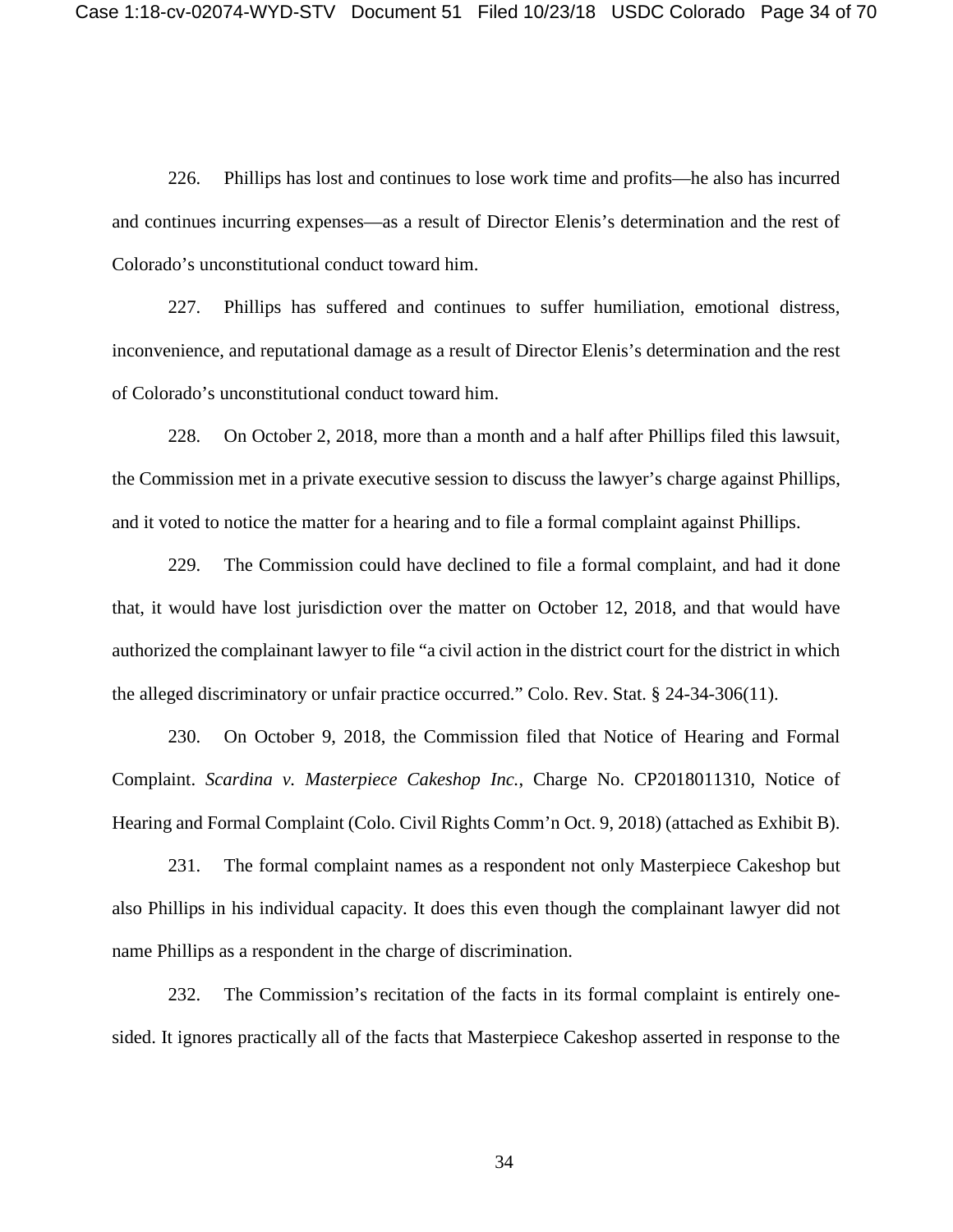charge and recounts a version of the facts that is even more favorable to the complainant lawyer than what is stated in the lawyer's charge of discrimination.

233. For example, the Commission's recitation of the facts in its formal complaint ignores the lawyer's statements in the charge of discrimination admitting that the lawyer "disclosed" to Masterpiece Cakeshop that the cake's design "was intended for the celebration of my transition from male to female," that the lawyer told Masterpiece Cakeshop that the lawyer "wanted my birthday cake to celebrate my transition by having a blue exterior and a pink interior," and that the lawyer "requested that its color and theme celebrate my transition from male to female."

234. Despite the Commission's attempt to slant the facts, its formal complaint still acknowledges that the lawyer "requested a cake with a blue exterior and a pink interior" and explained to Masterpiece Cakeshop that "the design was a reflection of the fact that [the lawyer] had transitioned from male to female and that [the lawyer] had come out as transgender."

235. The Commission's formal complaint also acknowledges that only after Masterpiece Cakeshop learned of the requested design and message did it decline to create the cake.

236. The Commission's formal complaint omits the Division's acknowledgement in its probable-cause determination that Masterpiece Cakeshop declined to create that custom cake for a message-based reason—namely, because Phillips did not want to express through his cake art "the idea that a person's sex is anything other than an immutable God-given biological reality."

237. The Commission's formal complaint leaves no doubt that the Commission members are convinced that Phillips violated the public-accommodation law because the formal complaint unequivocally states that "Masterpiece denied service to [the lawyer] based on her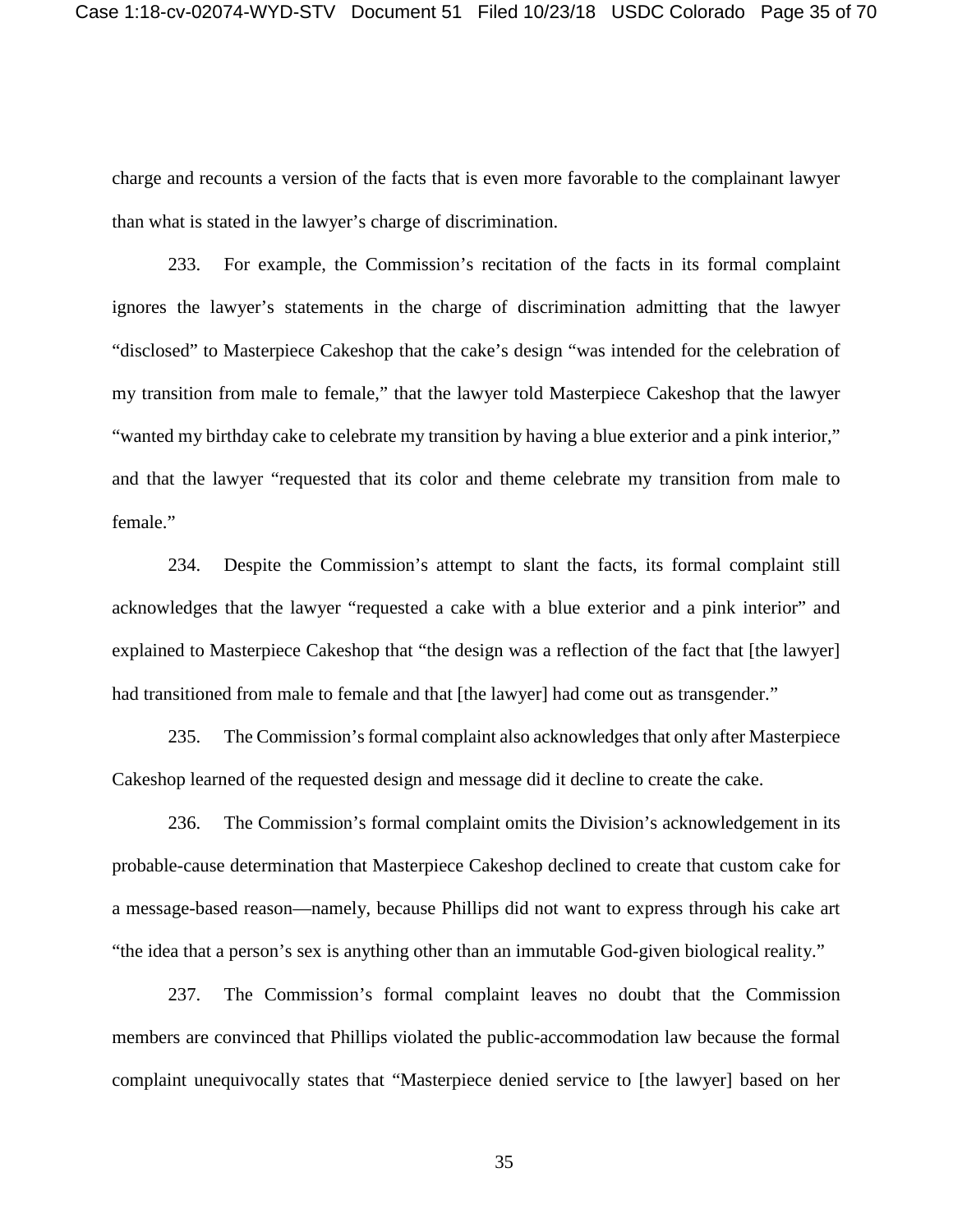Case 1:18-cv-02074-WYD-STV Document 51 Filed 10/23/18 USDC Colorado Page 36 of 70

sexual orientation (transgender status), as defined by § 24-34-301(7), C.R.S. (2018), in a violation of § 24-34-601(2)(a), C.R.S. (2018)."

238. The Commission's request for relief further assumes that Phillips engages in "practices of discriminating against persons based on their sexual orientation" (including transgender status), and that those practices include "refusing to provide goods and services to persons due to their sexual orientation" (including transgender status).

239. The Commission members acted in bad faith by proceeding with the formal complaint, particularly because the formal complaint provides a one-sided recitation of the facts that ignores practically all of the facts that Masterpiece Cakeshop asserted in response to the charge of discrimination and recounts a version of the facts that is even more favorable to the complainant lawyer than what is stated in the lawyer's charge.

240. The Commission members disregarded the Supreme Court's holding that Colorado is motivated by "clear and impermissible hostility toward [Phillips's] sincere religious beliefs." *Masterpiece*, 138 S. Ct. at 1729.

241. The Commission members disregarded that every Justice in *Masterpiece* who opined on the proper interpretation of Colorado's public-accommodation law indicated that cake artists do not violate that law by declining to create cakes that express messages they will not communicate for anyone.

242. The Commission members disregarded Colorado's practice of allowing other cake artists to decline requests to create custom cakes that express messages they deem objectionable and would not express for anyone.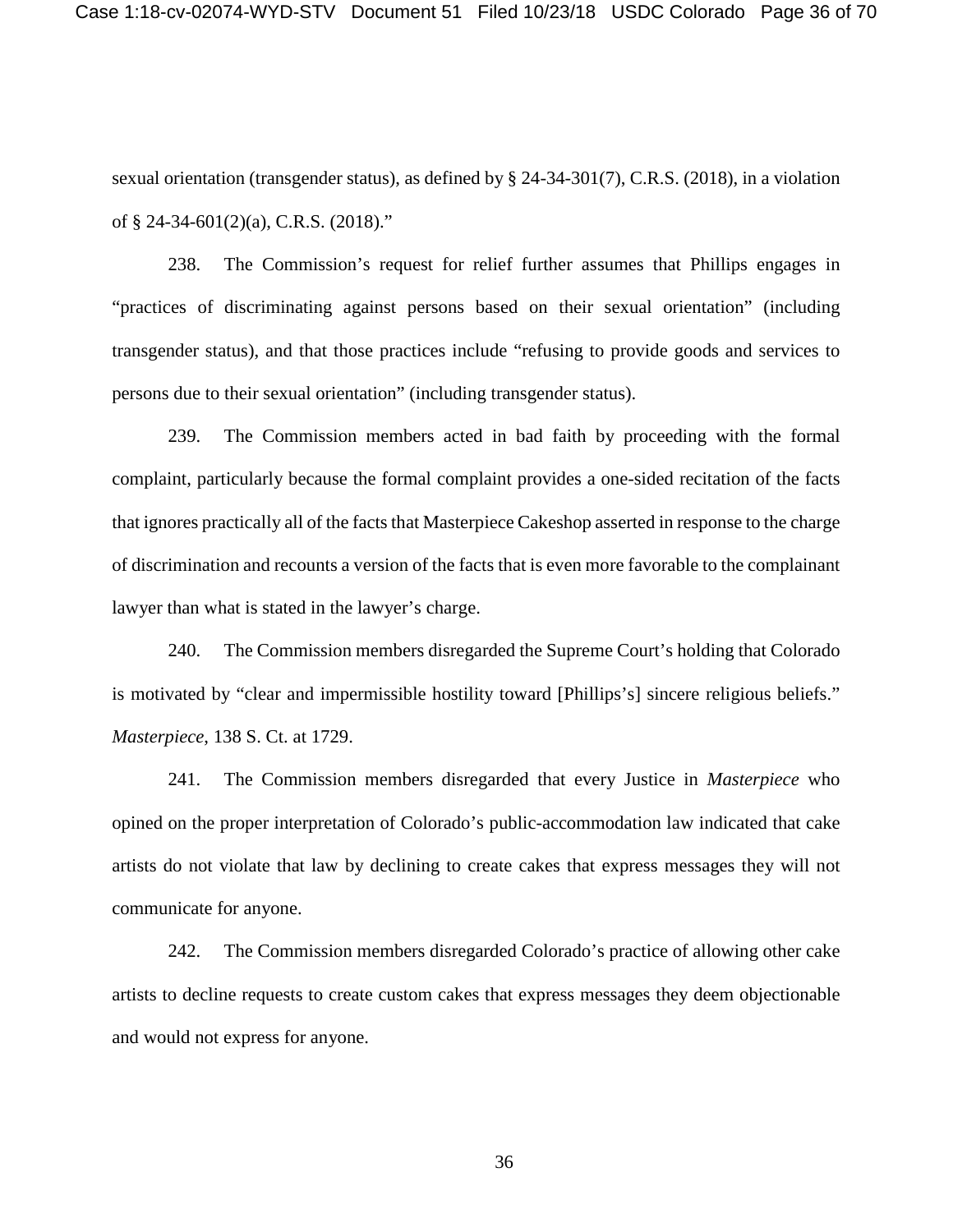243. The Commission members disregarded what they represented to the Supreme Court in the brief that they filed in October 2017—that cake artists may decline to create cakes with pro-LGBT designs, themes, and messages.

244. The Commissioner members' decision to disregard the Supreme Court's holding in *Masterpiece*, the Supreme Court's view of Colorado's public-accommodation law, Colorado's practice when enforcing its public-accommodation law, and their own representations to the Supreme Court is explainable only by bad faith and animus toward Phillips's religious beliefs.

245. Phillips has lost and continues to lose work time and profits—he also has incurred and continues incurring expenses—as a result of the Commission members' formal complaint and the rest of Colorado's unconstitutional conduct toward him.

246. Phillips has suffered and continues to suffer humiliation, emotional distress, inconvenience, and reputational damage as a result of the Commission members' formal complaint and the rest of Colorado's unconstitutional conduct toward him.

# **Colorado's current practice is to treat Phillips worse than others because it despises his religious beliefs and how he practices his faith.**

247. As a general matter, if a discrimination complaint is filed against a Colorado cake artist for declining to create a custom cake expressing a message he or she opposes, Colorado defers to the cake-shop owner's message-based objection and, consistent with what state law requires, does not "presume" that the owner discriminated against the customer based on his or her protected status. Colo. Rev. Stat. § 24-34-305(3).

248. But if a discrimination complaint is filed against Phillips for declining to create a custom cake expressing a message that conflicts with his faith, Colorado rejects his message-based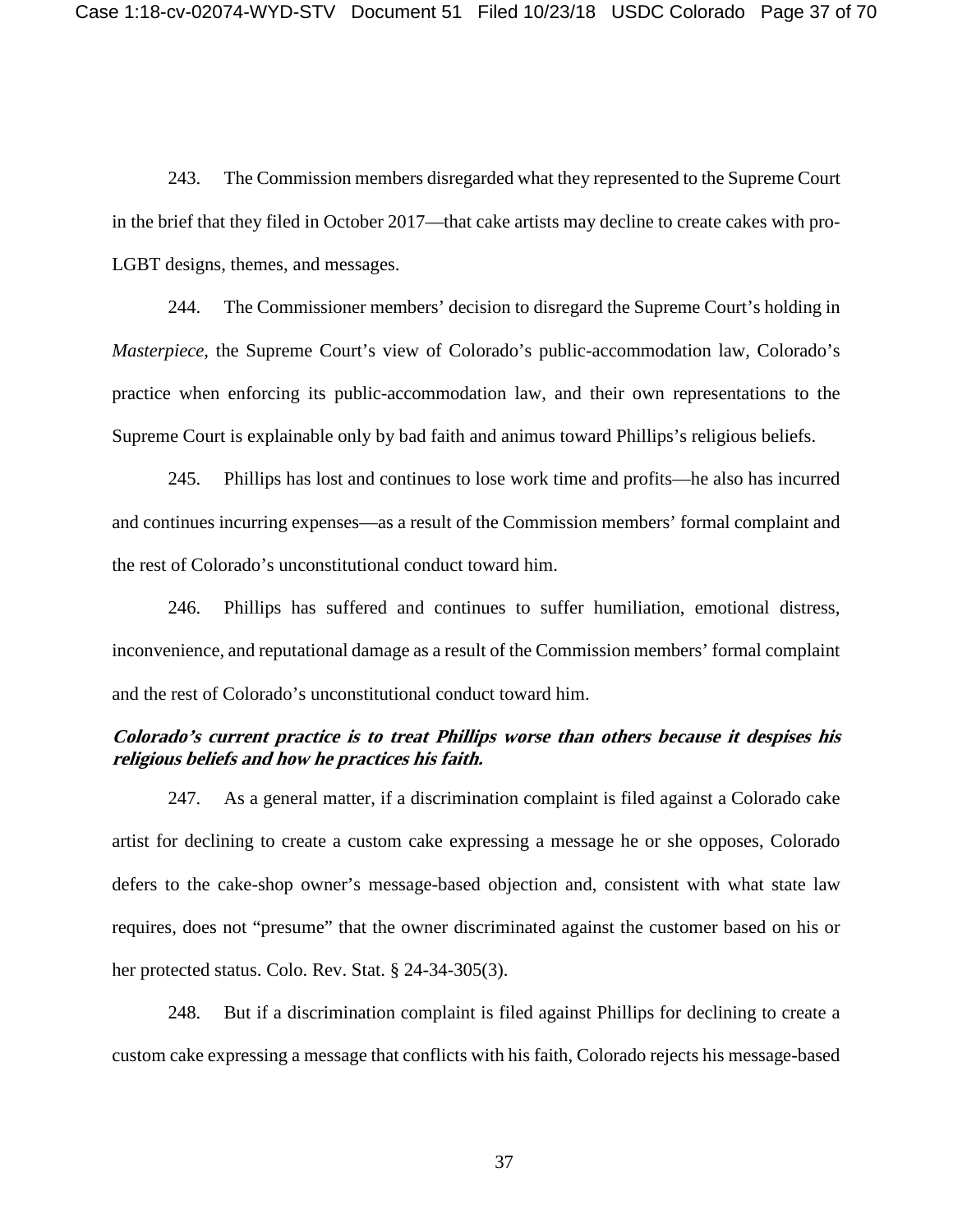objection and presumes that he discriminated against the customer based on his or her protected status.

249. Colorado does this even though state law requires its enforcement officials to "presume that the conduct of any [person accused of violating the public-accommodation law] is *not* unfair or discriminatory." Colo. Rev. Stat. § 24-34-305(3) (emphasis added).

250. This unequal treatment confirms Colorado's continuing hostility toward Phillips and his religious beliefs.

251. Colorado has not disavowed its unequal enforcement policy or its hostile comments toward Phillips's faith, even after the Supreme Court condemned them.

252. In fact, the Division has released a statement that acknowledges the *Masterpiece* decision but does not disavow either the state's unequal enforcement policy or its hostile comments. *Statement from the Colorado Civil Rights Division*, Colorado Dep't of Regulatory Agencies (June 4, 2018), [https://www.colorado.gov/pacific/dora/CCRD-statement-SCOTUS](https://www.colorado.gov/pacific/dora/CCRD-statement-SCOTUS-decision-June-4-2018-Masterpiece-CCRC)[decision-June-4-2018-Masterpiece-CCRC.](https://www.colorado.gov/pacific/dora/CCRD-statement-SCOTUS-decision-June-4-2018-Masterpiece-CCRC)

253. And Defendant Coffman, as the Colorado Attorney General, released a similar statement that acknowledged the *Masterpiece* decision but did not disavow the state's unequal enforcement policy or its hostile comments. *Statement from Attorney General Cynthia H. Coffman*, Attorney General Cynthia H. Coffman (June 4, 2018), [https://coag.gov/press-room/press](https://coag.gov/press-room/press-releases/06-04-18)[releases/06-04-18.](https://coag.gov/press-room/press-releases/06-04-18)

254. Nor has Diann Rice—the former Commission member who said that Phillips's faith is despicable and akin to that of slaveholders and Nazis—recanted. Even after the Supreme Court's decision, she maintains that "she doesn't regret what she said."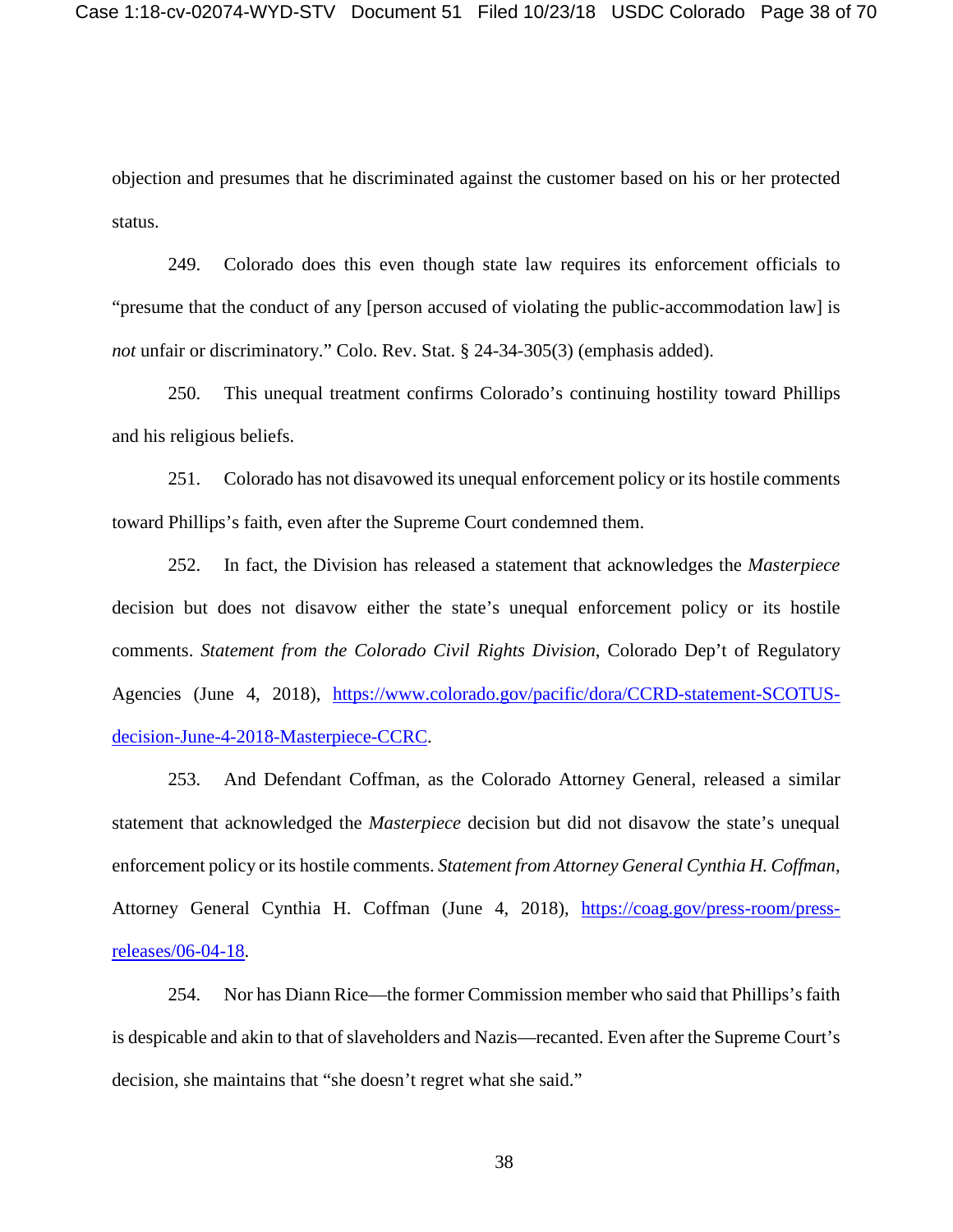255. In other cases, Colorado continues to manifest the sort of anti-religious hostility that the Supreme Court condemned in *Masterpiece*.

256. In one case, for example, Colorado similarly labeled a website designer's conservative Christian beliefs "offensive" and "discriminat[ory]." Appellees' Br. at 42, 45-46, *303 Creative LLC v. Elenis*, No. 17-1344 (10th Cir. Feb. 1, 2018).

257. Colorado still harbors hostility toward Phillips and his religious beliefs.

258. Some of the current Commission members have publicly exhibited their opposition and even open antagonism toward Phillips.

259. For example, Commissioner Pocock—a former field coordinator for One Colorado who spearheaded the group's Southern Colorado grassroots efforts—addressed Phillips's first case in a series of January 2013 tweets in which she referred to him as the "cake hater," commented that "apparently cake bakers should be able to discriminate," and retweeted comments about Phillips made by former Commissioner Hess.

260. The day that Phillips's first case was argued before the Supreme Court, Commissioner Aragon—a former board member of One Colorado—posted on Facebook that "[t]oday's an important day in our Nation's Capital" along with a picture of the White House lit up in rainbow colors.

261. Commissioner Aragon currently serves with an advocacy group—the National LGBTQ Task Force—that filed an amicus brief against Phillips.

262. Some of the current Commissioner members, including Commissioners Aragon and Pocock, have publicly described themselves as LGBT "activists."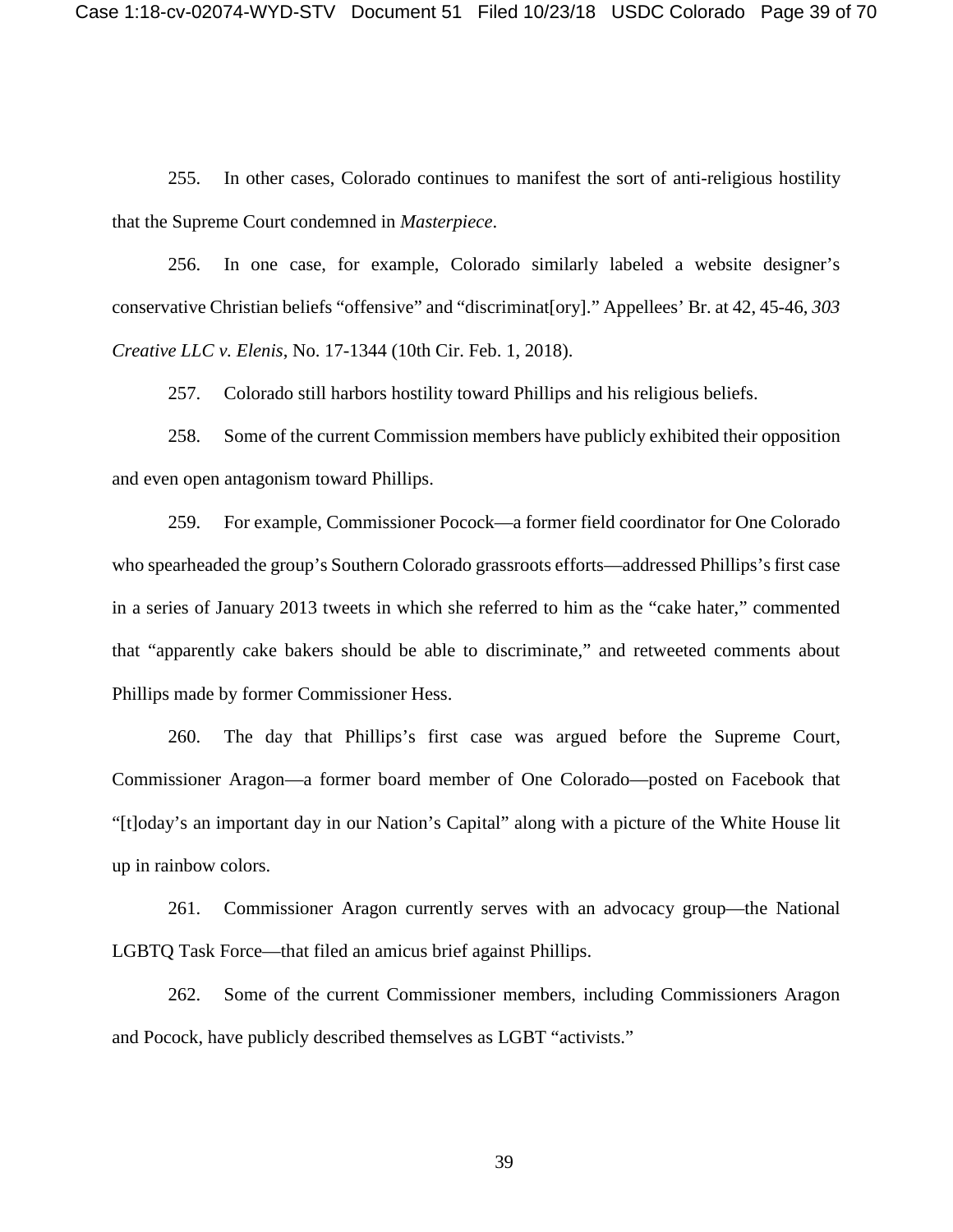263. No reasonable person could think that allowing Phillips to undergo another round of proceedings before the Commission satisfies the appearance of fairness, neutrality, and impartial justice.

264. Not even Governor Hickenlooper is sure whether Phillips will get a fair proceeding.

265. When asked about this case and specifically about whether he "think[s] all of the people who come before the Civil Rights Commission get a fair shake," Governor Hickenlooper stated: "I don't have enough information to give you an exact answer there, but certainly that's the goal."

# **Colorado prohibits Phillips from telling others the messages that he cannot express because of his religious beliefs and from explaining the religious beliefs that compel him to decline those messages.**

266. Phillips seeks to inform people about Colorado's continuing hostility toward his religious beliefs.

267. Phillips will publish, distribute, and display communications that discuss Colorado's continuing hostility toward his religious beliefs, including but not limited to the recent probable-cause determination and formal complaint against him.

268. Those communications will disclose some of the messages that Phillips cannot express through his cake art because of his religious beliefs.

269. Those communications will also discuss the religious beliefs that compel Phillips not to express those messages.

270. The following is an example of what Phillips wants to communicate in written, electronic, and printed form on his website and in the media: "Masterpiece Cakeshop serves all people—no matter who they are or what protected characteristics they have. Our desire to serve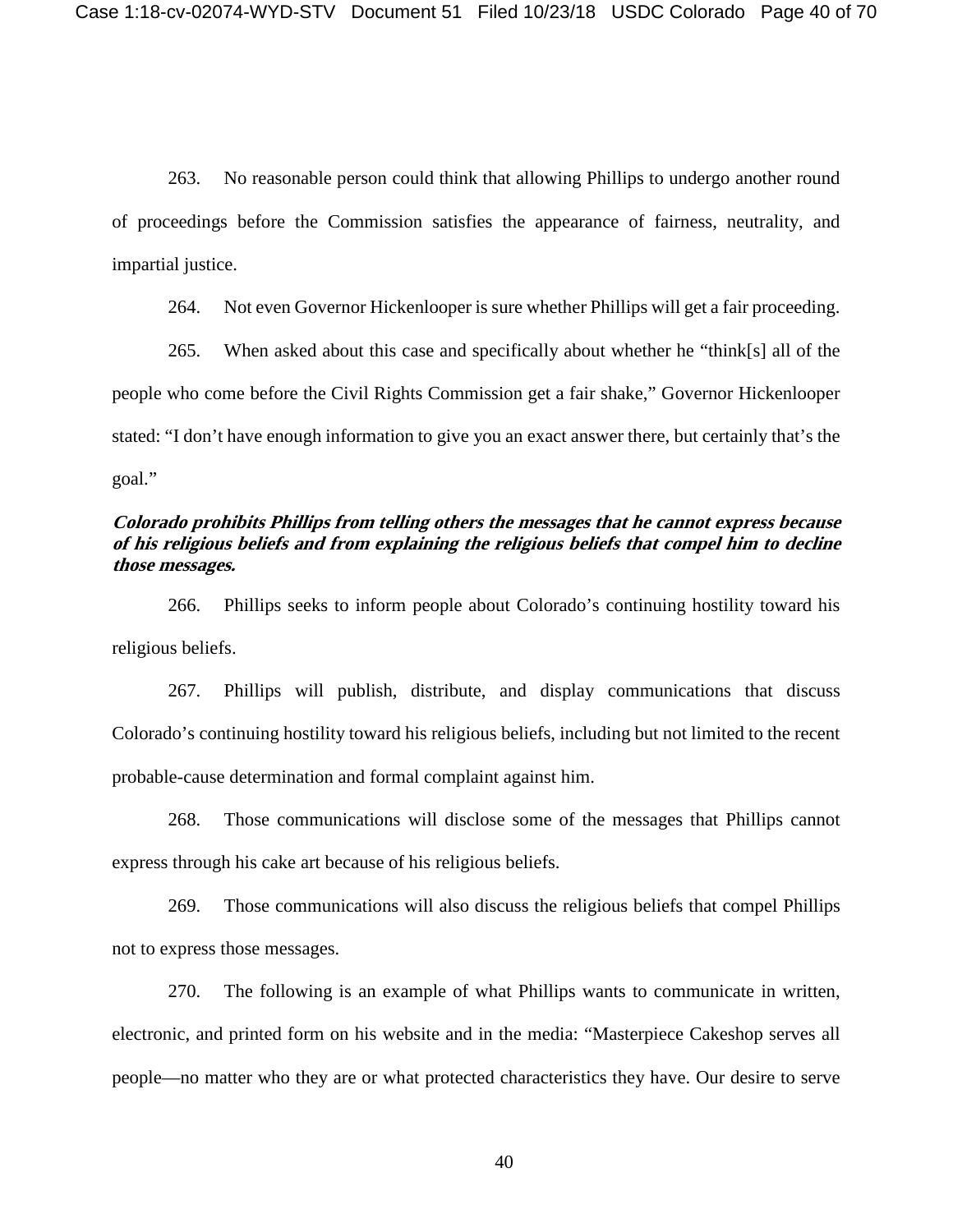all people is part of our religious beliefs and our calling to love our neighbors. We find great joy in serving our customers and working with people in our community. Often we get custom orders that require us to express messages or celebrate events, and we create the cakes requested in the vast majority of those orders. But because our religious beliefs guide us in all parts of our lives, we cannot create custom cakes that express messages or celebrate events in conflict with our faith. For example, because of our belief in the teachings of the Bible and our reliance on those teachings as the only source of ultimate truth, we cannot create custom cakes that through words, designs, symbols, themes, or images express messages that demean people, celebrate divorce, express racist views, are vulgar or profane, celebrate Halloween, promote use of illegal drugs, marijuana, or alcohol, celebrate gender transitions, or support Satan or satanic themes or beliefs. This list provides examples of some messages that we have declined to express in the past and will decline to express in the future. It is not intended to be exhaustive. Please understand that if we were to express messages that violate our beliefs, we'd be turning our backs on the faith that inspires our lives. We respect your freedom to decline to speak messages that violate your beliefs. We thank you in advance for respecting ours."

271. But Colorado's interpretation and enforcement of Colo. Rev. Stat. § 24-34-  $601(2)(a)$  and Colo. Rev. Stat. § 24-34-701 forbids Phillips from posting the statement in the preceding paragraph on his website.

272. Colo. Rev. Stat.  $\S$  24-34-601(2)(a) makes it unlawful for a person, "directly or indirectly, to publish, circulate, issue, display, post, or mail any written, electronic, or printed communication, notice, or advertisement that indicates that the full and equal enjoyment of the goods, services, facilities, privileges, advantages, or accommodations of a place of public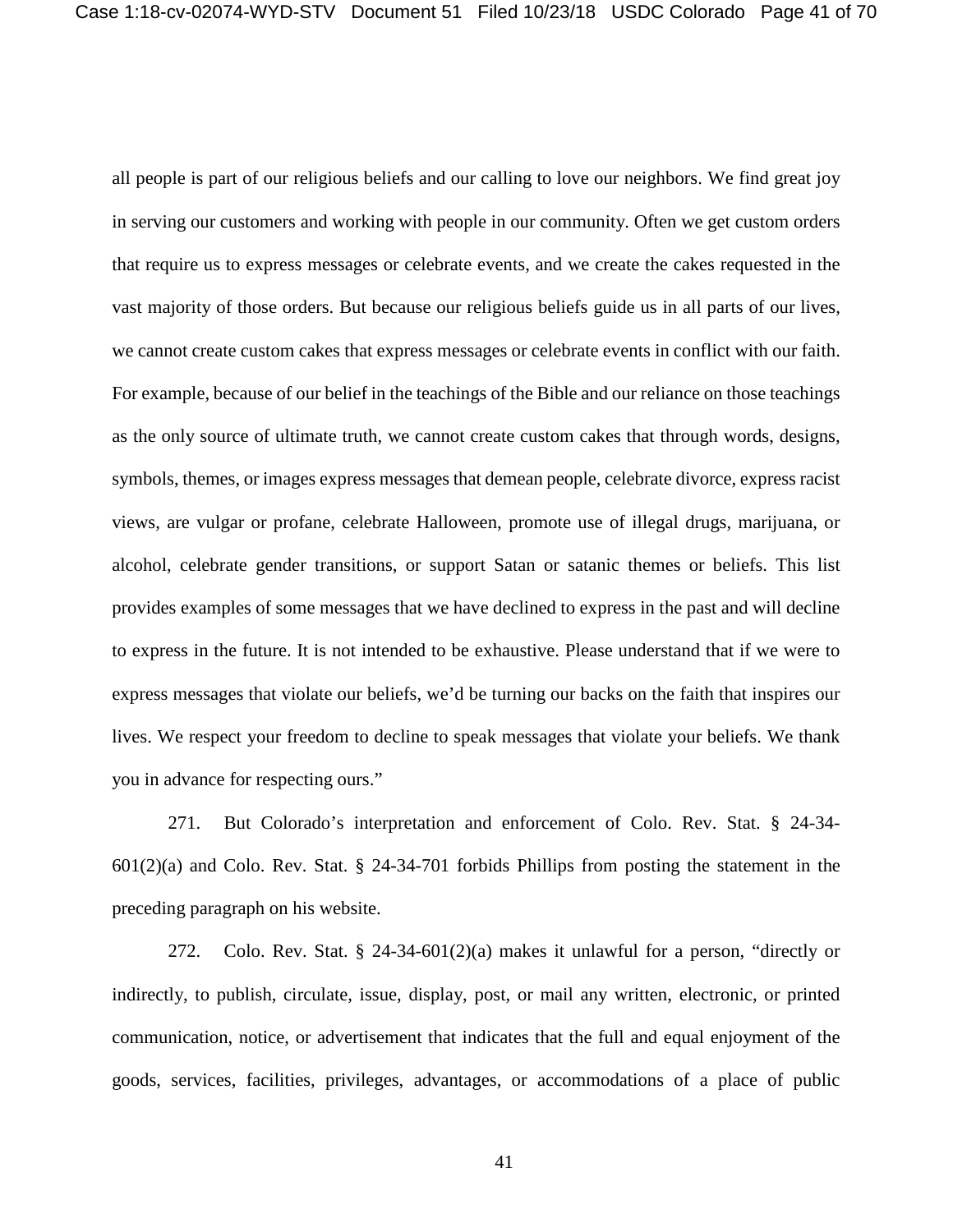Case 1:18-cv-02074-WYD-STV Document 51 Filed 10/23/18 USDC Colorado Page 42 of 70

accommodation will be refused, withheld from, or denied an individual … because of … sexual orientation," which includes transgender status, and "creed," which includes Satanism and satanic beliefs. Colo. Rev. Stat. § 24-34-601(2)(a).

273. Colo. Rev. Stat. § 24-34-601(2)(a) also makes it illegal for a person, "directly or indirectly, to publish, circulate, issue, display, post, or mail any written, electronic, or printed communication, notice, or advertisement that indicates … that an individual's patronage or presence at a place of public accommodation is unwelcome, objectionable, unacceptable, or undesirable because of … sexual orientation," which includes transgender status, and "creed," which includes Satanism and satanic beliefs. Colo. Rev. Stat.  $\S 24-34-601(2)(a)$ .

274. Colo. Rev. Stat. § 24-34-601(2)(a) nowhere defines "unwelcome," "objectionable," "unacceptable," or "undesirable."

275. Colo. Rev. Stat. § 24-34-701 provides that no person shall publish, distribute, or display "any communication … [1] that is intended or calculated to discriminate or actually discriminates against any … creed … [or] sexual orientation," which includes transgender status, "or against any of the members thereof in the matter of furnishing or neglecting or refusing to furnish to them or any one of them any lodging, housing, schooling, or tuition or any accommodation, right, privilege, advantage, or convenience offered to or enjoyed by the general public or [2] which states that any of the accommodations, rights, privileges, advantages, or conveniences of any such place of public accommodation, resort, or amusement shall or will be refused, withheld from, or denied to any person or class of persons on account of … creed … [or] sexual orientation," which includes transgender status, "or [3] that the patronage, custom, presence, frequenting, dwelling, staying, or lodging at such place by any person or class of persons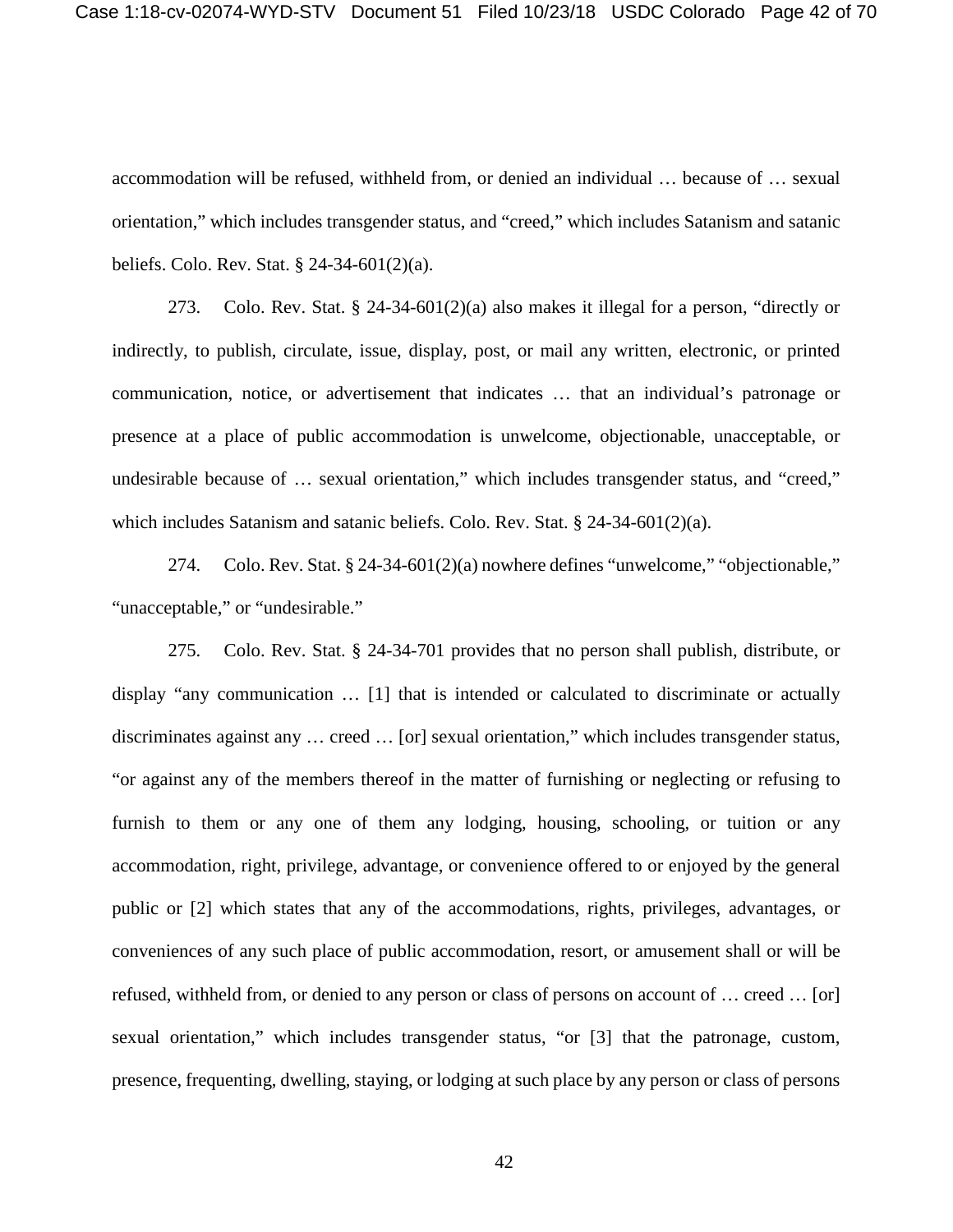belonging to or purporting to be of any particular ... creed ... [or] sexual orientation," which includes transgender status," "is unwelcome or objectionable or not acceptable, desired, or solicited." Colo. Rev. Stat. § 24-34-701.

276. Colo. Rev. Stat. § 24-34-701 nowhere defines "unwelcome," "objectionable," or "not acceptable, desired, or solicited."

277. Any person who violates Colo. Rev. Stat. § 24-34-701 "is guilty of a misdemeanor" for "each and every violation thereof" and "shall be punished by a fine of not less than one hundred dollars nor more than five hundred dollars, or by imprisonment in the country jail for not less than thirty days nor more than ninety days, or by both such fine and imprisonment." Colo. Rev. Stat. § 24-34-705.

278. Colorado forbids Phillips from publishing, distributing, or displaying any communication indicating that Phillips will not create custom cakes communicating that sex can be changed, that sex can be chosen, or that sex is determined by perceptions or feelings, or custom cakes celebrating or otherwise expressing support for Satan, Satanism, or satanic themes or beliefs.

279. Colorado also forbids Phillips from publishing, distributing, or displaying any communication discussing the religious beliefs that compel Phillips not to express those messages.

280. Colorado's interpretation and enforcement of Colo. Rev. Stat. § 24-34-601(2)(a) and Colo. Rev. Stat. § 24-34-701 under these circumstances restricts Phillips's freedom to communicate about the messages that he will not express through his custom cakes and the religious beliefs that compel him not to express those messages.

281. Colorado's interpretation and enforcement of Colo. Rev. Stat. § 24-34-601(2)(a) and Colo. Rev. Stat. § 24-34-701 under these circumstances has caused Phillips to chill his speech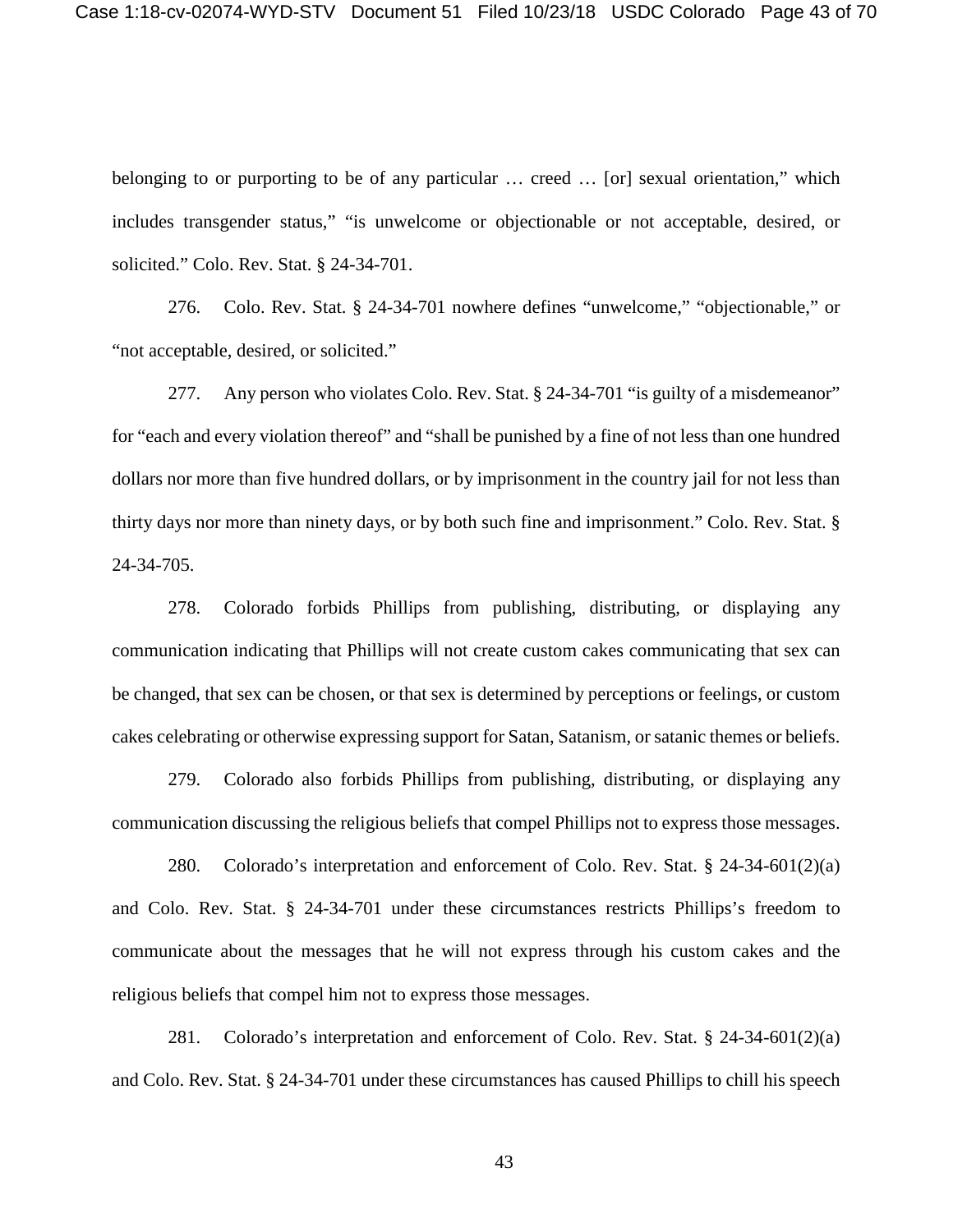on his website and in the media about the messages that he will not express through his custom cakes and the religious beliefs that compel him not to express those messages.

282. Colorado discriminates based on content and viewpoint in its application of Colo. Rev. Stat. § 24-34-601(2)(a) and Colo. Rev. Stat. § 24-34-701.

283. Businesses do not violate Colorado law if they publicize their beliefs that sex can be changed, that sex can be chosen, or that sex is determined by perceptions or feelings, or if they publicize their desire to express those beliefs through the custom items they create.

284. Businesses do not violate Colorado law if they publicize their desire not to express messages supporting a "cisgender" celebration or any gender identity other than transgender since the public-accommodation law forbids discrimination because of "transgender status" but does not protect any gender identity other than transgender. Colo. Rev. Stat. § 24-34-301(7).

285. Nor do businesses violate Colorado law if they publicize their support for or desire to celebrate Satan or satanic themes or beliefs, or if they publicize their desire to express those messages through the custom items they create.

## **Colorado rigs the system against people of faith like Phillips.**

286. Colo. Rev. Stat.  $\S$  24-34-303(1)(b)(I)-(II) prescribes non-neutral criteria for selecting Commission members and assigns them non-neutral interests to represent.

287. All Commissioner members—both present and future—are assigned non-neutral interests that they must represent.

288. Commissioner Fabrizio and Lewis represent the interests of the business community. One of the Commission members who replaces them must represent a small business, and the other one must represent a large business. Colo. Rev. Stat. § 24-34-303(1)(b)(I)(A).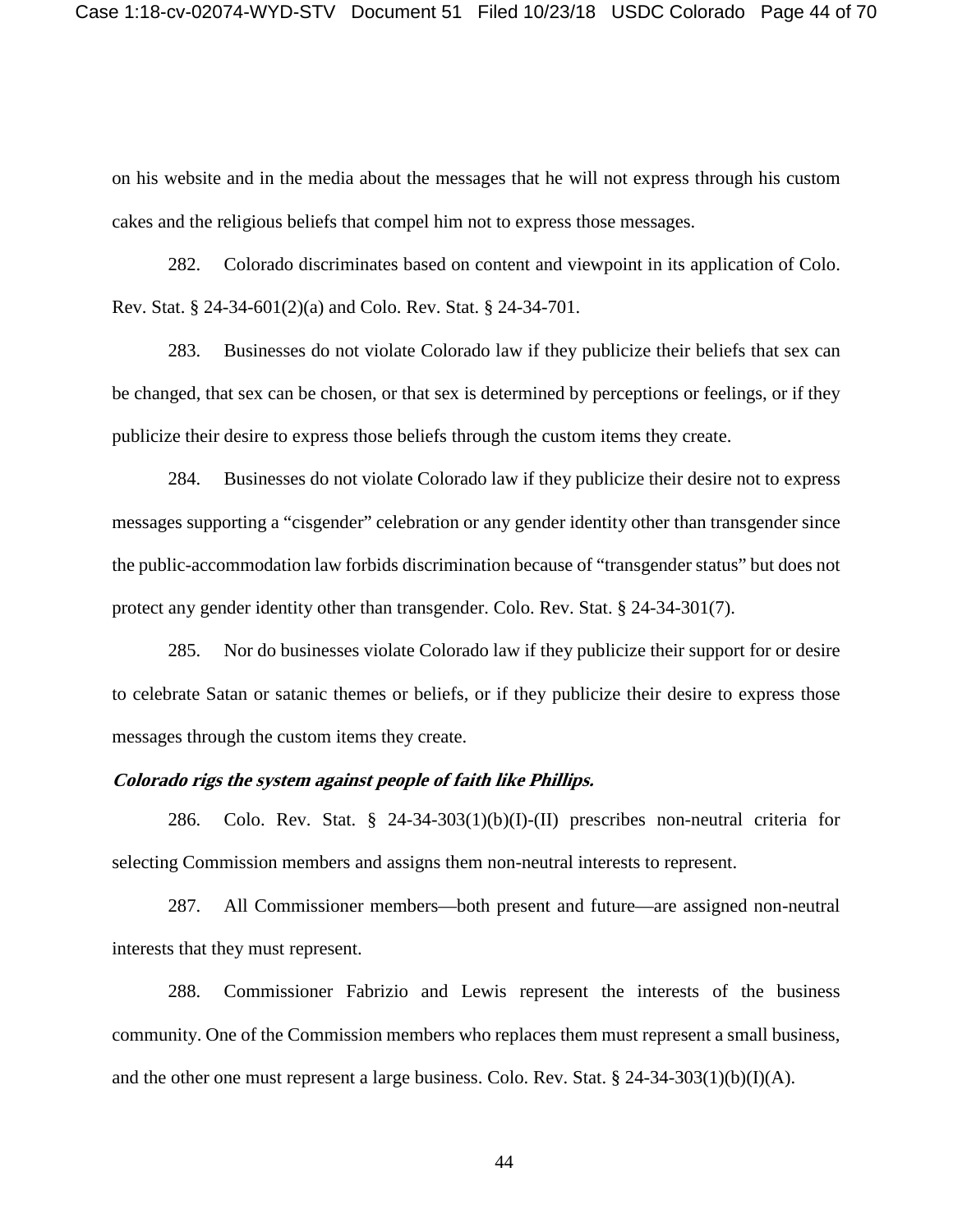289. Commissioner Aragon represents the interests of government entities. His government role is serving as the LGBTQ Liaison for the Mayor of Denver, staffing the Denver LGBTQ Commission, and functioning as Senior Advisor on the Community Affairs team in Denver's Agency for Human Rights and Community Partnerships who focuses on outreach efforts to the LGBTQ community.

290. The Commission member who replaces Commissioner Aragon must either "represent[] a statewide chamber of commerce or other statewide organization representing business and industry" or "represent[] employee associations that represent workers in Colorado." Colo. Rev. Stat. § 24-34-303(1)(b)(I)(B).

291. Commissioner Menon represents the interests of government entities. The Commission member who replaces him must either "represent[] a statewide chamber of commerce or other statewide organization representing business and industry" or "represent[] employee associations that represent workers in Colorado." Colo. Rev. Stat.  $\S$  24-34-303(1)(b)(I)(B).

292. Commissioners Elias, Garcia, and Pocock represent the community at large. One of the Commission members who replaces them must also represent the community at large, and the other two must "represent[] employee associations that represent workers in Colorado." Colo. Rev. Stat. § 24-34-303(1)(b)(I)(C).

293. The Commission must be chosen according to certain selection criteria. At all times, the Commission must include at least four Commission members who are "members of groups of people who have been or who might be discriminated against because of disability, race, creed, color, sex, sexual orientation, national origin, ancestry, marital status, religion, or age." Colo. Rev. Stat. § 24-34-303(1)(b)(II)(A).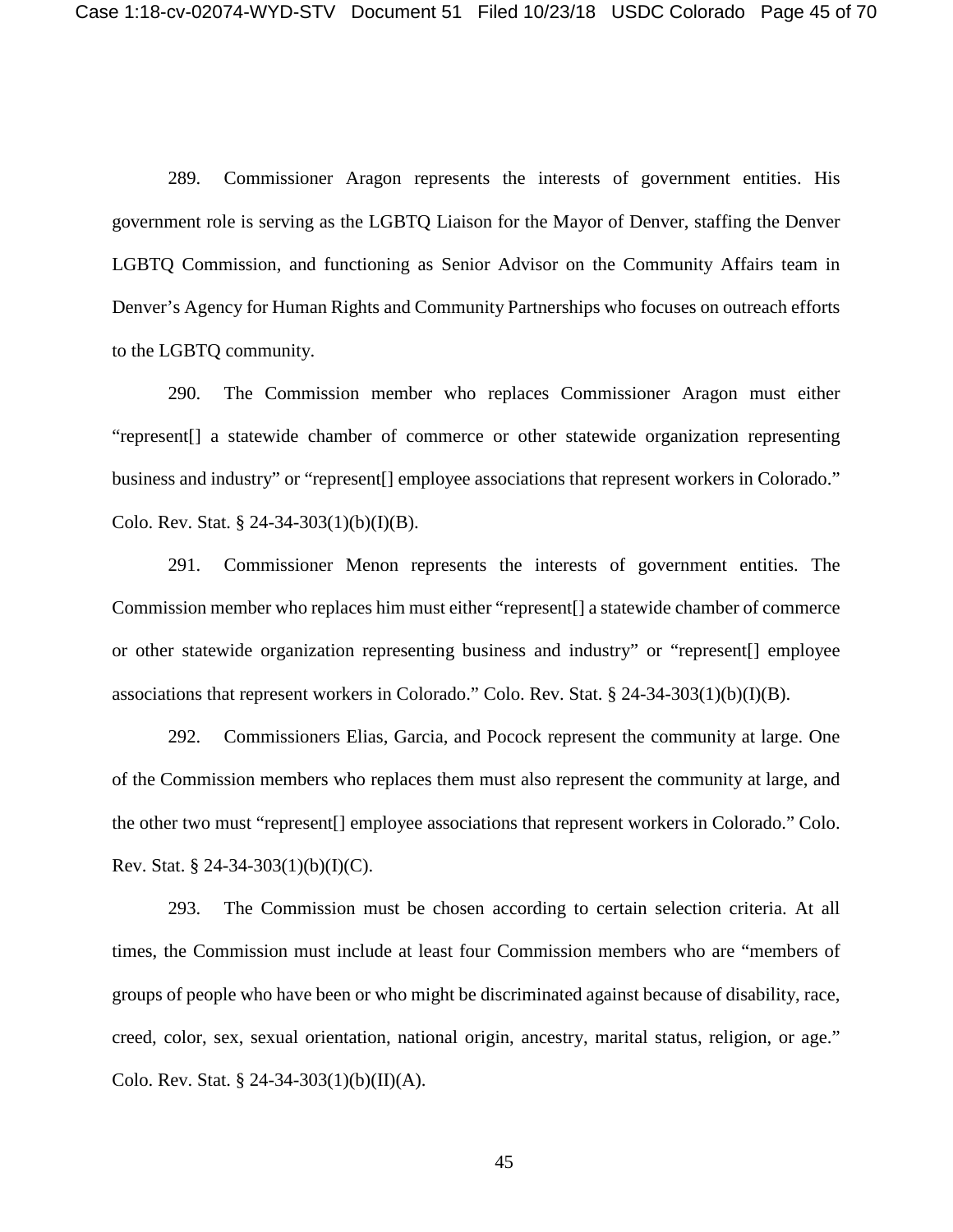294. Governor Hickenlooper administers and enforces Colo. Rev. Stat. § 24-34-303 by appointing Commission members.

295. For nearly the last eight years, every member of the Commission has been appointed by Governor Hickenlooper.

296. Upon information and belief, during the last six years, the Commission has not had a Christian member who shares Phillips's religious beliefs about marriage and sex.

297. Upon information and belief, during the last six years, the Commission has not had any religious member who believes that marriage is the union of one man and one woman and that sex is given by God and cannot be chosen or changed.

298. In contrast, Governor Hickenlooper has appointed many Commission members including current members—who are openly hostile or opposed to Phillips, his religious beliefs, and his religious practices.

299. The Commission's non-neutral selection criteria, its assignment of non-neutral interests for each Commission member to represent, the absence of members who share Phillips's religious beliefs, and the presence of members (including current members) who are openly hostile or opposed to Phillips, his religious beliefs, and his religious practices played a role in creating and have served to entrench—the Commission's hostility toward Phillips's religious beliefs.

300. The Commission's non-neutral selection criteria and its assignment of non-neutral interests for each Commission member to represent embed bias into the very structure that Colorado uses to enforce its public-accommodation law.

301. That bias has manifested itself in Colorado's unconstitutional treatment of Phillips.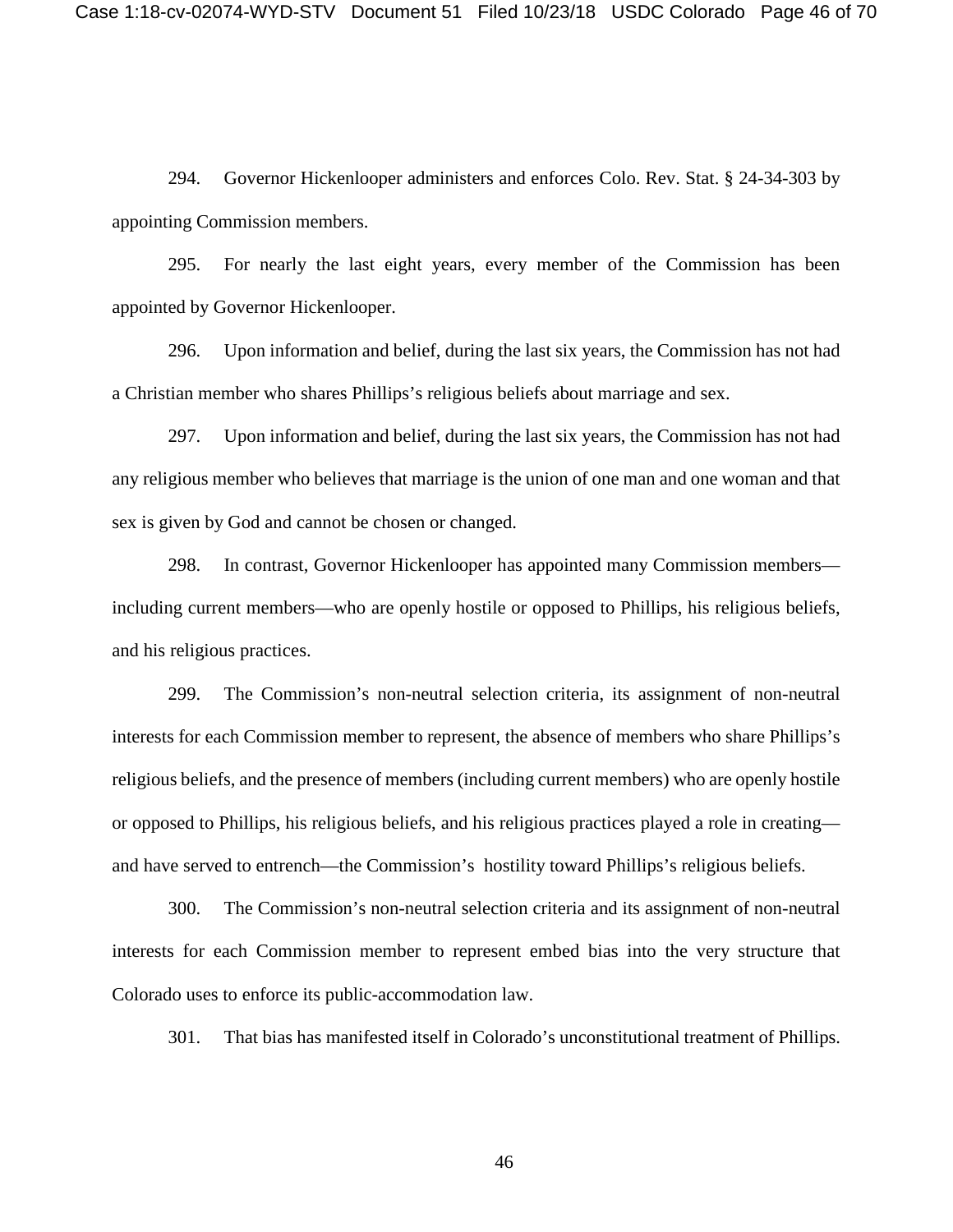#### **Phillips's future as a cake artist is threatened.**

302. The way in which Colorado enforces its public-accommodation law against Phillips empowers anyone to harass and prosecute him by simply requesting a cake with a message that conflicts with his faith on a topic that implicates one of the classifications protected under that law.

303. Based on Colorado's past conduct, Phillips reasonably fears that discrimination charges will continue to be filed against him and that he will continue to face punishment from biased state officials.

304. Since June 2017, Phillips has declined several requests to create custom cakes because of the messages that they would have communicated or the events that they would have celebrated.

305. Phillips believes that many of these requests are not genuine; rather, they are setups designed to get him to decline the desired message.

306. Phillips believes that the originator of a number of these requests is attorney Autumn Scardina.

307. In late September 2017, someone emailed Phillips asking for a custom cake "to celebrate" Satan's "birthday."

308. The customer requested that the cake have "red and black icing" and include "an upside down cross, under the head of Lucifer."

309. The customer described the cake as "religious in theme" and reminded Phillips that "religion is a protected class."

310. Phillips declined to create that cake because it included designs that would have expressed messages in violation of his religious beliefs.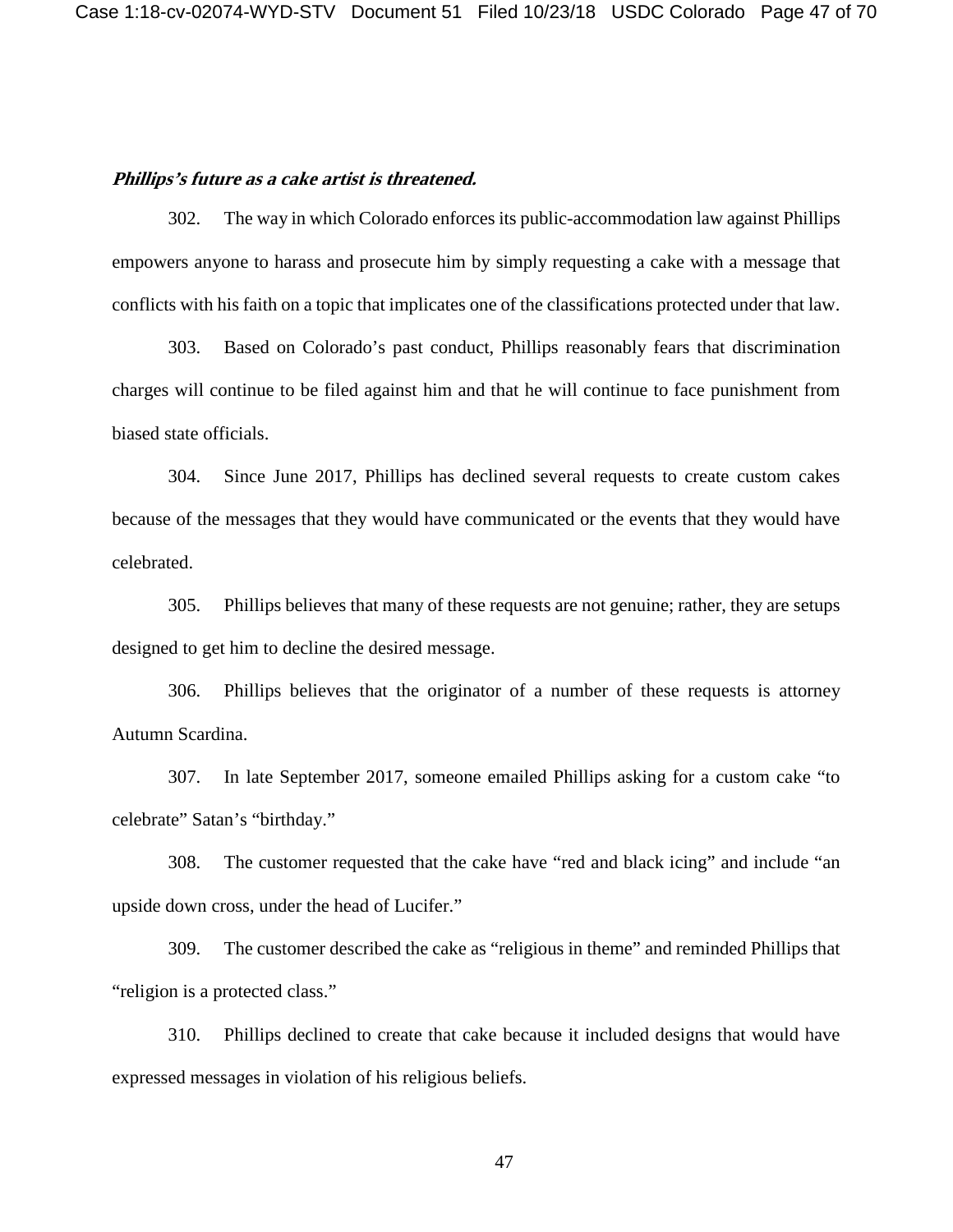311. A few days later, someone called Phillips asking for a similar custom cake.

312. Phillips noticed that "Scardina" appeared on the caller-identification screen.

313. Telephone records confirm that the call came from Autumn Scardina's cell phone.

314. The caller asked Phillips to create a "birthday" cake for Satan.

315. The caller requested that the cake feature a red and black theme and an image of

Satan smoking marijuana.

316. Phillips declined to create that cake because it included designs that would have expressed messages in violation of his religious beliefs.

317. On June 4, 2018, the day that the Supreme Court issued its *Masterpiece* decision, someone emailed Phillips claiming to be "a member of the Church of Satan."

318. That person asked for the following custom cake:

I'm thinking a three-tiered white cake. Cheesecake frosting. And the topper should be a large figure of Satan, licking a 9" black Dildo. I would like the dildo to be an actual working model, that can be turned on before we unveil the cake. I can provide it for you if you don't have the means to procure one yourself.

319. Phillips declined to create that cake because it included designs that would have expressed messages in violation of his religious beliefs.

320. A few weeks later, two people visited Masterpiece Cakeshop and asked for a

custom cake with a pentagram, a symbol commonly linked to witchcraft.

321. When Phillips asked for the customers' names, one responded "Autumn Marie."

322. Phillips originally believed that customer was Autumn Scardina, but after seeing

Scardina in person on August 16, 2018, he no longer thinks that that customer was Scardina.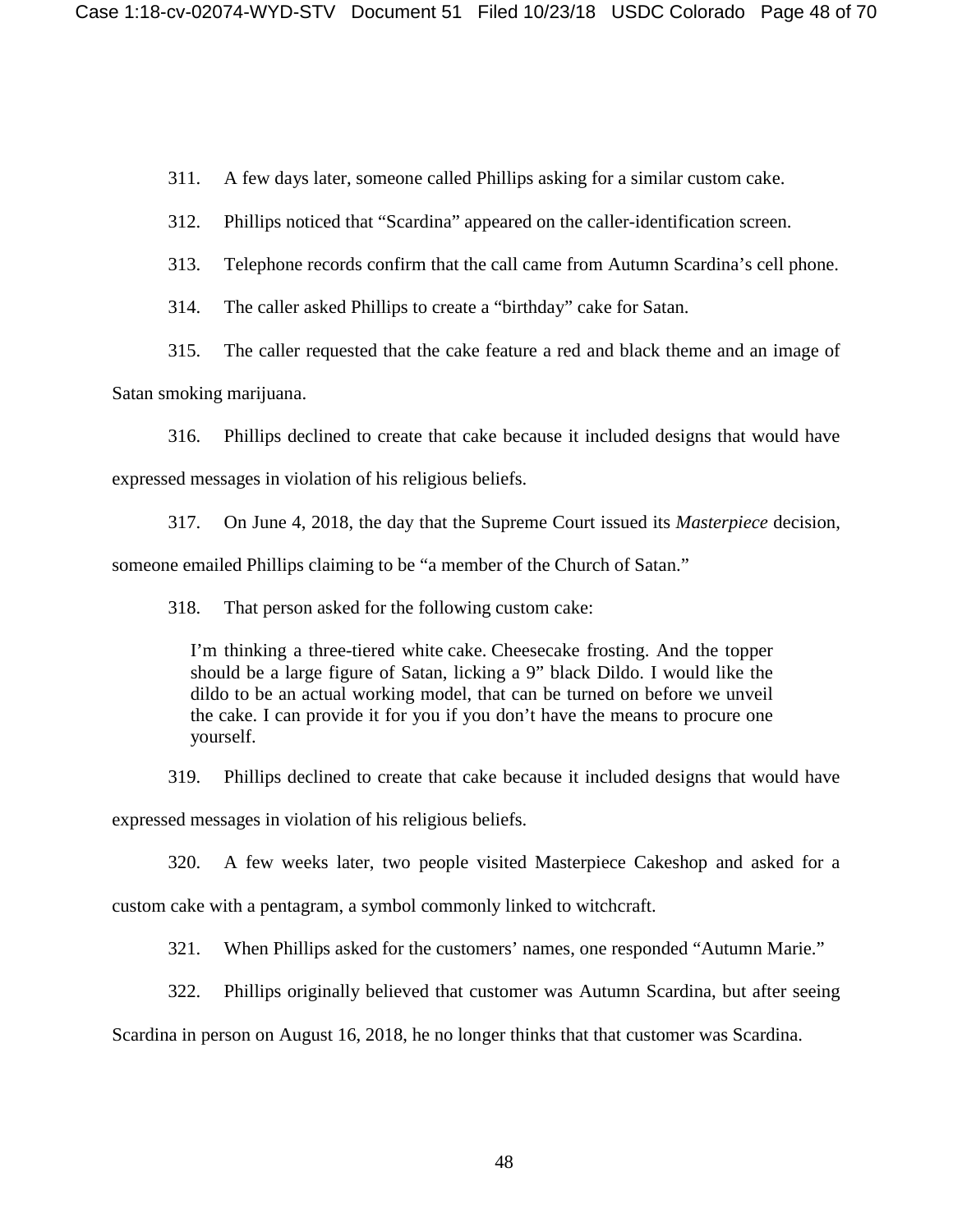323. Phillips declined to create that cake because it included designs that would have expressed messages in violation of his religious beliefs.

324. The requested satanic cakes would have expressed messages to those viewing them, and those viewers would have understood that the cakes communicated, among other things, messages supporting Satan, Satanism, or satanic themes or beliefs.

325. Colorado interprets and enforces CADA to forbid Phillips from declining the requests for satanic cakes that he has received.

326. When discussing this case, Governor Hickenlooper said that "just because you don't agree with someone's religion," you should not "be able to deny them service."

327. Whether sincere inquiries or setups, Phillips will keep receiving and declining requests for custom cakes expressing messages in conflict with his faith.

328. Colorado's actions in crediting and pursuing these claims is encouraging and enabling people to continue to file these claims against Phillips.

329. So long as Colorado remains hostile to Phillips because it despises his religious beliefs and practices, Phillips's future as a cake artist is in jeopardy.

330. Phillips cannot remain a cake artist if Colorado continues to declare that he is in violation of the public-accommodation law whenever someone wanting to harass him for his religious beliefs files a discrimination charge after requesting a custom cake that expresses a message in conflict with Phillips's beliefs about a subject that relates to a protected classification.

## **Legal Allegations**

331. Phillips and Masterpiece Cakeshop are subject to and must comply with Colorado laws, including the public-accommodation law.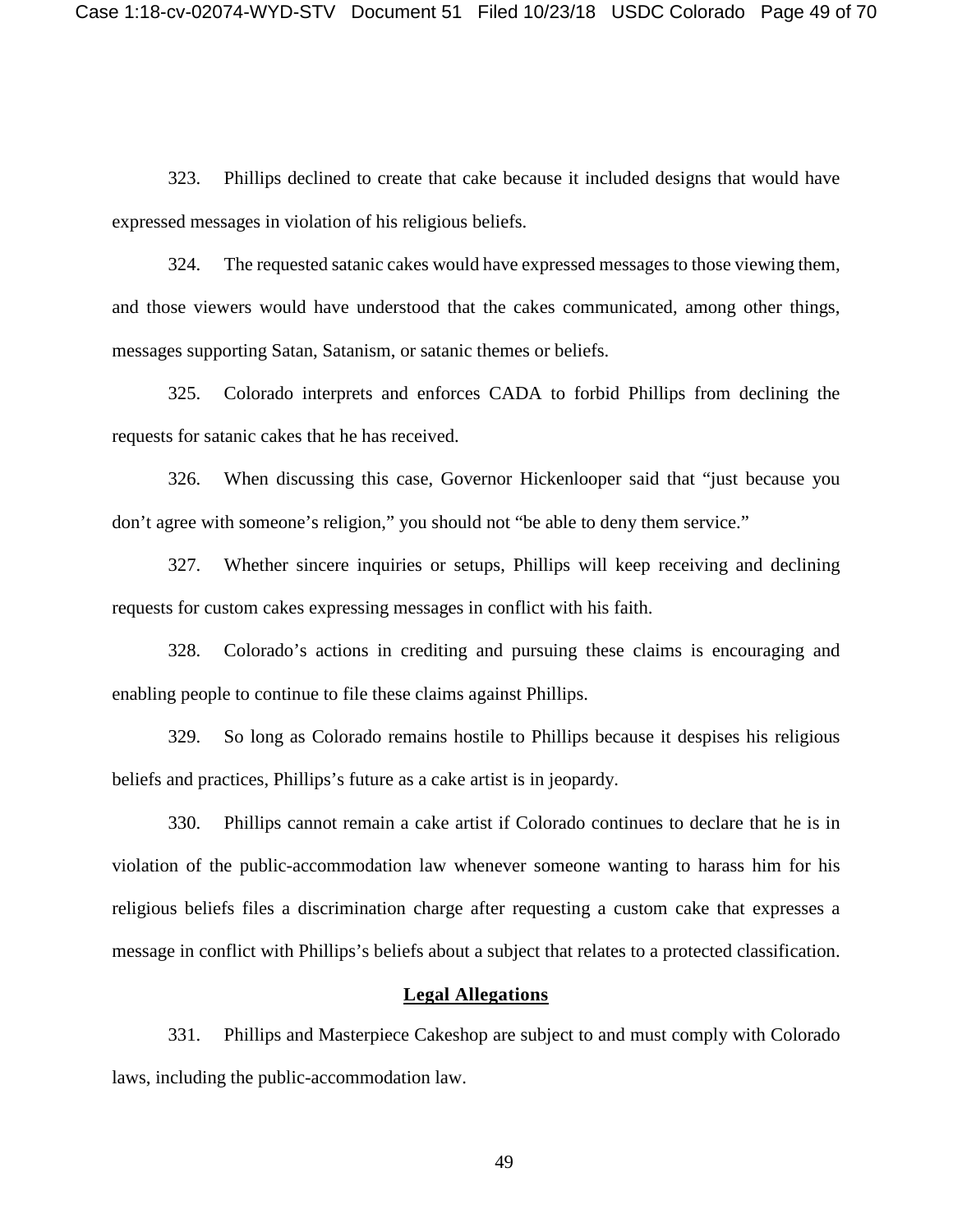332. Defendants acted under color of a Colorado statute, ordinance, regulation, custom, or policy when committing all of the acts alleged in this Complaint.

333. Defendants' treatment of Phillips and Masterpiece Cakeshop under Colorado's public-accommodation law violates their constitutional rights.

334. Defendants' treatment of Phillips and Masterpiece Cakeshop under Colorado's public-accommodation law prevents them from exercising their constitutional rights.

335. Phillips and Masterpiece Cakeshop suffer ongoing irreparable harm as well as economic and non-economic injury, including emotional distress and other compensable damages, from Defendants' conduct.

336. Unless Defendants' conduct is enjoined, Phillips and Masterpiece Cakeshop will continue suffering irreparable harm as well as economic and non-economic injury, including emotional distress and other compensable damages.

337. Director Elenis and Defendant Commission members acted and are continuing to act intentionally either with malice or reckless indifference to Phillips's and Masterpiece Cakeshop's constitutional rights*.*

338. Director Elenis and Defendant Commission members acted and are continuing to act in bad faith and with hostility and animus toward Phillips and Masterpiece Cakeshop.

339. Phillips and Masterpiece Cakeshop seek punitive damages against Director Elenis and Defendant Commission members in order to deter them and others similarly situated from engaging in similar conduct in the future.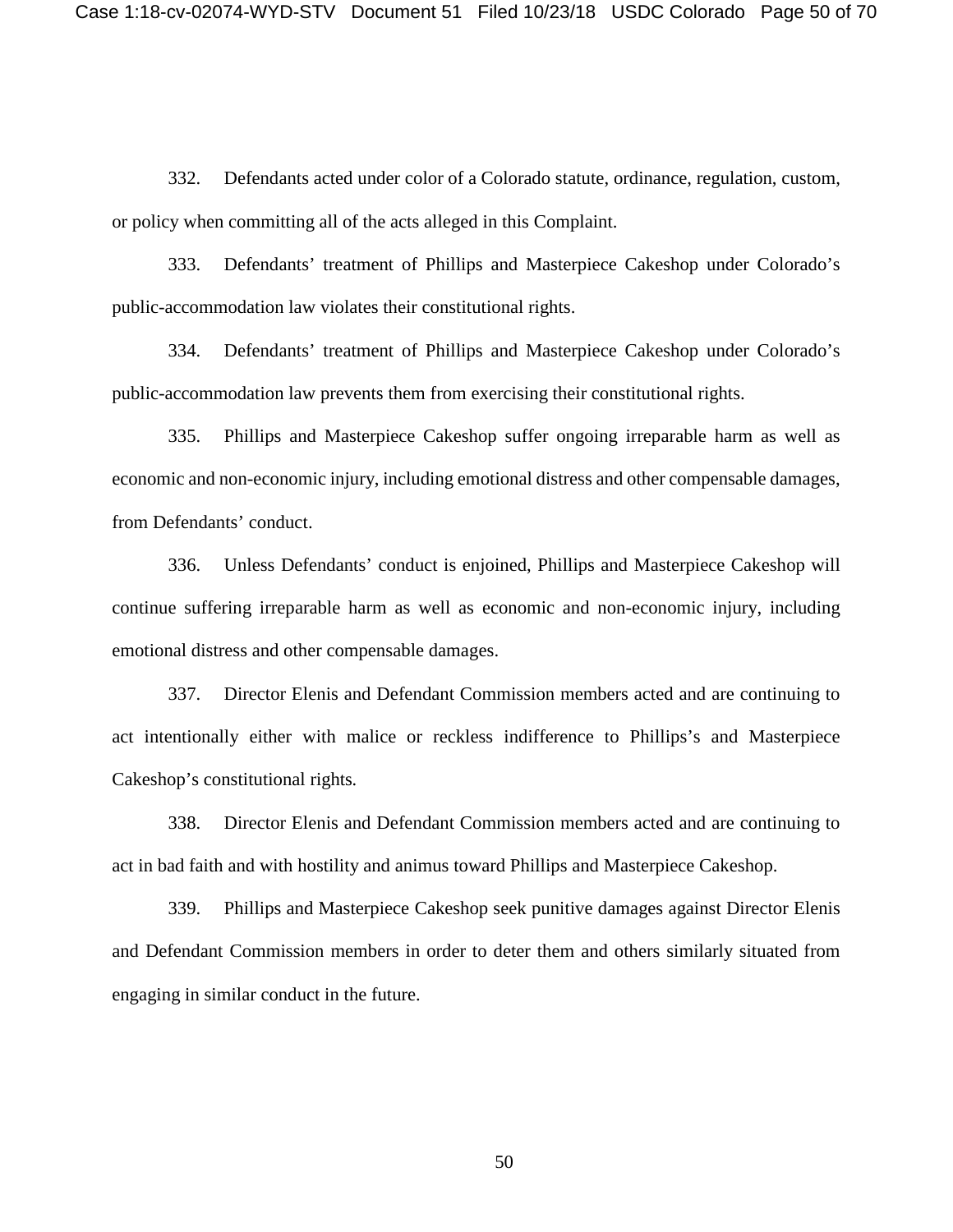### **First Cause of Action: Free Exercise of Religion**

340. Plaintiffs restate each allegation contained in Paragraphs 1 through 339 of this Complaint.

341. Defendants interpret and enforce Colo. Rev. Stat. § 24-34-601(2)(a) to require Phillips and Masterpiece Cakeshop to violate their religious beliefs by creating custom cakes that express messages in conflict with their faith, including but not limited to the gender-transition and satanic cakes that they declined to create.

342. The First Amendment to the U.S. Constitution protects Phillips's and Masterpiece Cakeshop's rights to freely exercise their religion.

343. The First Amendment protects Phillips and Masterpiece Cakeshop from government hostility, targeting, and discrimination because of their religious beliefs and practices.

344. Defendants' interpretation and enforcement of Colo. Rev. Stat. § 24-34-601(2)(a) targets, shows hostility toward, and discriminates against Phillips and Masterpiece Cakeshop because of their religious beliefs and practices.

345. The First Amendment requires Defendants to act in a neutral and generally applicable manner toward Phillips and Masterpiece Cakeshop and their religious beliefs and practices. "The Free Exercise Clause bars even '*subtle* departures from neutrality' on matters of religion," and its protection applies "upon even *slight* suspicion that … state [actions] stem from animosity to religion or distrust of its practices." *Masterpiece*, 138 S. Ct. at 1731 (quoting *Church of the Lukumi Babalu Aye, Inc. v. City of Hialeah*, 508 U.S. 520, 534, 547 (1993)) (emphasis added).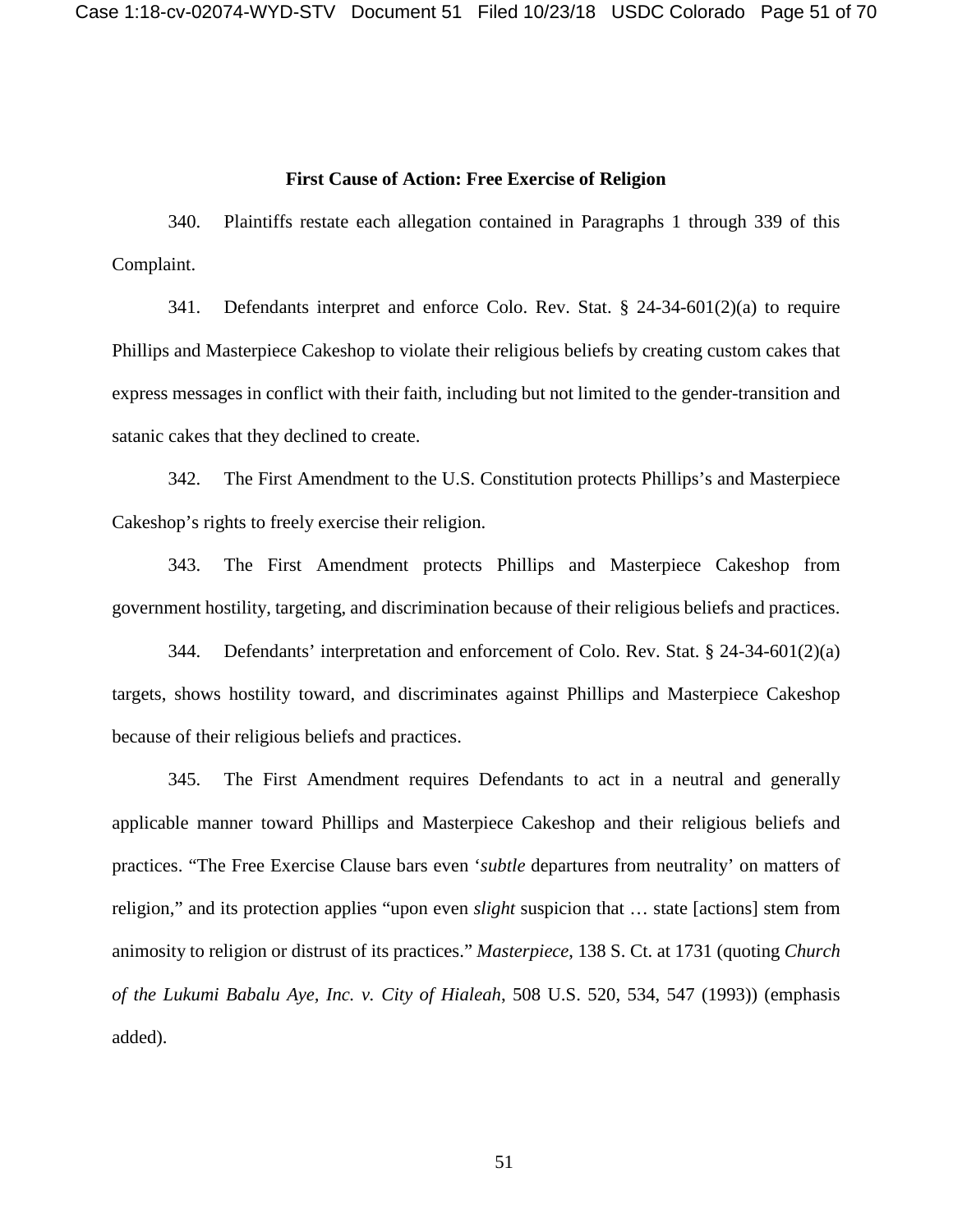346. Defendants' interpretation and enforcement of Colo. Rev. Stat. § 24-34-601(2)(a) is neither neutral nor generally applicable toward Phillips and Masterpiece Cakeshop and their religious beliefs and practices. Defendants' actions are not just subtle departures from neutrality; they are blatantly and brazenly hostile toward religion.

347. The First Amendment also protects Phillips's and Masterpiece Cakeshop's rights to operate consistently with their religious beliefs, to decline to operate in violation of their religious beliefs, to express messages that are consistent with their religious beliefs, and to decline to express messages that conflict with their religious beliefs.

348. Defendants' interpretation and enforcement of Colo. Rev. Stat. § 24-34-601(2)(a) prevents Phillips and Masterpiece Cakeshop from operating consistently with their religious beliefs, from declining to operate in violation of their religious beliefs, from speaking their religiously motivated messages, from declining to speak messages that would violate their religious beliefs, and from adhering to key aspects of their faith.

349. Defendants' interpretation and enforcement of Colo. Rev. Stat. § 24-34-601(2)(a) has created a system of individualized exemptions that, on a case-by-case basis, allows some cake artists to decline to create custom cakes expressing messages that they do not want to communicate but that withholds that freedom from Phillips and Masterpiece Cakeshop when they decline to express messages for religious reasons.

350. Defendants' interpretation and enforcement of Colo. Rev. Stat. § 24-34-601(2)(a) violates the hybrid-rights doctrine.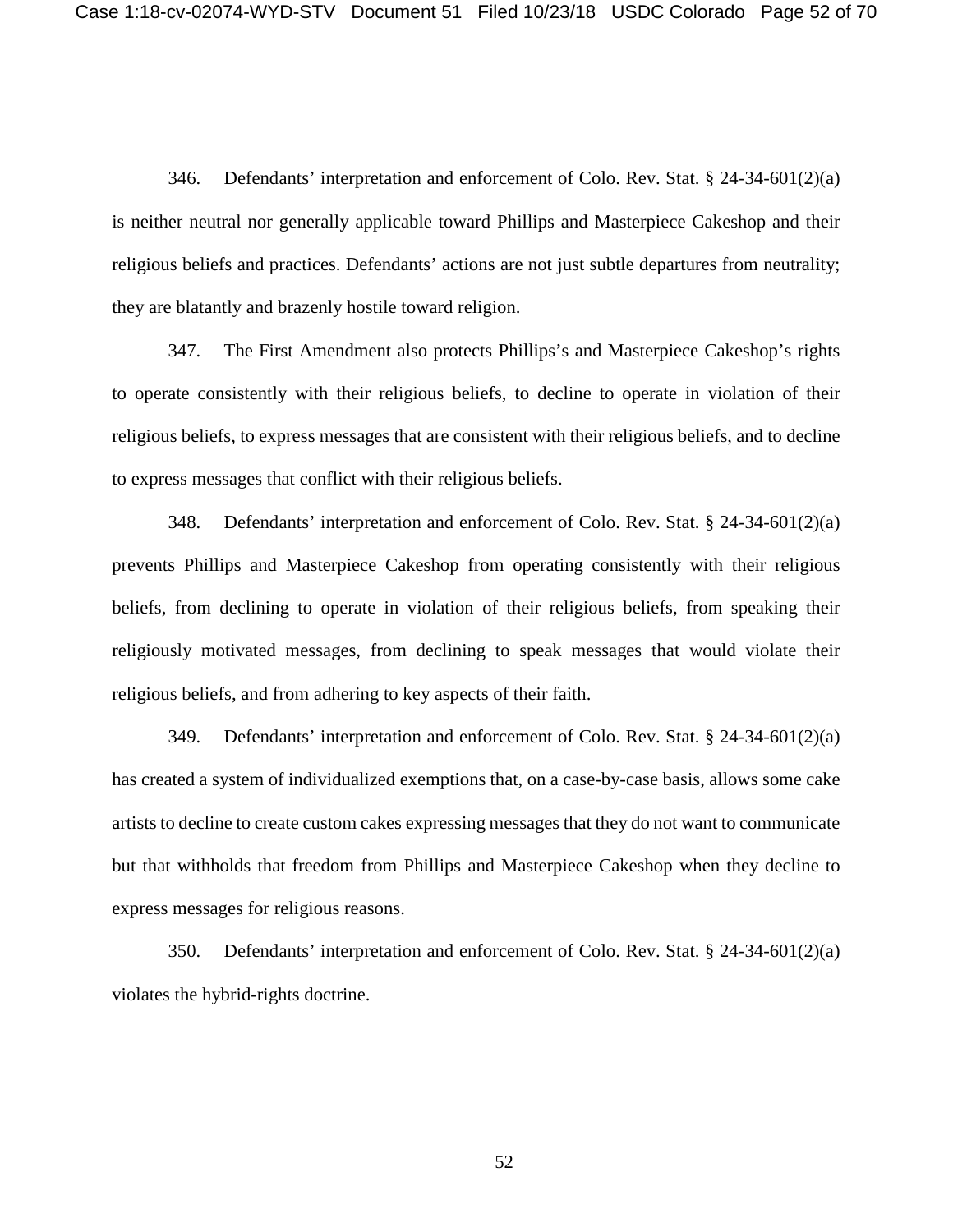351. Defendants' interpretation and enforcement of Colo. Rev. Stat. § 24-34-601(2)(a) imposes severe coercive pressure on Phillips and Masterpiece Cakeshop to change or violate their religious beliefs or exercise.

352. Defendants do not further any compelling or even legitimate interest in a narrowly tailored way by infringing on Phillips's and Masterpiece Cakeshop's free-exercise rights.

353. Phillips and Masterpiece Cakeshop suffer ongoing harm because of Defendants' interpretation and enforcement of Colo. Rev. Stat. § 24-34-601(2)(a).

354. Accordingly, as applied to Phillips and Masterpiece Cakeshop, Defendants' interpretation and enforcement of Colo. Rev. Stat. § 24-34-601(2)(a) violates Phillips's and Masterpiece Cakeshop's First Amendment right to freely exercise their religion.

#### **Second Cause of Action: Free Speech**

355. Plaintiffs restate each allegation contained in Paragraphs 1 through 339 of this Complaint.

356. The First Amendment to the U.S. Constitution protects Phillips's and Masterpiece Cakeshop's rights to speak, to decline to speak, to create speech, to decline to create speech, to distribute speech, to sell speech, to operate an expressive business, to associate with others for the purpose of engaging in expression, to decline to associate with others for the purpose of engaging in expression, to be free from content and viewpoint discrimination, to be free from unconstitutional conditions, to be free from vague laws giving unbridled discretion to government officials, and to be free from overbroad laws regulating speech.

357. Phillips and Masterpiece Cakeshop engage in protected expression.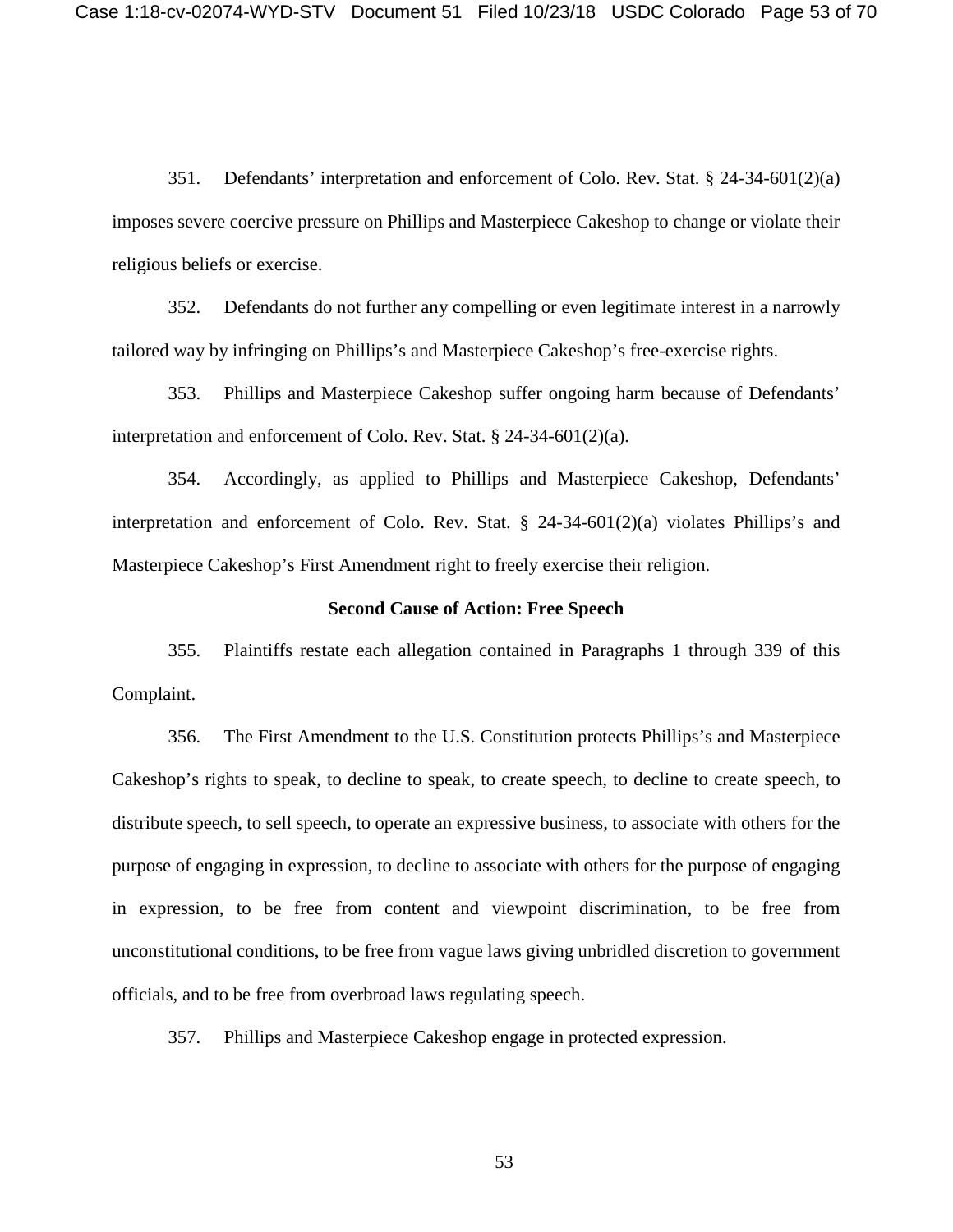358. Phillips and Masterpiece Cakeshop are constitutionally protected speakers when they create custom cakes that express messages.

359. The gender-transition and satanic cakes that Phillips and Masterpiece Cakeshop declined to create are protected expression.

360. The gender-transition and satanic cakes expressed messages to those who would have viewed them.

361. The viewers of the gender-transition and satanic cakes would have understood that those cakes communicated the messages that Phillips and Masterpiece Cakeshop deem objectionable.

362. The first clause of Colo. Rev. Stat. § 24-34-601(2)(a) makes it "unlawful for a person, directly or indirectly, to refuse, withhold from, or deny to an individual or a group, because of" a protected classification like transgender status or creed, "the full and equal enjoyment of the goods, services, facilities, privileges, advantages, or accommodations of a place of public accommodation."

363. Defendants' interpretation and enforcement of Colo. Rev. Stat. § 24-34-601(2)(a)'s first clause infringes Phillips's and Masterpiece Cakeshop's First Amendment free-speech rights.

364. It does so by forcing Phillips and Masterpiece Cakeshop to speak and create custom expressive cakes that communicate messages in violation of their religious beliefs. This includes the gender-transition and satanic cakes that Phillips and Masterpiece Cakeshop declined to create.

365. It also does so by pressuring Phillips and Masterpiece Cakeshop to stop speaking and creating custom expressive cakes altogether in order to avoid violating their religious beliefs.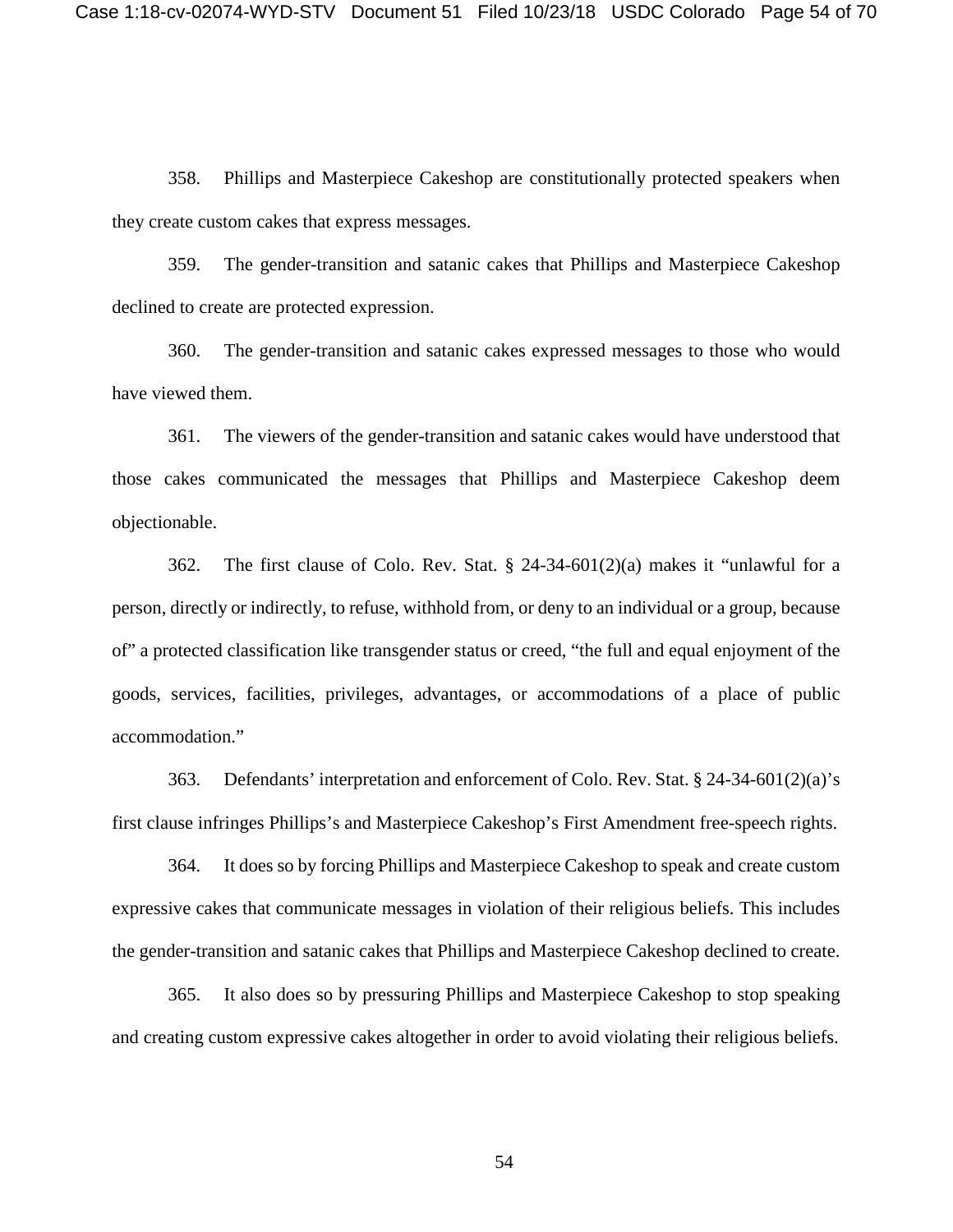366. Defendants' interpretation and enforcement of Colo. Rev. Stat. § 24-34-601(2)(a)'s first clause is both content and viewpoint based in application.

367. Defendants' interpretation and enforcement of Colo. Rev. Stat. § 24-34-601(2)(a)'s first clause also infringes Phillips's and Masterpiece Cakeshop's First Amendment freedom of expressive association.

368. It does so by forcing Phillips and Masterpiece Cakeshop to collaborate and associate with others in order to create and disseminate expression that violates their religious beliefs.

369. Forcing Phillips and Masterpiece Cakeshop to create and disseminate expression that violates their religious beliefs significantly impairs their ability to express their desired messages.

370. Phillips and Masterpiece Cakeshop suffer ongoing harm because of Defendants' interpretation and enforcement of Colo. Rev. Stat. § 24-34-601(2)(a)'s first clause.

371. The second clause of Colo. Rev. Stat. § 24-34-601(2)(a) makes it unlawful for a person, "directly or indirectly, to publish, circulate, issue, display, post, or mail any written, electronic, or printed communication, notice, or advertisement that indicates that the full and equal enjoyment of the goods, services, facilities, privileges, advantages, or accommodations of a place of public accommodation will be refused, withheld from, or denied an individual … because of" a protected classification like transgender status or creed.

372. Similar language appears in Colo. Rev. Stat. § 24-34-701.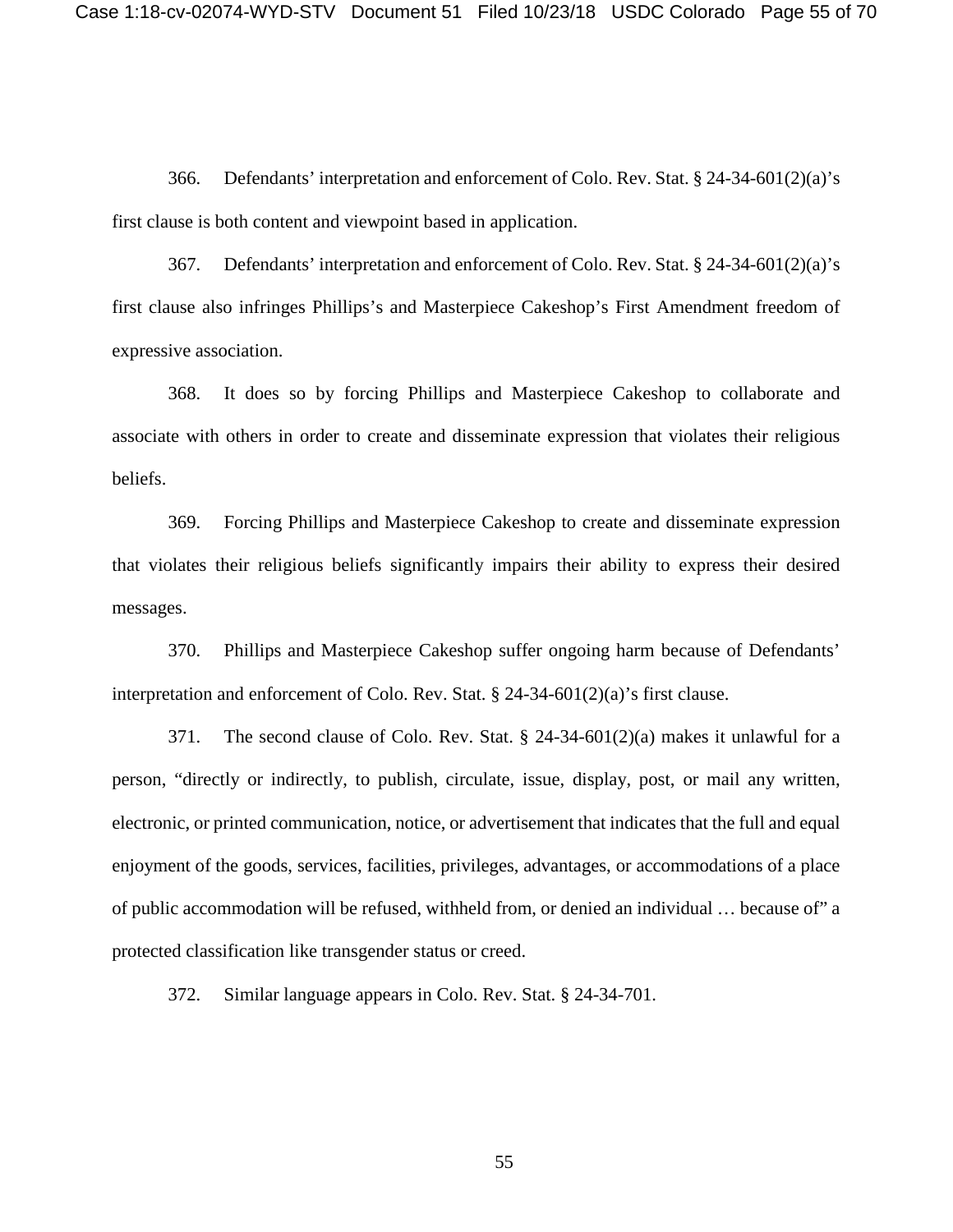373. Defendants' interpretation and enforcement of Colo. Rev. Stat. § 24-34-601(2)(a)'s second clause and Colo. Rev. Stat. § 24-34-701 infringes Phillips's and Masterpiece Cakeshop's First Amendment free-speech rights.

374. It does so because Defendants interpret Colo. Rev. Stat. § 24-34-601(2)(a)'s second clause and Colo. Rev. Stat. § 24-34-701 to prohibit Phillips and Masterpiece Cakeshop from speaking about their religious beliefs and the messages that they cannot express as a result of those religious beliefs. In particular, Defendants interpret those provisions to prohibit Phillips and Masterpiece Cakeshop from announcing that they will not create custom cakes communicating that sex can be changed, that sex can be chosen, or that sex is determined by perceptions or feelings, or custom cakes celebrating or otherwise expressing support for Satan, Satanism, or satanic themes or beliefs. Nor may Phillips or Masterpiece Cakeshop explain their religious reasons for declining to speak those messages.

375. The third clause of Colo. Rev. Stat. § 24-34-601(2)(a) makes it unlawful for a person, "directly or indirectly, to publish, circulate, issue, display, post, or mail any written, electronic, or printed communication, notice, or advertisement that indicates … that an individual's patronage or presence at a place of public accommodation is unwelcome, objectionable, unacceptable, or undesirable because of" a protected characteristic like transgender status or creed.

376. Similar language appears in Colo. Rev. Stat. § 24-34-701.

377. Defendants' interpretation and enforcement of Colo. Rev. Stat. § 24-34-601(2)(a)'s third clause and Colo. Rev. Stat. § 24-34-701 infringes Phillips's and Masterpiece Cakeshop's First Amendment free-speech rights.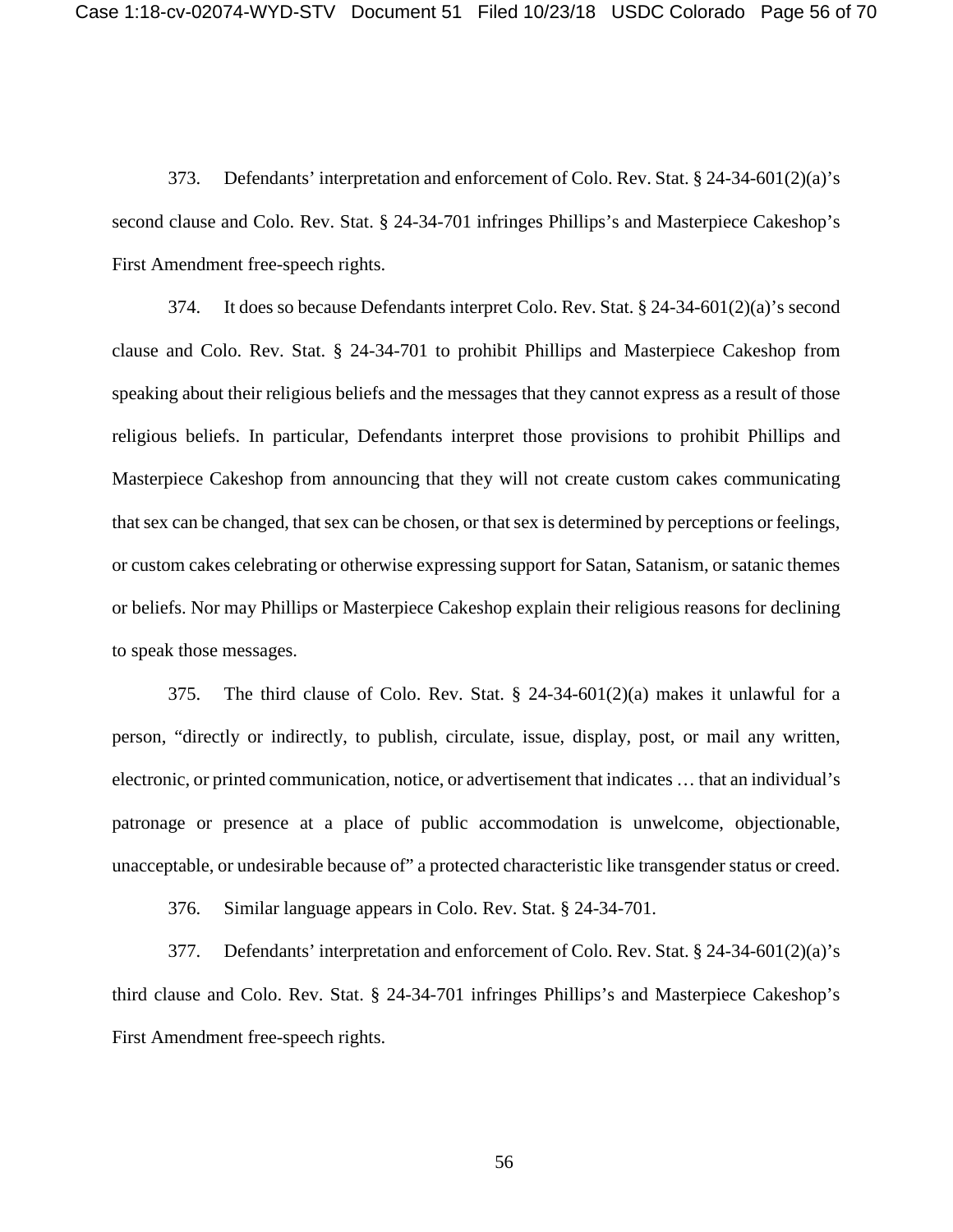378. It does so because Colorado interprets Colo. Rev. Stat. § 24-34-601(2)(a)'s third clause and Colo. Rev. Stat. § 24-34-701 to prohibit Phillips and Masterpiece Cakeshop from speaking about their religious beliefs and the messages that they cannot express as a result of those religious beliefs. In particular, Defendants interpret those provisions to prohibit Phillips and Masterpiece Cakeshop from announcing that they will not create custom cakes communicating that sex can be changed, that sex can be chosen, or that sex is determined by perceptions or feelings, or custom cakes celebrating or otherwise expressing support for Satan, Satanism, or satanic themes or beliefs. Nor may Phillips or Masterpiece Cakeshop explain their religious reasons for declining to speak those messages.

379. Colo. Rev. Stat. § 24-34-701 forbids a person from publishing, distributing, or displaying "any communication …that is intended or calculated to discriminate or actually discriminates against any … creed … [or] sexual orientation," which is defined to include transgender status, "or against any of the members thereof in the matter of furnishing … any accommodation … offered to or enjoyed by the general public." Colo. Rev. Stat. § 24-34-701.

380. Defendants' interpretation and enforcement of this part of Colo. Rev. Stat. § 24-34- 701 infringes Phillips's and Masterpiece Cakeshop's First Amendment free-speech rights.

381. It does so because Colorado interprets that part of Colo. Rev. Stat. § 24-34-701 to prohibit Phillips and Masterpiece Cakeshop from speaking about their religious beliefs and the messages that they cannot express as a result of those religious beliefs. In particular, Defendants interpret those provisions to prohibit Phillips and Masterpiece Cakeshop from announcing that they will not create custom cakes communicating that sex can be changed, that sex can be chosen, or that sex is determined by perceptions or feelings, or custom cakes celebrating or otherwise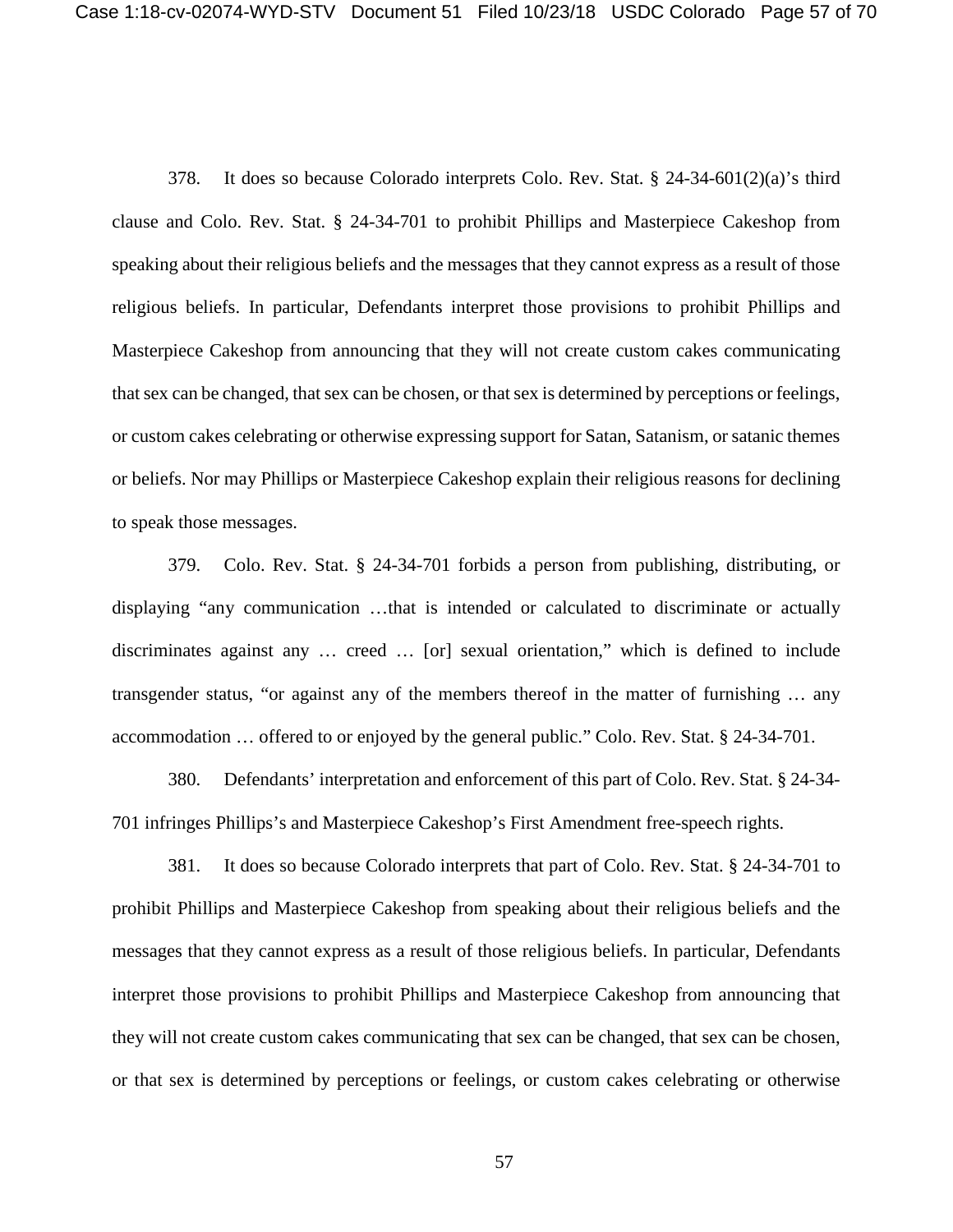expressing support for Satan, Satanism, or satanic themes or beliefs. Nor may Phillips or Masterpiece Cakeshop explain their religious reasons for declining to speak those messages.

382. Colo. Rev. Stat. § 24-34-601(2)(a)'s third clause also affords unbridled discretion to enforcement officials to decide the kinds of communications that, in Defendants' view, indicate that "an individual's patronage or presence … is unwelcome, objectionable, unacceptable, or undesirable because of" their transgender status or creed.

383. The similar language in Colo. Rev. Stat. § 24-34-701 is likewise unconstitutionally vague.

384. Colo. Rev. Stat. § 24-34-601(2)(a)'s third clause is also facially overbroad because it outlaws Phillips's and Masterpiece Cakeshop's communications about the messages that they will not express due to their religious beliefs.

385. The similar language in Colo. Rev. Stat. § 24-34-701 is likewise facially overbroad.

386. Phillips and Masterpiece Cakeshop currently suffer ongoing harm because of Defendants' interpretation of Colo. Rev. Stat. § 24-34-601(2)(a)'s second and third clauses and Colo. Rev. Stat. § 24-34-701.

387. Defendants do not further any compelling or even legitimate interest in a narrowly tailored way by infringing Phillips's and Masterpiece Cakeshop's free-speech rights.

388. Accordingly, as applied to Phillips and Masterpiece Cakeshop, Defendants' interpretation and enforcement of Colo. Rev. Stat.  $\S$  24-34-601(2)(a)'s first, second, and third clauses and Colo. Rev. Stat. § 24-34-701 violates their First Amendment free-speech rights.

389. And both facially and as applied to Phillips and Masterpiece Cakeshop, Colo. Rev. Stat. § 24-34-601(2)(a)'s third clause and the similar language in Colo. Rev. Stat. § 24-34-701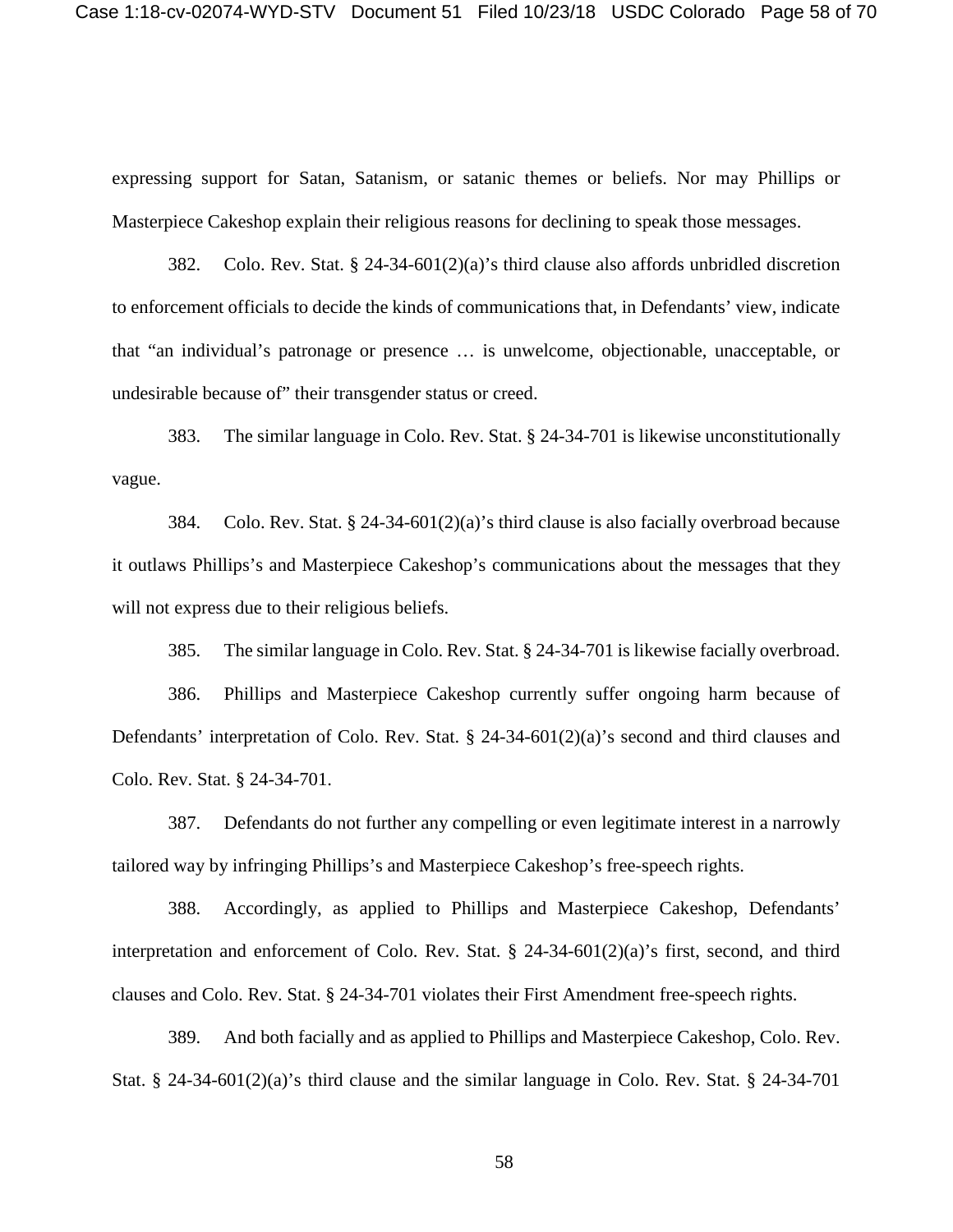violate their First Amendment right to be free from laws affording unbridled discretion to enforcement officials and to be free from overbroad speech regulations.

#### **Third Cause of Action: Due Process**

390. Plaintiffs restate each allegation contained in Paragraphs 1 through 339 of this Complaint.

391. The Due Process Clause of the Fourteenth Amendment to the U.S. Constitution guarantees the right to due process of law before infringing a citizen's interest in life, liberty, or property.

392. Phillips and Masterpiece Cakeshop have a liberty interest in exercising their constitutional rights, creating custom cakes that express messages consistent with their faith, declining to create custom cakes that express messages in violation of their faith, selling custom cakes that express messages, operating an expressive business, pursuing their chosen profession, and maintaining their standing and reputation in their chosen profession.

393. Phillips and Masterpiece Cakeshop have a property interest in operating their business, operating their business freely without unconstitutional restrictions, pursuing their chosen profession, and maintaining their standing and reputation in their chosen profession.

394. The Due Process Clause guarantees Phillips's and Masterpiece Cakeshop's right to a fair and unbiased administrative enforcement, adjudication, and review process.

395. The Due Process Clause guarantees Phillips's and Masterpiece Cakeshop's right to proceedings not only that are fair and unbiased but also that satisfy the appearance of fairness, neutrality, and impartial justice.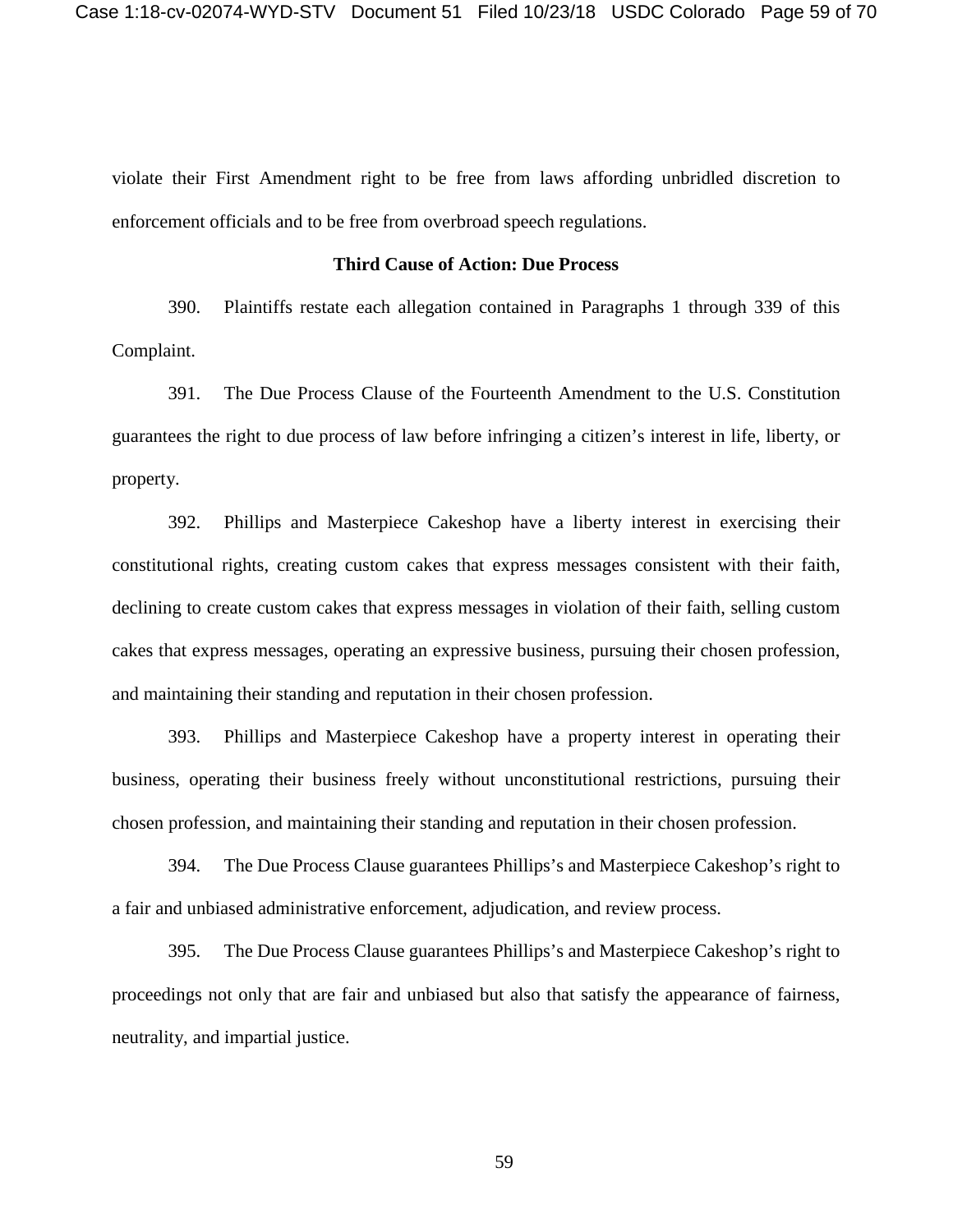396. Defendants interpret and enforce Colo. Rev. Stat. § 24-34-601(2)(a) in an unfair and biased way against Phillips and Masterpiece Cakeshop.

397. Defendants' actions subject Phillips and Masterpiece Cakeshop to an unfair and biased administrative enforcement, adjudication, and review process.

398. Colorado deprives Phillips and Masterpiece Cakeshop of liberty and property by subjecting them to an unfair and biased administrative enforcement, adjudication, and review process.

399. Past and current Commission members have expressed open opposition to and hostility toward Phillips and Masterpiece Cakeshop.

400. Colo. Rev. Stat. § 24-34-303(1)(b)(I)-(II) prescribes non-neutral selection criteria and non-neutral interests for each Commission member to represent.

401. The non-neutral selection criteria in Colo. Rev. Stat. § 24-34-303(1)(b)(II)(A) require the Governor to choose Commission members from "groups of people who have been or who might be discriminated against"—in other words, he must deliberately select them based on discriminatory grounds.

402. And the non-neutral interests in Colo. Rev. Stat.  $\S$  24-34-303(1)(b)(I)(A)-(C) require every Commission member, both present and future, to represent some sort of business, community, or other interest in their capacity as Commission members. For example, Commission Aragon currently represents LGBT government interests in his role as the LGBTQ Liaison for the Mayor of Denver, the Denver employee who staffs the Denver LGBTQ Commission, and the Senior Advisor on the Community Affairs team in Denver's Agency for Human Rights and Community Partnerships who focuses on outreach efforts to the LGBTQ community.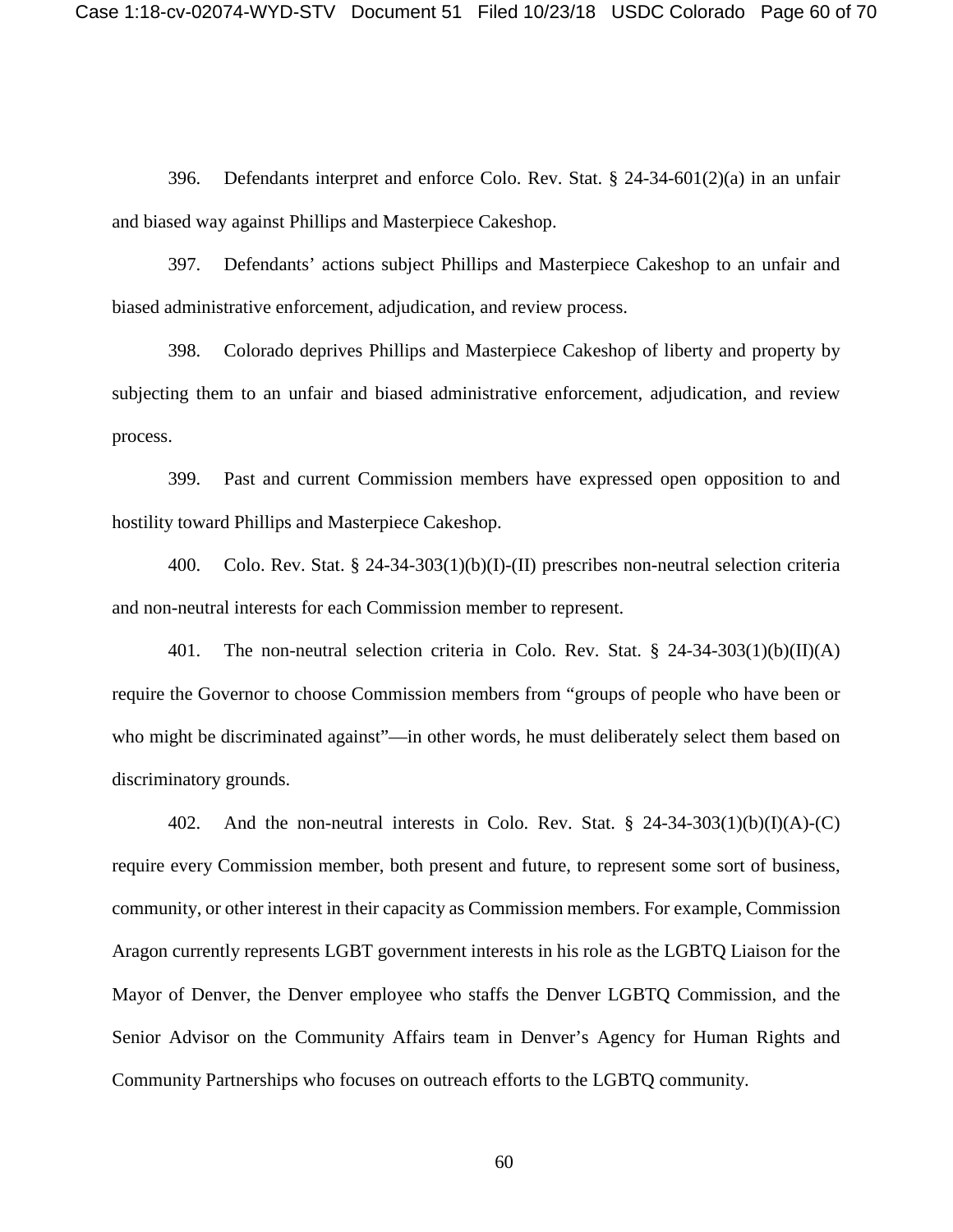403. Selecting adjudicators based on discriminatory grounds, and tasking them with outside interests to represent is inconsistent with due process of law.

404. The non-neutral selection criteria and non-neutral interests embed bias into the structure that Colorado uses to enforce its public-accommodation law, and subject Phillips and Masterpiece Cakeshop to an unfair and biased administrative enforcement, adjudication, and review process that deprives them of liberty and property.

405. The discriminatory selection process deprives Phillips and Masterpiece Cakeshop of due process because it does not appear that the Commission, over the last six years, has had any religious member who shares Phillips's and Masterpiece's beliefs, while the Commission has had—and currently has—members who are hostile to Phillips and Masterpiece Cakeshop, their religious beliefs, and their religious practices.

406. The Due Process Clause also forbids proceedings in which the same people approve a significant prosecutorial decision and act in an adjudicative role because such individuals cannot be wholly disinterested in the outcome of a case.

407. Colo. Rev. Stat. § 24-34-306 requires the Commission members to approve a significant prosecutorial decision because they decide whether to file a formal complaint against a party.

408. Colo. Rev. Stat. § 24-34-306 also requires the Commission members to act in an adjudicative role because they either hear evidence directly or review the decision of an administrative law judge by "voting on the case" after "hold[ing] a public hearing and deliberative session." *Masterpiece*, 138 S. Ct. at 1725.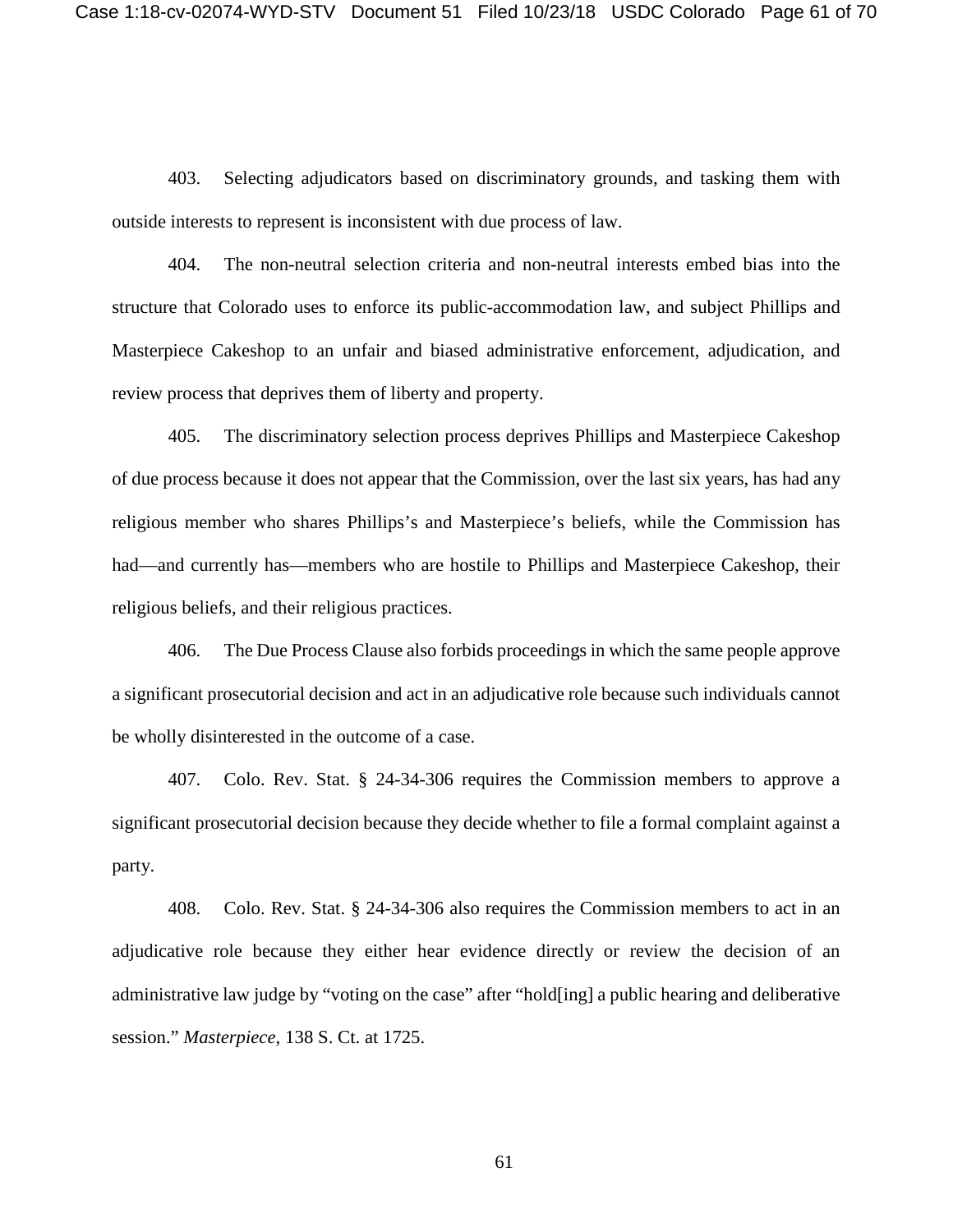409. This administrative structure violates due-process guarantees because the risk is far too great that the Commission members will be committed to their initial decision to file a formal complaint.

410. The Due Process Clause also guarantees Phillips's and Masterpiece Cakeshop's right to be free from vague laws.

411. Colo. Rev. Stat. § 24-34-601(2)(a)'s third clause makes it unlawful for any person to indicate that "an individual's … presence at a place of public accommodation is unwelcome, objectionable, unacceptable, or undesirable because of" a protected characteristic like transgender status or creed. The vague language in this clause violates Phillips's and Masterpiece Cakeshop's due-process rights by granting unbridled discretion to enforcement officials and leaving Phillips and Masterpiece Cakeshop to guess at which protected communications are prohibited.

412. Colo. Rev. Stat. § 24-34-701 contains language similar to Colo. Rev. Stat. § 24-34-  $601(2)(a)$ 's third clause. That vague language violates Phillips's and Masterpiece Cakeshop's dueprocess rights by granting unbridled discretion to enforcement officials and leaving Phillips and Masterpiece Cakeshop to guess at which protected communications are prohibited.

413. Defendants do not further any compelling or even legitimate interest in a narrowly tailored way by infringing on the due-process rights of Phillips and Masterpiece Cakeshop.

414. Accordingly, Defendants' interpretation and enforcement of Colo. Rev. Stat. § 24- 34-601(2)(a) against Phillips and Masterpiece Cakeshop violates their Fourteenth Amendment due-process rights.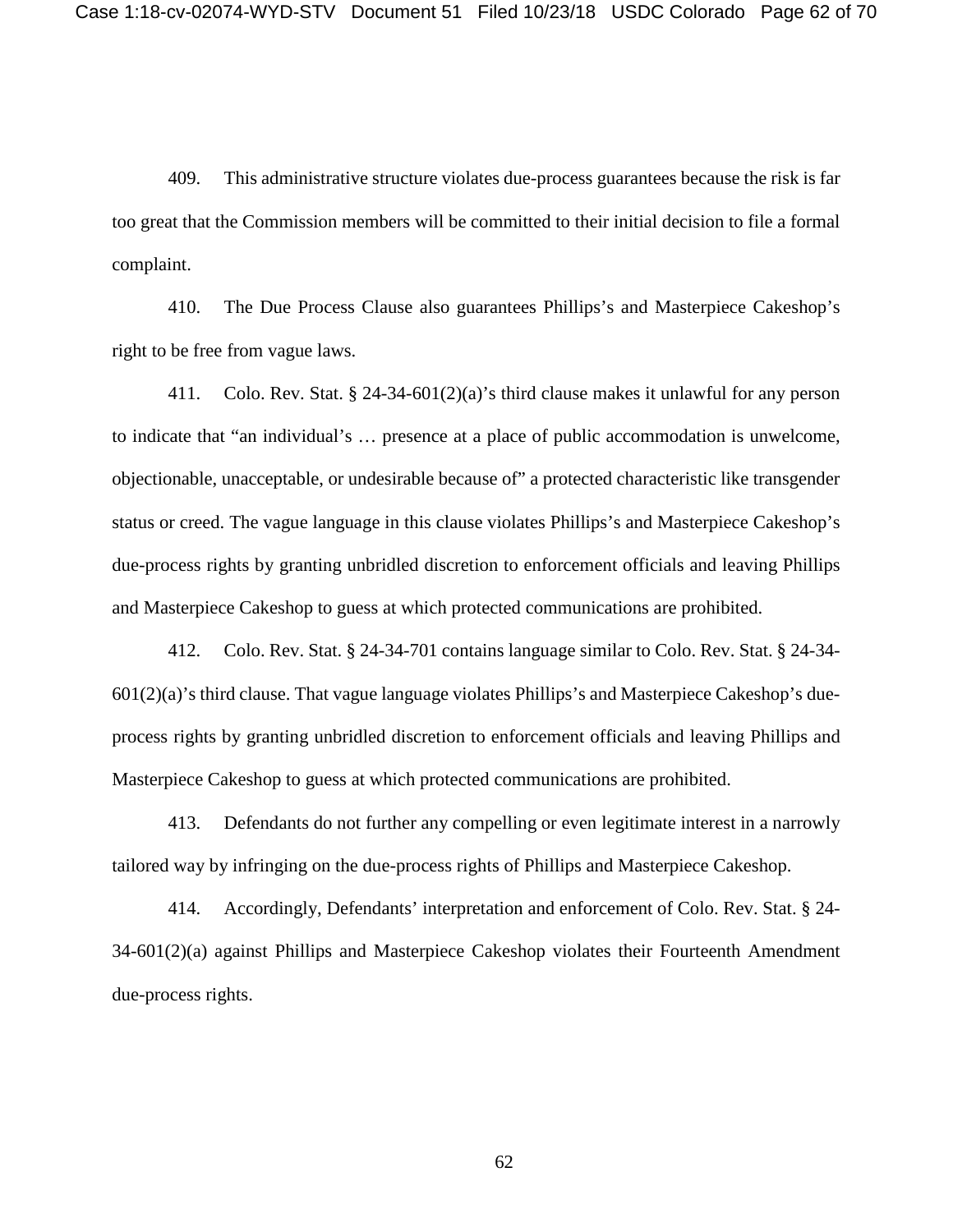415. Defendants' application and enforcement of Colo. Rev. Stat. § 24-34-303(1)(b)(I)- (II)'s non-neutral selection criteria and non-neutral representational interests against Phillips and Masterpiece Cakeshop violates their Fourteenth Amendment due-process rights.

416. Defendants' application and enforcement of the procedures in Colo. Rev. Stat. § 24-34-306 that require Commission members to approve a significant prosecutorial decision and to act in an adjudicative role violates Phillips's and Masterpiece Cakeshop's Fourteenth Amendment due-process rights.

417. And both facially and as applied to Phillips and Masterpiece Cakeshop, Colo. Rev. Stat. § 24-34-601(2)(a)'s third clause and the similar language in Colo. Rev. Stat. § 24-34-701 violate their Fourteenth Amendment due-process right to be free from vague laws.

#### **Fourth Cause of Action: Equal Protection**

418. Plaintiffs restate each allegation contained in Paragraphs 1 through 339 of this Complaint.

419. The Fourteenth Amendment to the U.S. Constitution guarantees equal protection of the laws.

420. Defendants' interpretation and enforcement of Colo. Rev. Stat. § 24-34-601(2)(a) treats Phillips's and Masterpiece Cakeshop's decisions to create speech and their religious exercise differently from those similarly situated to them.

421. Defendants' discriminatory interpretation and enforcement of Colo. Rev. Stat. § 24-34-601(2)(a) infringes on Phillips's and Masterpiece Cakeshop's fundamental rights, including their free-exercise, free-speech, and due-process rights.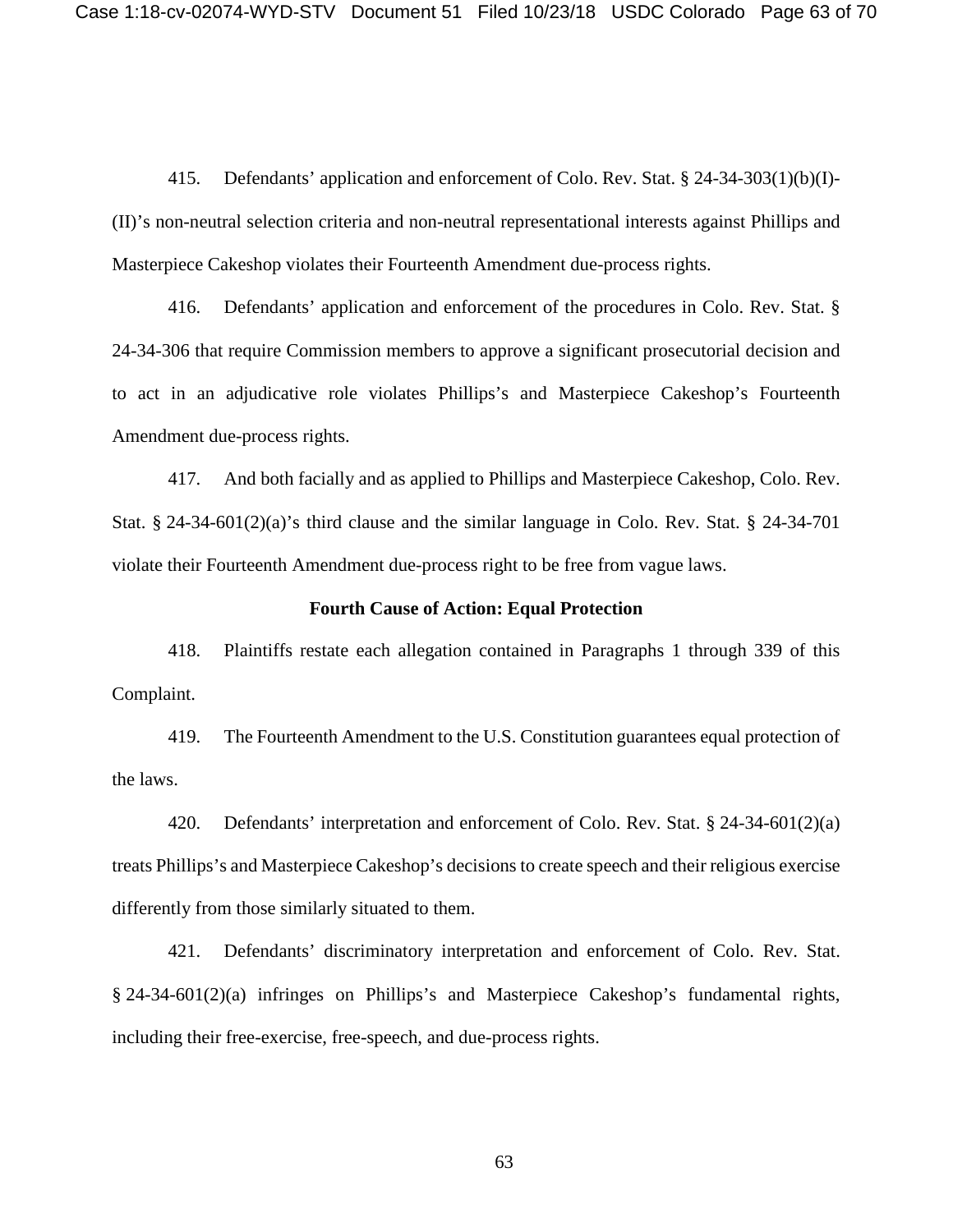422. Defendants' discriminatory interpretation and enforcement of Colo. Rev. Stat. § 24-34-601(2)(a) singles out a suspect class of marginalized and disfavored people of faith for adverse treatment.

423. The Fourteenth Amendment's equal-protection guarantee also ensures Phillips and Masterpiece Cakeshop the right to adjudicators selected based on nondiscriminatory criteria.

424. Colo. Rev. Stat. § 24-34-303(1)(b)(II)(A) prescribes non-neutral selection criteria that require the Governor to choose Commission members based on their membership in groups "who have been or who might be discriminated against."

425. The discriminatory selection process deprives Phillips and Masterpiece Cakeshop of equal protection under the law because it does not appear that the Commission, over the last six years, has had any religious member who shares Phillips's and Masterpiece's beliefs, while the Commission has had—and currently has—members who are hostile to Phillips and Masterpiece Cakeshop, their religious beliefs, and their religious practices.

426. Defendants do not further any compelling or even legitimate interest in a narrowly tailored way by infringing on Phillips's and Masterpiece Cakeshop's equal-protection rights.

427. Accordingly, as applied to Phillips and Masterpiece Cakeshop, Defendants' interpretation and enforcement of Colo. Rev. Stat. § 24-34-601(2)(a) and Colo. Rev. Stat. § 24-34-  $303(1)(b)(II)(A)$  violates Phillips's and Masterpiece Cakeshop's equal-protection rights.

## **Prayer for Relief**

Plaintiffs ask this Court to enter judgment against Defendants and provide the following relief: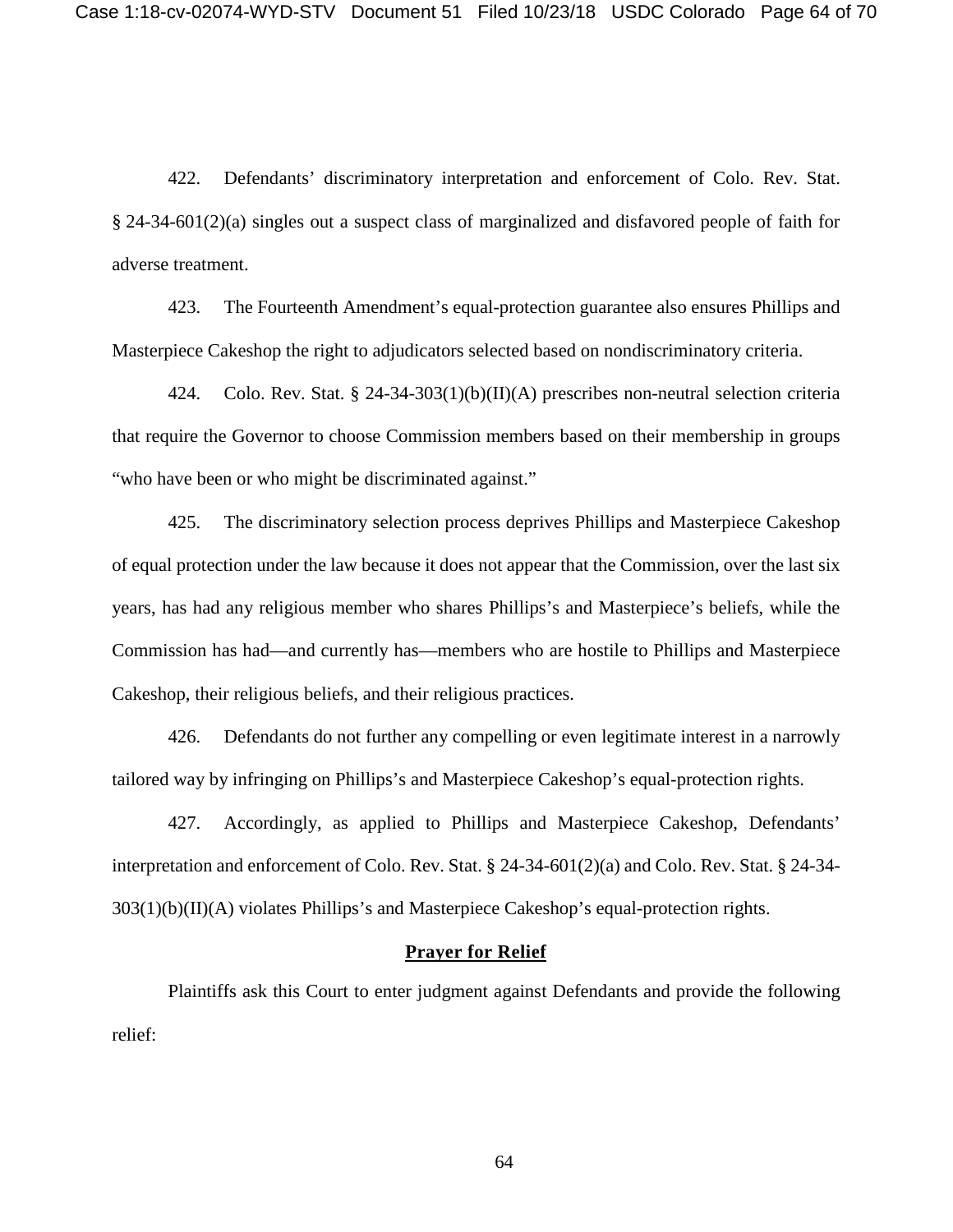1. A preliminary and permanent injunction forbidding Defendants and any person acting in concert with them from enforcing Colo. Rev. Stat. § 24-34-601(2)(a) against Phillips and Masterpiece Cakeshop for declining to create custom cakes that through words, designs, symbols, themes, or images express messages that conflict with their religious beliefs, such as a custom cake with a blue exterior and pink interior communicating celebration for the idea that sex can be changed or chosen, or a custom cake celebrating or otherwise expressing support for Satan, Satanism, or satanic themes or beliefs;

2. A preliminary and permanent injunction forbidding Defendants and any person acting in concert with them from enforcing Colo. Rev. Stat.  $\S$  24-34-601(2)(a) or Colo. Rev. Stat. § 24-34-701 against Phillips and Masterpiece Cakeshop for disclosing the messages that they cannot express because of their religious beliefs—such as the message that sex can be changed or chosen or messages celebrating or otherwise expressing support for Satan, Satanism, or satanic themes or beliefs—and for explaining the religious beliefs that cause them not to speak those messages;

3. A preliminary and permanent injunction forbidding Defendants and any person acting in concert with them from enforcing Colo. Rev. Stat. § 24-34-601(2)(a)'s third clause, which makes it unlawful for a person, "directly or indirectly, to publish, circulate, issue, display, post, or mail any written, electronic, or printed communication, notice, or advertisement that indicates … that an individual's patronage or presence at a place of public accommodation is unwelcome, objectionable, unacceptable, or undesirable because of" a protected status like transgender status or creed, or the similar language in Colo. Rev. Stat. § 24-34-701;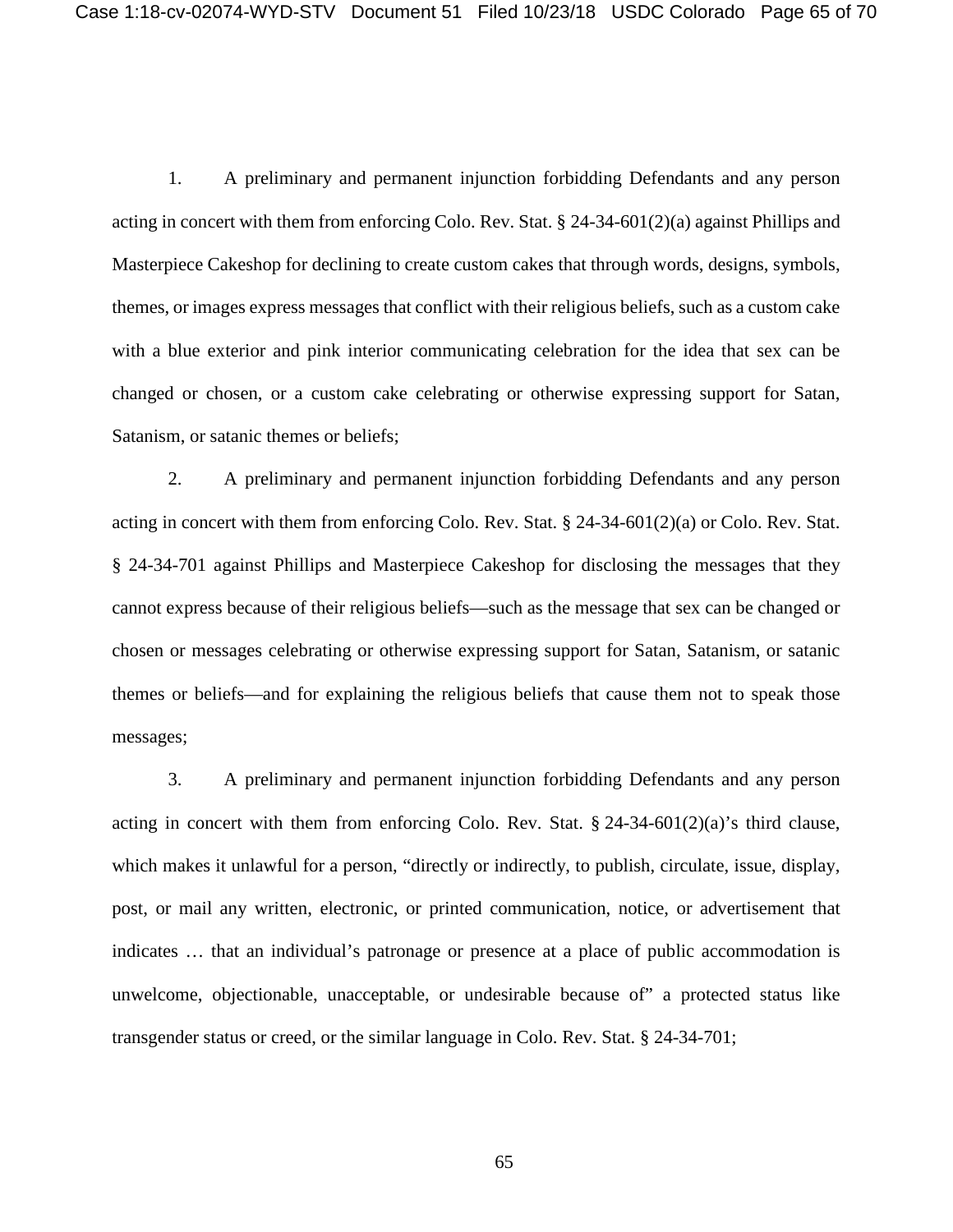4. A preliminary and permanent injunction forbidding Defendants and any person acting in concert with them from administering and enforcing the non-neutral selection criteria and non-neutral representational interests prescribed in Colo. Rev. Stat. § 24-34-303(1)(b)(I)-(II) or the procedures in Colo. Rev. Stat. § 24-34-306 that require the same Commission members to approve a significant prosecutorial decision and to act in an adjudicative role against Phillips and Masterpiece Cakeshop;

5. A declaration that Defendants violate Phillips's and Masterpiece Cakeshop's freeexercise rights, free-speech rights, due-process rights, and equal-protection rights by enforcing Colo. Rev. Stat. § 24-34-601(2)(a) against Phillips and Masterpiece Cakeshop for declining to create custom cakes that through words, designs, symbols, themes, or images express messages that conflict with their religious beliefs, such as a custom cake with a blue exterior and pink interior communicating celebration for the idea that sex can be changed or chosen, or a custom cake celebrating or otherwise expressing support for Satan, Satanism, or satanic themes or beliefs;

6. A declaration that Defendants violate Phillips's and Masterpiece Cakeshop's freeexercise rights, free-speech rights, due-process rights, and equal-protection rights by enforcing Colo. Rev. Stat.  $\S$  24-34-601(2)(a) or Colo. Rev. Stat.  $\S$  24-34-701 against Phillips and Masterpiece Cakeshop for disclosing the messages that they cannot express because of their religious beliefs—such as the message that sex can be changed or chosen or messages celebrating or otherwise expressing support for Satan, Satanism, or satanic themes or beliefs—and for explaining the religious beliefs that cause them not to speak those messages;

7. A declaration that Colo. Rev. Stat. § 24-34-601(2)(a)'s third clause and the similar language in Colo. Rev. Stat. § 24-34-701 is impermissibly vague and overbroad and affords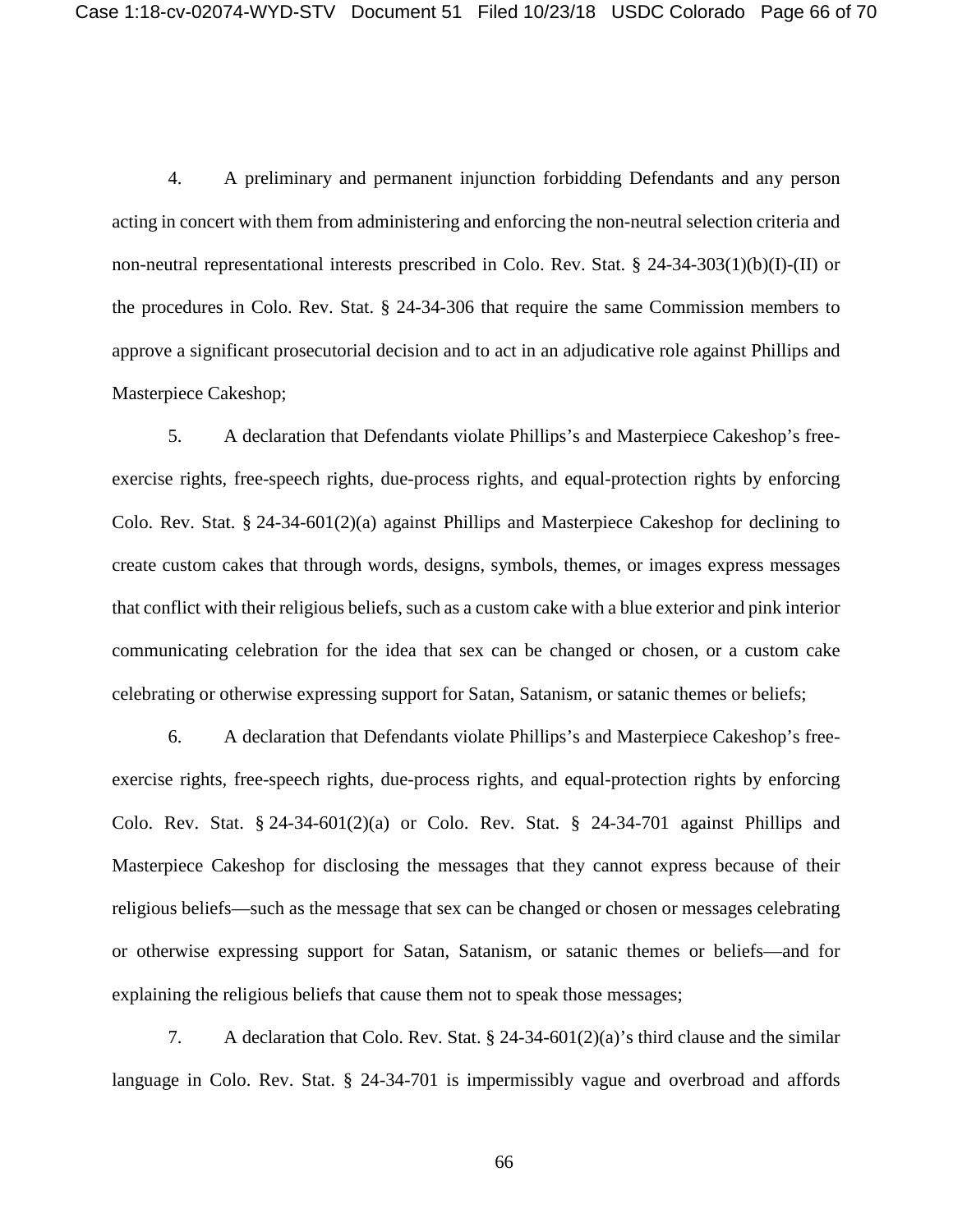unbridled discretion to enforcement officials on its face in violation of the Free Speech Clause of the First Amendment and the Due Process Clause of the Fourteenth Amendment;

8. A declaration that Colo. Rev. Stat. § 24-34-303(1)(b)(I)-(II) violates Phillips's and Masterpiece Cakeshop's rights under the Due Process and Equal Protection Clauses of the Fourteenth Amendment by prescribing non-neutral selection criteria for Commission members and non-neutral interests for each Commission member to represent, and that Colo. Rev. Stat. § 24-34- 306 violates Phillips's and Masterpiece Cakeshop's rights under the Due Process Clause by requiring the same Commission members to approve a significant prosecutorial decision and to act in an adjudicative role;

9. An award of compensatory damages against Director Elenis and Defendant Commission members, including but not limited to damages for lost work time, lost profits, and expenses caused by their unconstitutional actions, as well as damages for the humiliation, emotional distress, inconvenience, and reputational damage caused by their unconstitutional actions;

10. An award of punitive damages requiring Director Elenis and every Defendant Commission member each to pay \$100,000 to Plaintiffs for their unconstitutional actions;

11. An award of nominal damages that Director Elenis and every Defendant Commission member each must pay to Plaintiffs;

12. An award of the costs, expenses, and attorneys' fees for this action;

13. An award of pre-judgment and post-judgment interest;

14. An order retaining jurisdiction over this matter for the purpose of enforcing the Court's orders;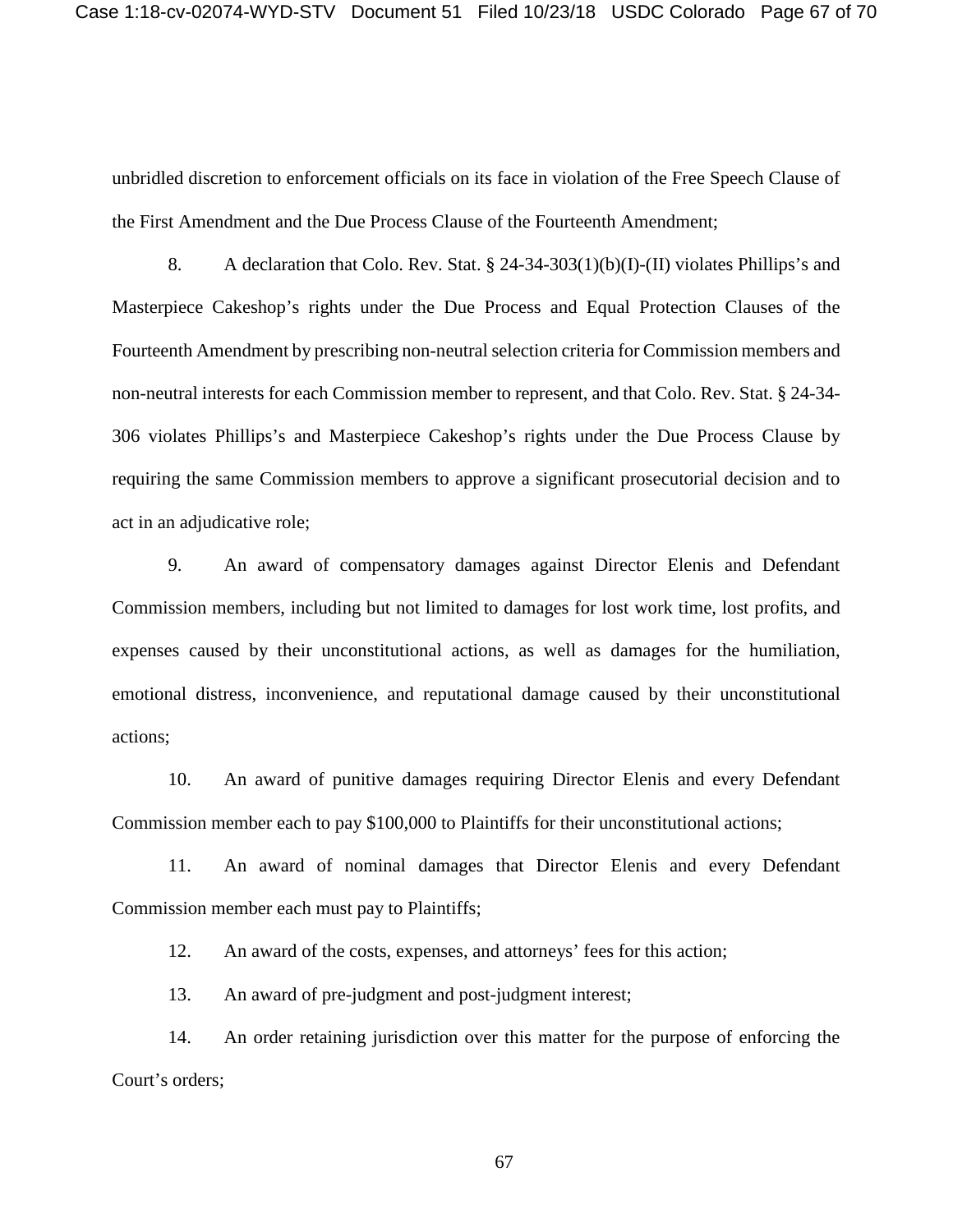15. An order issuing the requested injunctive relief without requiring a bond or other

security from Plaintiffs; and

16. Any other relief that the Court deems equitable and just under the circumstances.

Respectfully submitted this 23rd day of October, 2018.

*s/ James A. Campbell*

Kristen K. Waggoner (Arizona Bar No. 032382) James A. Campbell (Arizona Bar No. 026737) Jonathan A. Scruggs (Arizona Bar No. 030505) Jacob P. Warner (Arizona Bar No. 033894) Katherine L. Anderson (Arizona Bar No. 033104) ALLIANCE DEFENDING FREEDOM 15100 N. 90th Street Scottsdale, AZ 85260 (480) 444-0020 (480) 444-0028 (facsimile) kwaggoner@ADFlegal.org jcampbell@ADFlegal.org jscruggs@ADFlegal.org jwarner@ADFlegal.org kanderson@ADFlegal.org

David A. Cortman (Georgia Bar No. 188810) ALLIANCE DEFENDING FREEDOM 1000 Hurricane Shoals Road NE, Suite D-1100 Lawrenceville, GA 30043 (770) 339-0774 (770) 339-6744 (facsimile) dcortman@ADFlegal.org

Nicolle H. Martin (Colorado Bar No. 28737) 7175 W. Jefferson Avenue, Suite 4000 Lakewood, CO 80235 (303) 332-4547 (303) 425-3201 (facsimile) nicollem@comcast.net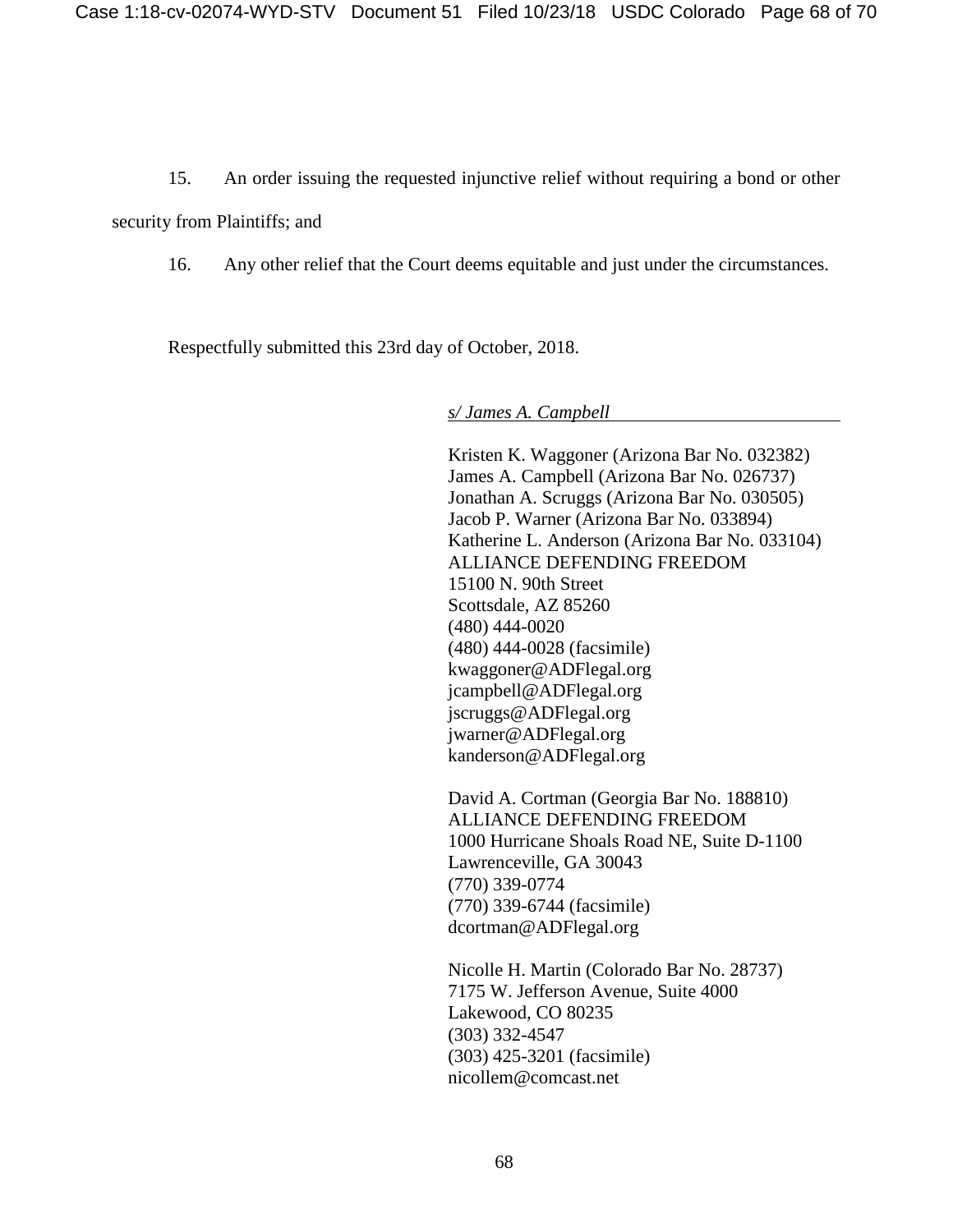# **DECLARATION UNDER PENALTY OF PERJURY**

I, JACK PHILLIPS, a citizen of the United States and a resident of the State of Colorado,

hereby declare under penalty of perjury pursuant to 28 U.S.C  $\int$  \$ 1746 that the foregoing is true and

correct to the best of my knowledge.

Executed this 22nd day of October, 2018, in Lakewood, Colorado. Phillips, on behalf of himself and Masterpiece Jack Cakeshop Incorporated 69